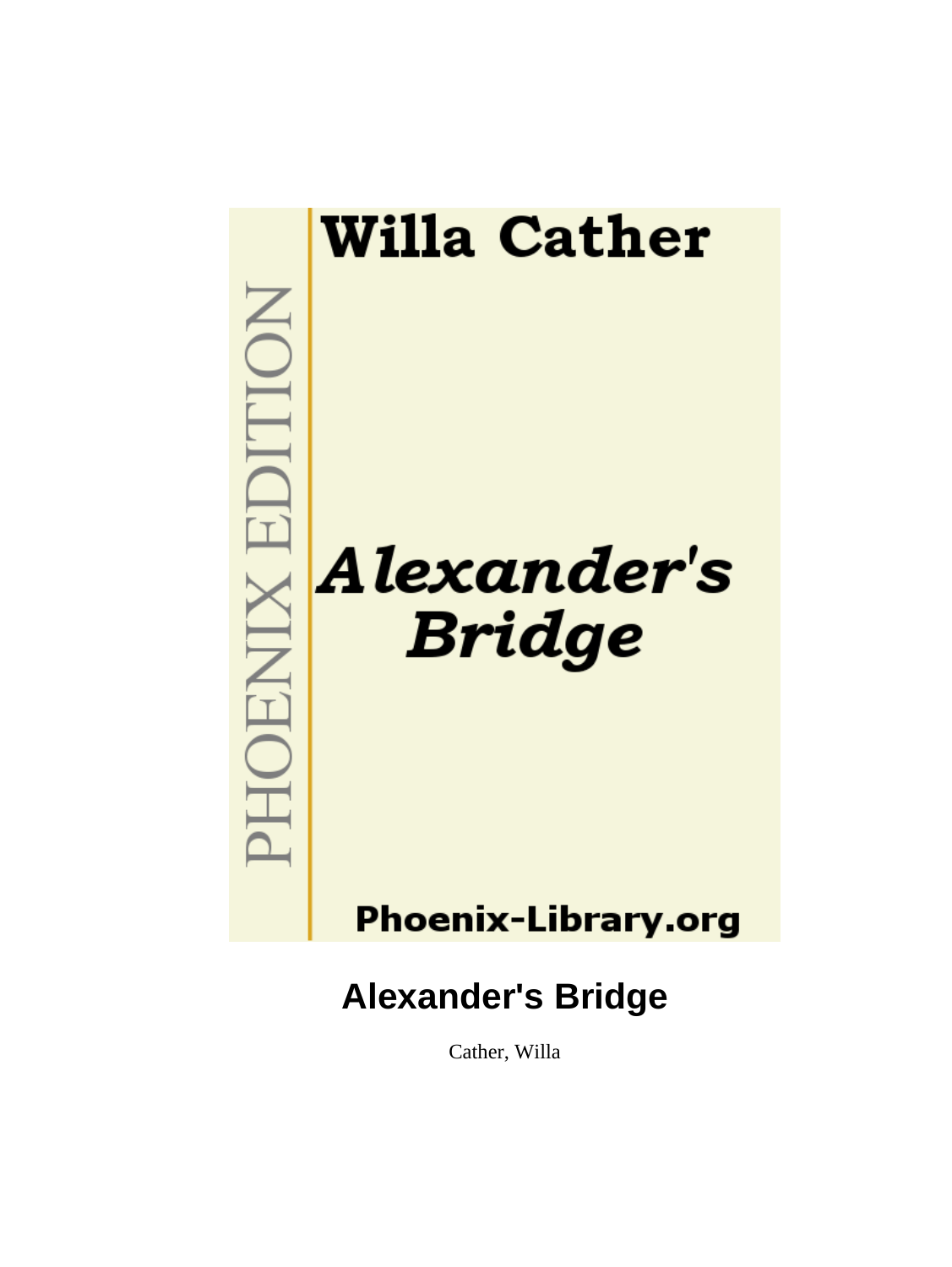[Table Of Content](#page-66-0) [About Phoenix−Edition](#page-67-0) **[Copyright](#page-70-0)**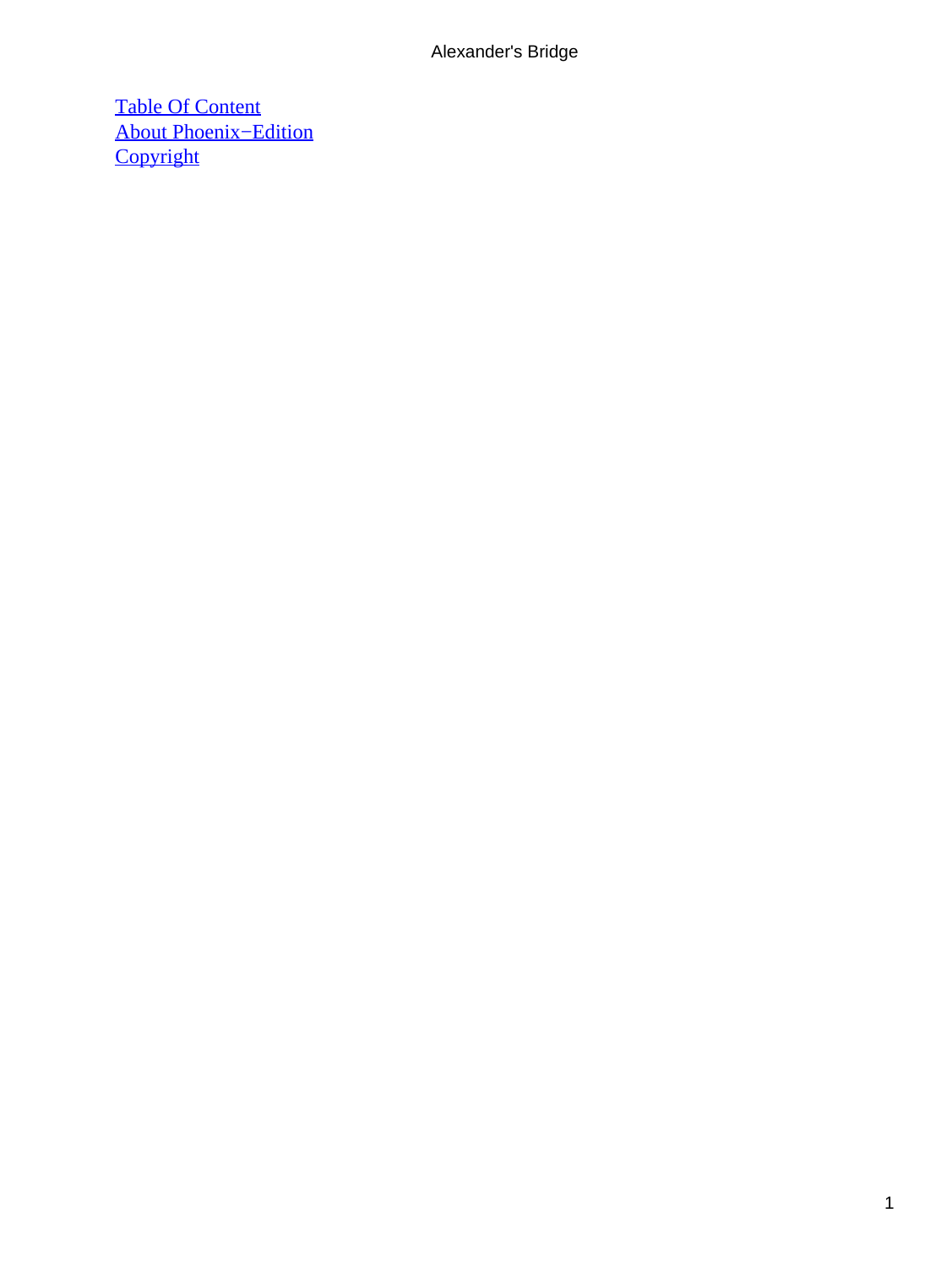## *A*lexander's Bridge by Willa Cather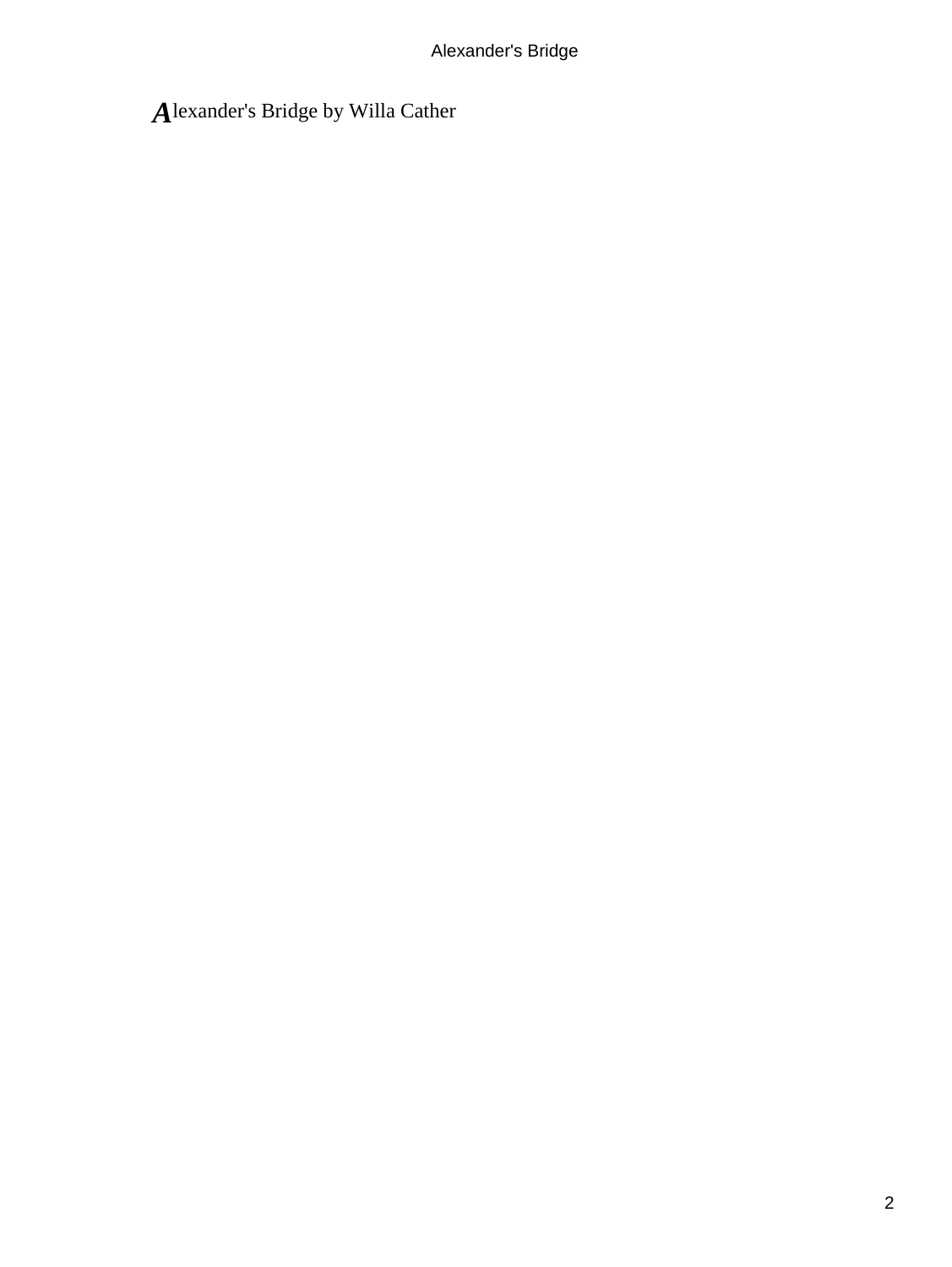## **[CHAPTER I](#page-66-0)**

<span id="page-3-0"></span>*L*ate one brilliant April afternoon Professor Lucius Wilson stood at the head of Chestnut Street, looking about him with the pleased air of a man of taste who does not very often get to Boston. He had lived there as a student, but for twenty years and more, since he had been Professor of Philosophy in a Western university, he had seldom come East except to take a steamer for some foreign port. Wilson was standing quite still, contemplating with a whimsical smile the slanting street, with its worn paving, its irregular, gravely colored houses, and the row of naked trees on which the thin sunlight was still shining. The gleam of the river at the foot of the hill made him blink a little, not so much because it was too bright as because he found it so pleasant. The few passers−by glanced at him unconcernedly, and even the children who hurried along with their school−bags under their arms seemed to find it perfectly natural that a tall brown gentleman should be standing there, looking up through his glasses at the gray housetops.

 The sun sank rapidly; the silvery light had faded from the bare boughs and the watery twilight was setting in when Wilson at last walked down the hill, descending into cooler and cooler depths of grayish shadow. His nostril, long unused to it, was quick to detect the smell of wood smoke in the air, blended with the odor of moist spring earth and the saltiness that came up the river with the tide. He crossed Charles Street between jangling street cars and shelving lumber drays, and after a moment of uncertainty wound into Brimmer Street. The street was quiet, deserted, and hung with a thin bluish haze. He had already fixed his sharp eye upon the house which he reasoned should be his objective point, when he noticed a woman approaching rapidly from the opposite direction. Always an interested observer of women, Wilson would have slackened his pace anywhere to follow this one with his impersonal, appreciative glance. She was a person of distinction he saw at once, and, moreover, very handsome. She was tall, carried her beautiful head proudly, and moved with ease and certainty. One immediately took for granted the costly privileges and fine spaces that must lie in the background from which such a figure could emerge with this rapid and elegant gait. Wilson noted her dress, too, – for, in his way, he had an eye for such things, – particularly her brown furs and her hat. He got a blurred impression of her fine color, the violets she wore, her white gloves, and, curiously enough, of her veil, as she turned up a flight of steps in front of him and disappeared.

 Wilson was able to enjoy lovely things that passed him on the wing as completely and deliberately as if they had been dug−up marvels, long anticipated, and definitely fixed at the end of a railway journey. For a few pleasurable seconds he quite forgot where he was going, and only after the door had closed behind her did he realize that the young woman had entered the house to which he had directed his trunk from the South Station that morning. He hesitated a moment before mounting the steps. «Can that,» he murmured in amazement,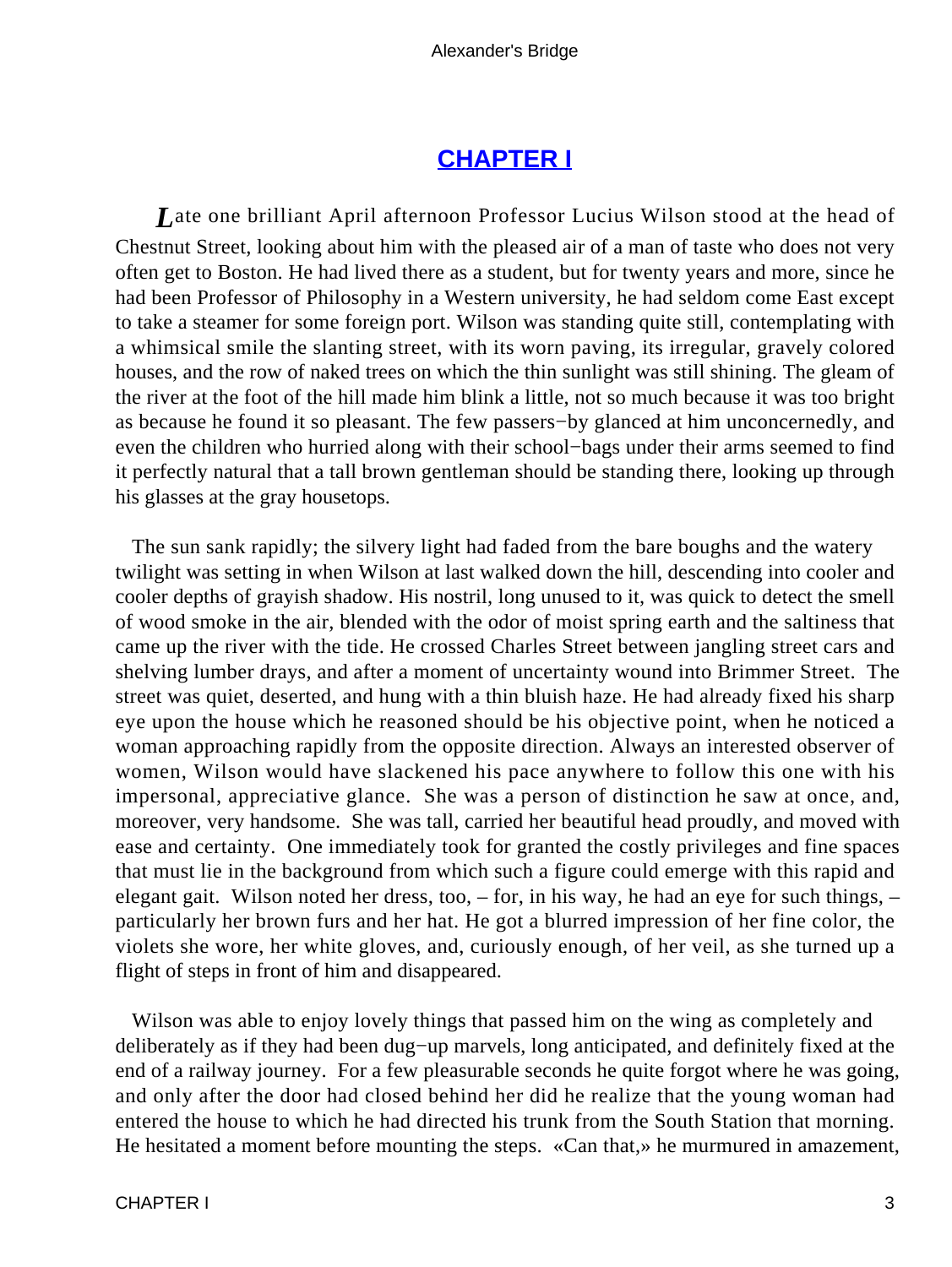– «can that possibly have been Mrs. Alexander?»

 When the servant admitted him, Mrs. Alexander was still standing in the hallway. She heard him give his name, and came forward holding out her hand.

 «Is it you, indeed, Professor Wilson? I was afraid that you might get here before I did. I was detained at a concert, and Bartley telephoned that he would be late. Thomas will show you your room. Had you rather have your tea brought to you there, or will you have it down here with me, while we wait for Bartley?»

 Wilson was pleased to find that he had been the cause of her rapid walk, and with her he was even more vastly pleased than before. He followed her through the drawing−room into the library, where the wide back windows looked out upon the garden and the sunset and a fine stretch of silver−colored river. A harp−shaped elm stood stripped against the pale−colored evening sky, with ragged last year's birds' nests in its forks, and through the bare branches the evening star quivered in the misty air. The long brown room breathed the peace of a rich and amply guarded quiet. Tea was brought in immediately and placed in front of the wood fire. Mrs. Alexander sat down in a high−backed chair and began to pour it, while Wilson sank into a low seat opposite her and took his cup with a great sense of ease and harmony and comfort.

 «You have had a long journey, haven't you?» Mrs. Alexander asked, after showing gracious concern about his tea. «And I am so sorry Bartley is late. He's often tired when he's late. He flatters himself that it is a little on his account that you have come to this Congress of Psychologists.»

 «It is,» Wilson assented, selecting his muffin carefully; «and I hope he won't be tired tonight. But, on my own account, I'm glad to have a few moments alone with you, before Bartley comes. I was somehow afraid that my knowing him so well would not put me in the way of getting to know you.»

 «That's very nice of you.» She nodded at him above her cup and smiled, but there was a little formal tightness in her tone which had not been there when she greeted him in the hall.

 Wilson leaned forward. «Have I said something awkward? I live very far out of the world, you know. But I didn't mean that you would exactly fade dim, even if Bartley were here.»

 Mrs. Alexander laughed relentingly. «Oh, I'm not so vain! How terribly discerning you are.»

 She looked straight at Wilson, and he felt that this quick, frank glance brought about an understanding between them.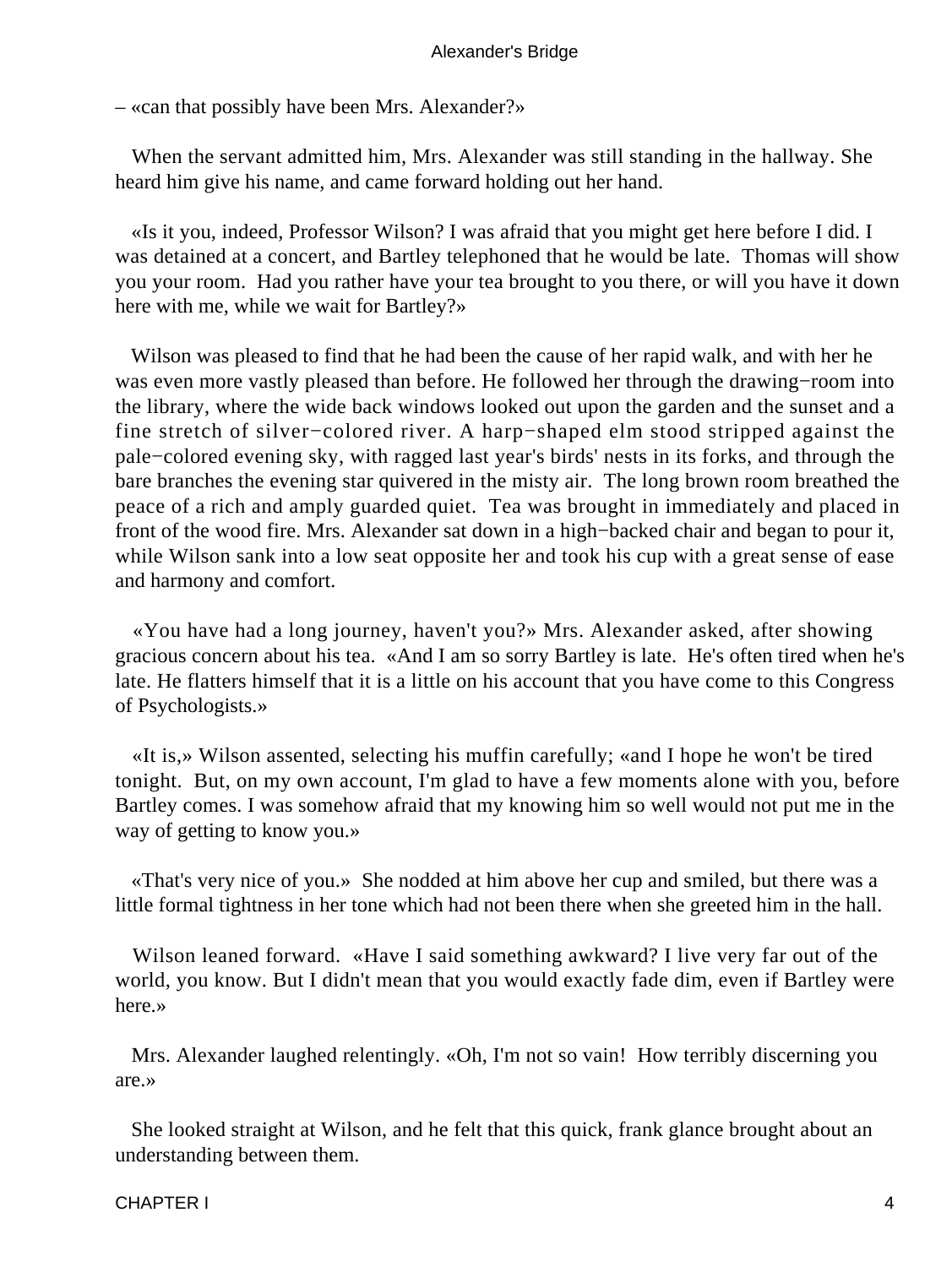He liked everything about her, he told himself, but he particularly liked her eyes; when she looked at one directly for a moment they were like a glimpse of fine windy sky that may bring all sorts of weather.

 «Since you noticed something,» Mrs. Alexander went on, «it must have been a flash of the distrust I have come to feel whenever I meet any of the people who knew Bartley when he was a boy. It is always as if they were talking of someone I had never met. Really, Professor Wilson, it would seem that he grew up among the strangest people. They usually say that he has turned out very well, or remark that he always was a fine fellow. I never know what reply to make.»

Wilson chuckled and leaned back in his chair, shaking his left foot gently. «I expect the fact is that we none of us knew him very well, Mrs. Alexander. Though I will say for myself that I was always confident he'd do something extraordinary.»

 Mrs. Alexander's shoulders gave a slight movement, suggestive of impatience. «Oh, I should think that might have been a safe prediction. Another cup, please?»

 «Yes, thank you. But predicting, in the case of boys, is not so easy as you might imagine, Mrs. Alexander. Some get a bad hurt early and lose their courage; and some never get a fair wind. Bartley» – he dropped his chin on the back of his long hand and looked at her admiringly – «Bartley caught the wind early, and it has sung in his sails ever since.»

 Mrs. Alexander sat looking into the fire with intent preoccupation, and Wilson studied her half−averted face. He liked the suggestion of stormy possibilities in the proud curve of her lip and nostril. Without that, he reflected, she would be too cold.

 «I should like to know what he was really like when he was a boy. I don't believe he remembers,» she said suddenly. «Won't you smoke, Mr. Wilson?»

Wilson lit a cigarette. «No, I don't suppose he does. He was never introspective. He was simply the most tremendous response to stimuli I have ever known. We didn't know exactly what to do with him.»

 A servant came in and noiselessly removed the tea−tray. Mrs. Alexander screened her face from the firelight, which was beginning to throw wavering bright spots on her dress and hair as the dusk deepened.

 «Of course,» she said, «I now and again hear stories about things that happened when he was in college.»

 «But that isn't what you want.» Wilson wrinkled his brows and looked at her with the smiling familiarity that had come about so quickly. «What you want is a picture of him,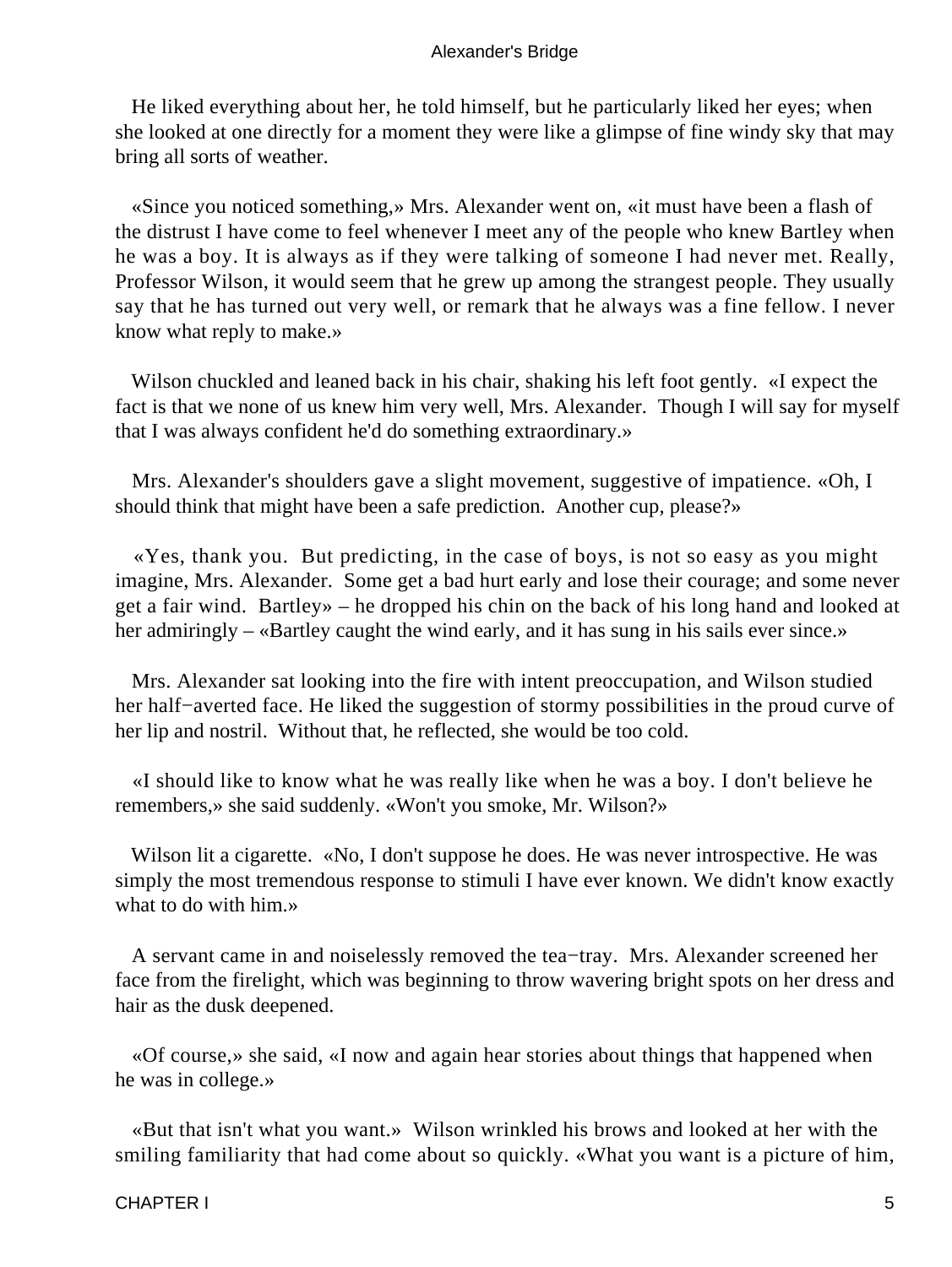standing back there at the other end of twenty years. You want to look down through my memory.»

She dropped her hands in her lap. «Yes, yes; that's exactly what I want.»

 At this moment they heard the front door shut with a jar, and Wilson laughed as Mrs. Alexander rose quickly. «There he is. Away with perspective! No past, no future for Bartley; just the fiery moment. The only moment that ever was or will be in the world!»

 The door from the hall opened, a voice called «Winifred?» hurriedly, and a big man came through the drawing−room with a quick, heavy tread, bringing with him a smell of cigar smoke and chill out−of−doors air. When Alexander reached the library door, he switched on the lights and stood six feet and more in the archway, glowing with strength and cordiality and rugged, blond good looks. There were other bridge−builders in the world, certainly, but it was always Alexander's picture that the Sunday Supplement men wanted, because he looked as a tamer of rivers ought to look. Under his tumbled sandy hair his head seemed as hard and powerful as a catapult, and his shoulders looked strong enough in themselves to support a span of any one of his ten great bridges that cut the air above as many rivers.

 After dinner Alexander took Wilson up to his study. It was a large room over the library, and looked out upon the black river and the row of white lights along the Cambridge Embankment. The room was not at all what one might expect of an engineer's study. Wilson felt at once the harmony of beautiful things that have lived long together without obtrusions of ugliness or change. It was none of Alexander's doing, of course; those warm consonances of color had been blending and mellowing before he was born. But the wonder was that he was not out of place there, – that it all seemed to glow like the inevitable background for his vigor and vehemence. He sat before the fire, his shoulders deep in the cushions of his chair, his powerful head upright, his hair rumpled above his broad forehead. He sat heavily, a cigar in his large, smooth hand, a flush of after−dinner color in his face, which wind and sun and exposure to all sorts of weather had left fair and clearskinned.

«You are off for England on Saturday, Bartley, Mrs. Alexander tells me.»

 «Yes, for a few weeks only. There's a meeting of British engineers, and I'm doing another bridge in Canada, you know.»

 «Oh, every one knows about that. And it was in Canada that you met your wife, wasn't it?»

 Yes, at Allway. She was visiting her great−aunt there. A most remarkable old lady. I was working with MacKeller then, an old Scotch engineer who had picked me up in London and taken me back to Quebec with him. He had the contract for the Allway Bridge, but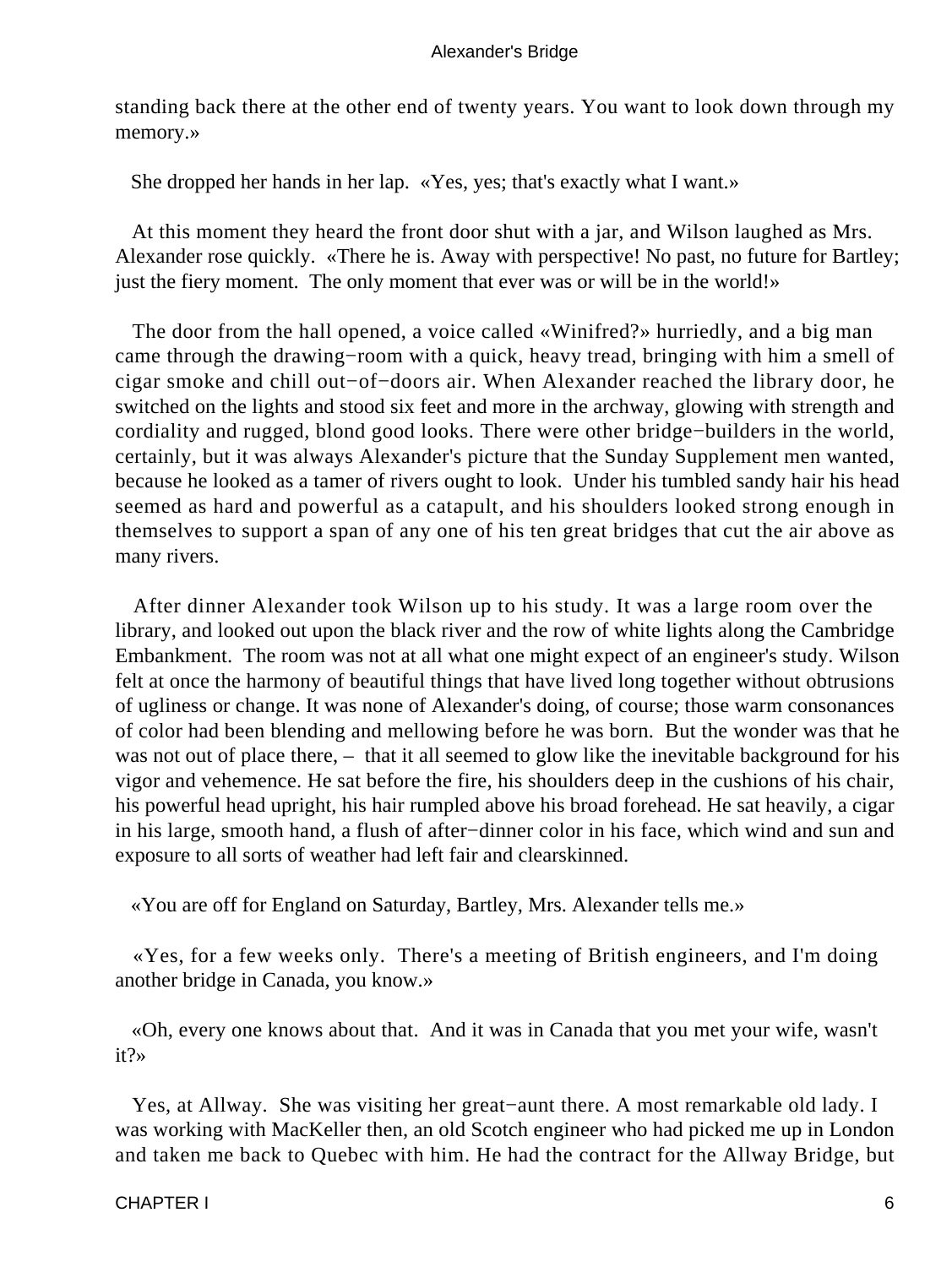before he began work on it he found out that he was going to die, and he advised the committee to turn the job over to me. Otherwise I'd never have got anything good so early. MacKeller was an old friend of Mrs. Pemberton, Winifred's aunt. He had mentioned me to her, so when I went to Allway she asked me to come to see her. She was a wonderful old lady."

«Like her niece?» Wilson queried.

 Bartley laughed. «She had been very handsome, but not in Winifred's way. When I knew her she was little and fragile, very pink and white, with a splendid head and a face like fine old lace, somehow, – but perhaps I always think of that because she wore a lace scarf on her hair. She had such a flavor of life about her. She had known Gordon and Livingstone and Beaconsfield when she was young, – every one. She was the first woman of that sort I'd ever known. You know how it is in the West, – old people are poked out of the way. Aunt Eleanor fascinated me as few young women have ever done. I used to go up from the works to have tea with her, and sit talking to her for hours. It was very stimulating, for she couldn't tolerate stupidity.»

 «It must have been then that your luck began, Bartley,» said Wilson, flicking his cigar ash with his long finger. «It's curious, watching boys,» he went on reflectively. «I'm sure I did you justice in the matter of ability. Yet I always used to feel that there was a weak spot where some day strain would tell. Even after you began to climb, I stood down in the crowd and watched you with – well, not with confidence. The more dazzling the front you presented, the higher your facade rose, the more I expected to see a big crack zigzagging from top to bottom,» – he indicated its course in the air with his forefinger, – «then a crash and clouds of dust. It was curious. I had such a clear picture of it. And another curious thing, Bartley,» Wilson spoke with deliberateness and settled deeper into his chair, «is that I don't feel it any longer. I am sure of you.»

 Alexander laughed. «Nonsense! It's not I you feel sure of; it's Winifred. People often make that mistake.»

 «No, I'm serious, Alexander. You've changed. You have decided to leave some birds in the bushes. You used to want them all.»

 Alexander's chair creaked. «I still want a good many,» he said rather gloomily. «After all, life doesn't offer a man much. You work like the devil and think you're getting on, and suddenly you discover that you've only been getting yourself tied up. A million details drink you dry. Your life keeps going for things you don't want, and all the while you are being built alive into a social structure you don't care a rap about. I sometimes wonder what sort of chap I'd have been if I hadn't been this sort; I want to go and live out his potentialities, too. I haven't forgotten that there are birds in the bushes.»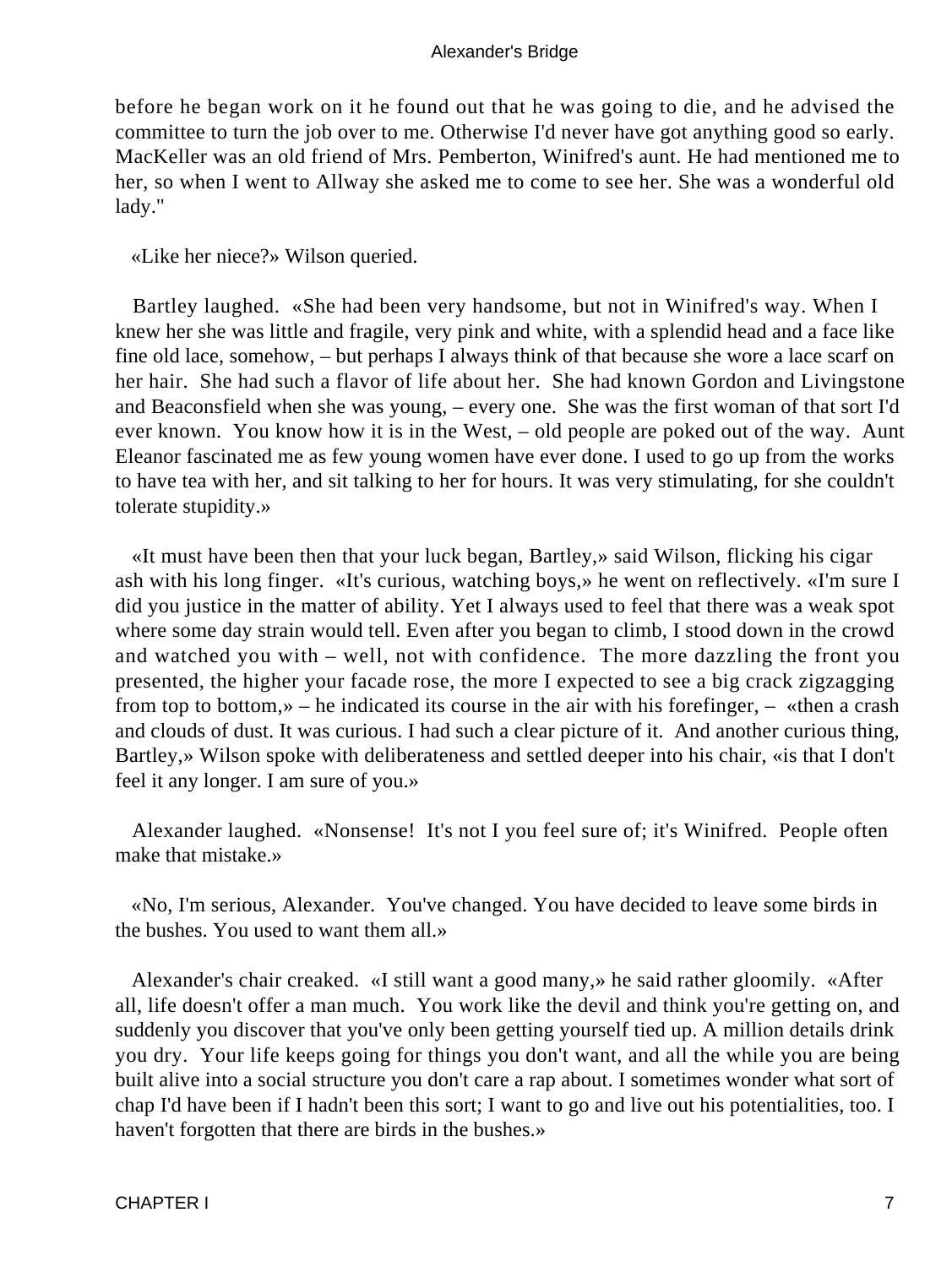Bartley stopped and sat frowning into the fire, his shoulders thrust forward as if he were about to spring at something. Wilson watched him, wondering. His old pupil always stimulated him at first, and then vastly wearied him. The machinery was always pounding away in this man, and Wilson preferred companions of a more reflective habit of mind. He could not help feeling that there were unreasoning and unreasonable activities going on in Alexander all the while; that even after dinner, when most men achieve a decent impersonality, Bartley had merely closed the door of the engine−room and come up for an airing. The machinery itself was still pounding on. Bartley's abstraction and Wilson's reflections were cut short by a rustle at the door, and almost before they could rise Mrs. Alexander was standing by the hearth. Alexander brought a chair for her, but she shook her head.

 «No, dear, thank you. I only came in to see whether you and Professor Wilson were quite comfortable. I am going down to the music−room.»

«Why not practice here? Wilson and I are growing very dull. We are tired of talk.»

«Yes, I beg you, Mrs. Alexander,» Wilson began, but he got no further.

 «Why, certainly, if you won't find me too noisy. I am working on the Schumann `Carnival,' and, though I don't practice a great many hours, I am very methodical,» Mrs. Alexander explained, as she crossed to an upright piano that stood at the back of the room, near the windows.

 Wilson followed, and, having seen her seated, dropped into a chair behind her. She played brilliantly and with great musical feeling. Wilson could not imagine her permitting herself to do anything badly, but he was surprised at the cleanness of her execution. He wondered how a woman with so many duties had managed to keep herself up to a standard really professional. It must take a great deal of time, certainly, and Bartley must take a great deal of time. Wilson reflected that he had never before known a woman who had been able, for any considerable while, to support both a personal and an intellectual passion. Sitting behind her, he watched her with perplexed admiration, shading his eyes with his hand. In her dinner dress she looked even younger than in street clothes, and, for all her composure and self–sufficiency, she seemed to him strangely alert and vibrating, as if in her, too, there were something never altogether at rest. He felt that he knew pretty much what she demanded in people and what she demanded from life, and he wondered how she squared Bartley. After ten years she must know him; and however one took him, however much one admired him, one had to admit that he simply wouldn't square. He was a natural force, certainly, but beyond that, Wilson felt, he was not anything very really or for very long at a time.

 Wilson glanced toward the fire, where Bartley's profile was still wreathed in cigar smoke that curled up more and more slowly. His shoulders were sunk deep in the cushions and one hand hung large and passive over the arm of his chair. He had slipped on a purple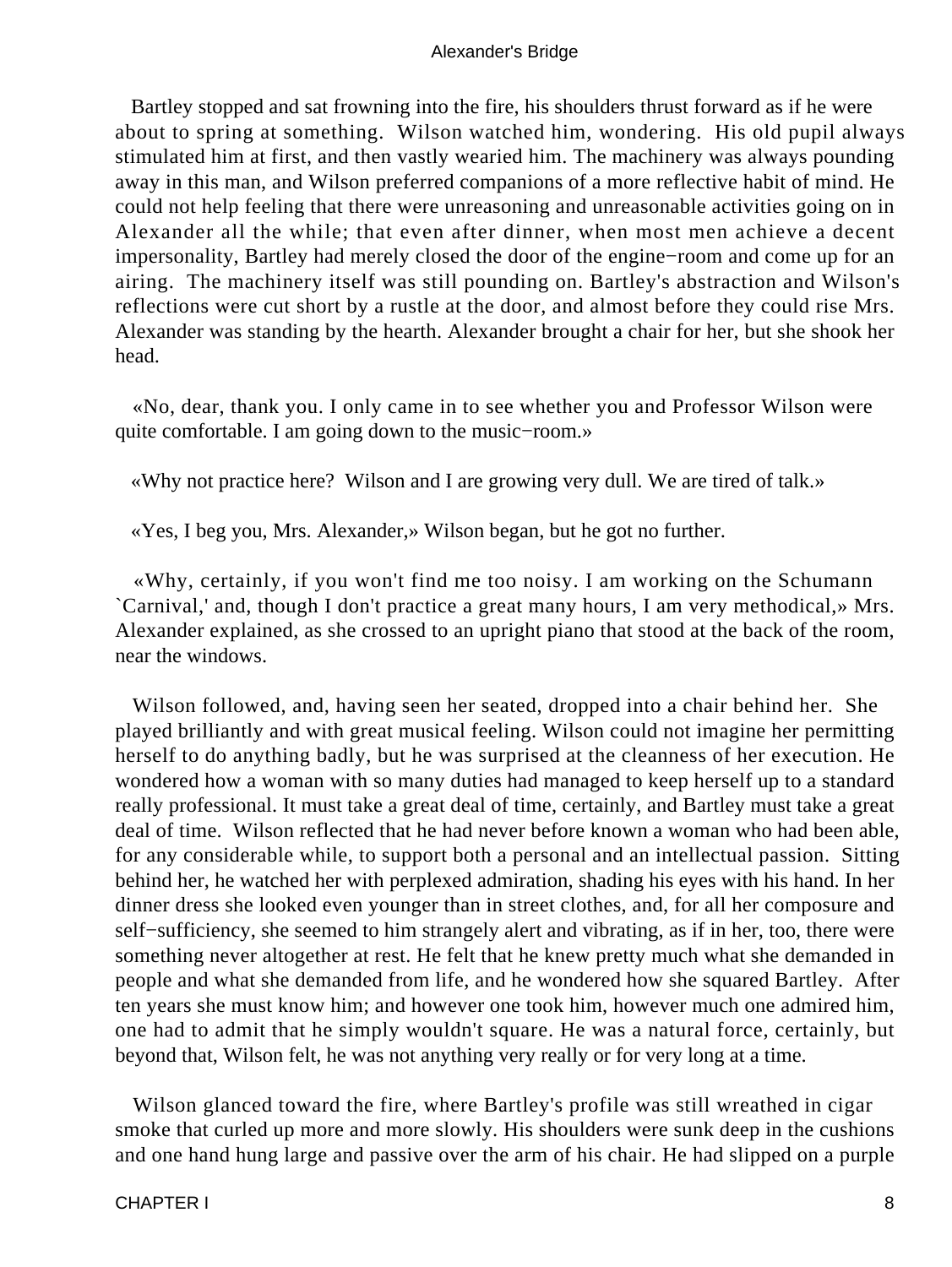velvet smoking−coat. His wife, Wilson surmised, had chosen it. She was clearly very proud of his good looks and his fine color. But, with the glow of an immediate interest gone out of it, the engineer's face looked tired, even a little haggard. The three lines in his forehead, directly above the nose, deepened as he sat thinking, and his powerful head drooped forward heavily. Although Alexander was only forty−three, Wilson thought that beneath his vigorous color he detected the dulling weariness of on−coming middle age.

 The next afternoon, at the hour when the river was beginning to redden under the declining sun, Wilson again found himself facing Mrs. Alexander at the tea−table in the library.

 «Well,» he remarked, when he was bidden to give an account of himself, «there was a long morning with the psychologists, luncheon with Bartley at his club, more psychologists, and here I am. I've looked forward to this hour all day.»

 Mrs. Alexander smiled at him across the vapor from the kettle. «And do you remember where we stopped yesterday?»

 «Perfectly. I was going to show you a picture. But I doubt whether I have color enough in me. Bartley makes me feel a faded monochrome. You can't get at the young Bartley except by means of color.» Wilson paused and deliberated. Suddenly he broke out: «He wasn't a remarkable student, you know, though he was always strong in higher mathematics. His work in my own department was quite ordinary. It was as a powerfully equipped nature that I found him interesting. That is the most interesting thing a teacher can find. It has the fascination of a scientific discovery. We come across other pleasing and endearing qualities so much oftener than we find force.»

 «And, after all,» said Mrs. Alexander, «that is the thing we all live upon. It is the thing that takes us forward.»

 Wilson thought she spoke a little wistfully. «Exactly,» he assented warmly. «It builds the bridges into the future, over which the feet of every one of us will go.»

 «How interested I am to hear you put it in that way. The bridges into the future – I often say that to myself. Bartley's bridges always seem to me like that. Have you ever seen his first suspension bridge in Canada, the one he was doing when I first knew him? I hope you will see it sometime. We were married as soon as it was finished, and you will laugh when I tell you that it always has a rather bridal look to me. It is over the wildest river, with mists and clouds always battling about it, and it is as delicate as a cobweb hanging in the sky. It really was a bridge into the future. You have only to look at it to feel that it meant the beginning of a great career. But I have a photograph of it here.» She drew a portfolio from behind a bookcase. «And there, you see, on the hill, is my aunt's house.»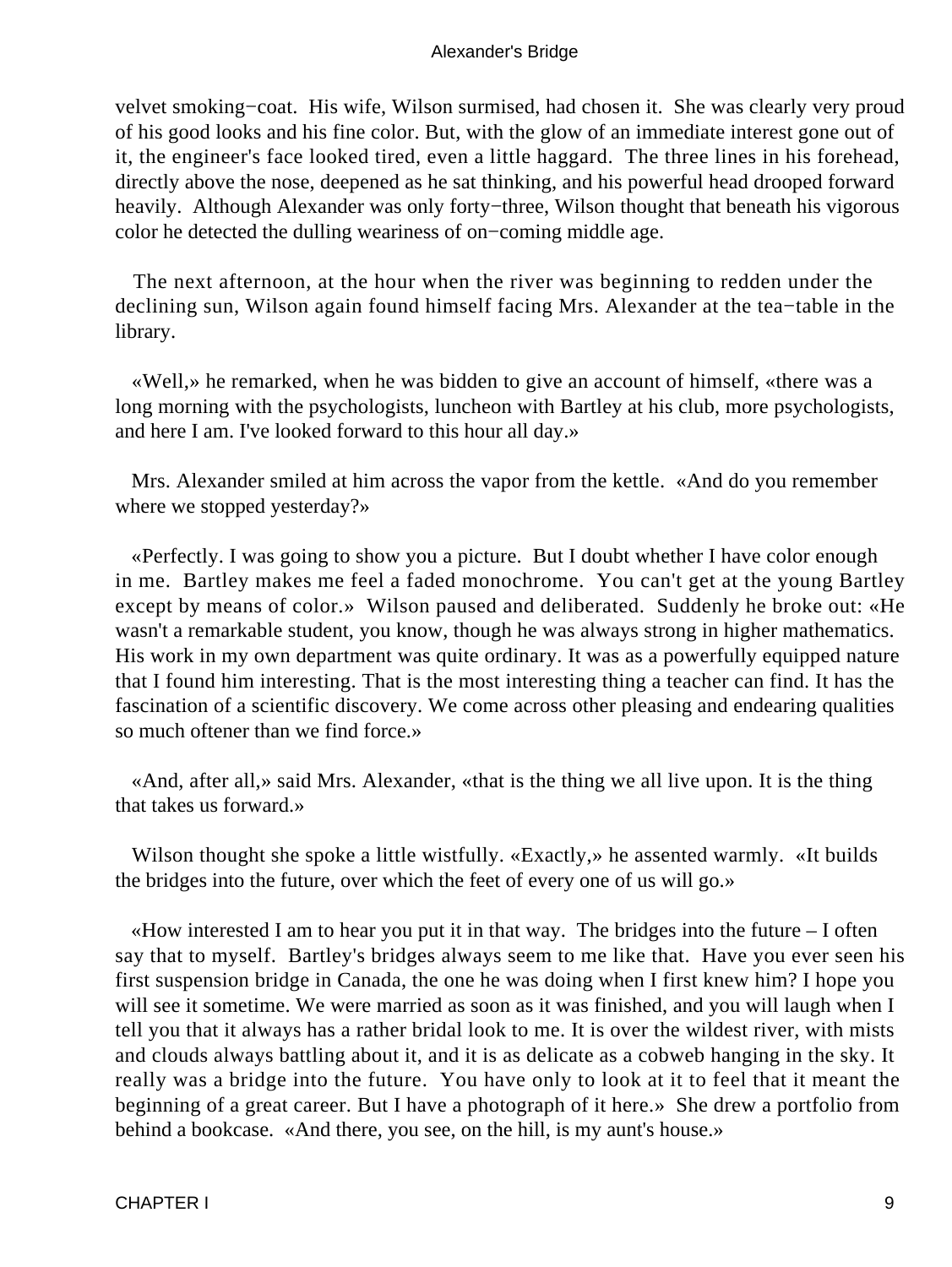Wilson took up the photograph. «Bartley was telling me something about your aunt last night. She must have been a delightful person.»

 Winifred laughed. «The bridge, you see, was just at the foot of the hill, and the noise of the engines annoyed her very much at first. But after she met Bartley she pretended to like it, and said it was a good thing to be reminded that there were things going on in the world. She loved life, and Bartley brought a great deal of it in to her when he came to the house. Aunt Eleanor was very worldly in a frank, Early−Victorian manner. She liked men of action, and disliked young men who were careful of themselves and who, as she put it, were always trimming their wick as if they were afraid of their oil's giving out. MacKeller, Bartley's first chief, was an old friend of my aunt, and he told her that Bartley was a wild, ill−governed youth, which really pleased her very much. I remember we were sitting alone in the dusk after Bartley had been there for the first time. I knew that Aunt Eleanor had found him much to her taste, but she hadn't said anything. Presently she came out, with a chuckle: `MacKeller found him sowing wild oats in London, I believe. I hope he didn't stop him too soon. Life coquets with dashing fellows. The coming men are always like that. We must have him to dinner, my dear.' And we did. She grew much fonder of Bartley than she was of me. I had been studying in Vienna, and she thought that absurd. She was interested in the army and in politics, and she had a great contempt for music and art and philosophy. She used to declare that the Prince Consort had brought all that stuff over out of Germany. She always sniffed when Bartley asked me to play for him. She considered that a newfangled way of making a match of it.»

 When Alexander came in a few moments later, he found Wilson and his wife still confronting the photograph. «Oh, let us get that out of the way,» he said, laughing. «Winifred, Thomas can bring my trunk down. I've decided to go over to New York to−morrow night and take a fast boat. I shall save two days.»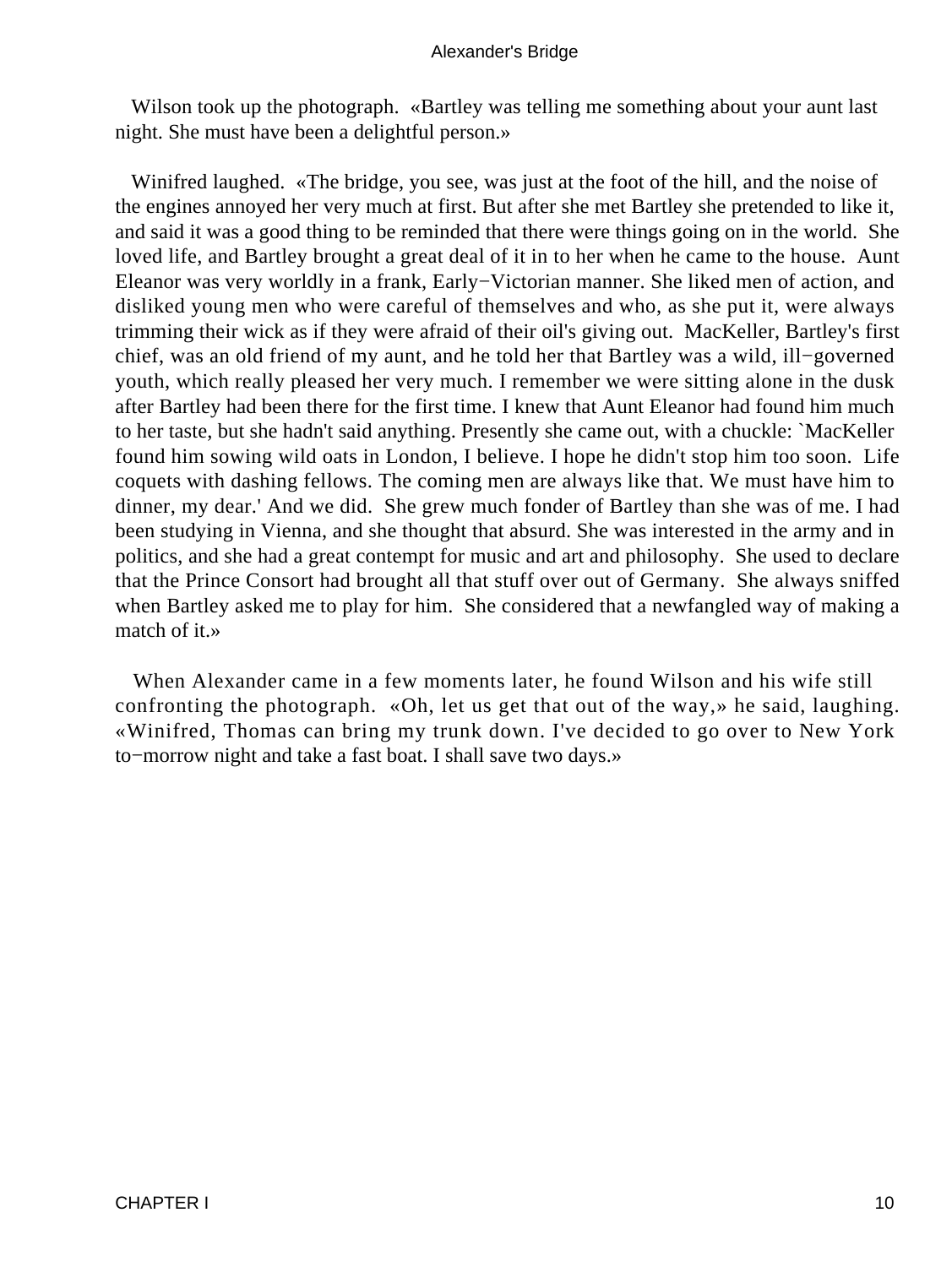## **[CHAPTER II](#page-66-0)**

<span id="page-11-0"></span>*O*n the night of his arrival in London, Alexander went immediately to the hotel on the Embankment at which he always stopped, and in the lobby he was accosted by an old acquaintance, Maurice Mainhall, who fell upon him with effusive cordiality and indicated a willingness to dine with him. Bartley never dined alone if he could help it, and Mainhall was a good gossip who always knew what had been going on in town; especially, he knew everything that was not printed in the newspapers. The nephew of one of the standard Victorian novelists, Mainhall bobbed about among the various literary cliques of London and its outlying suburbs, careful to lose touch with none of them. He had written a number of books himself; among them a «History of Dancing,» a «History of Costume,» a «Key to Shakespeare's Sonnets,» a study of «The Poetry of Ernest Dowson,» etc. Although Mainhall's enthusiasm was often tiresome, and although he was often unable to distinguish between facts and vivid figments of his imagination, his imperturbable good nature overcame even the people whom he bored most, so that they ended by becoming, in a reluctant manner, his friends. In appearance, Mainhall was astonishingly like the conventional stage−Englishman of American drama: tall and thin, with high, hitching shoulders and a small head glistening with closely brushed yellow hair. He spoke with an extreme Oxford accent, and when he was talking well, his face sometimes wore the rapt expression of a very emotional man listening to music. Mainhall liked Alexander because he was an engineer. He had preconceived ideas about everything, and his idea about Americans was that they should be engineers or mechanics. He hated them when they presumed to be anything else.

 While they sat at dinner Mainhall acquainted Bartley with the fortunes of his old friends in London, and as they left the table he proposed that they should go to see Hugh MacConnell's new comedy, «Bog Lights.»

 «It's really quite the best thing MacConnell's done,» he explained as they got into a hansom. «It's tremendously well put on, too. Florence Merrill and Cyril Henderson. But Hilda Burgoyne's the hit of the piece. Hugh's written a delightful part for her, and she's quite inexpressible. It's been on only two weeks, and I've been half a dozen times already. I happen to have MacConnell's box for tonight or there'd be no chance of our getting places. There's everything in seeing Hilda while she's fresh in a part. She's apt to grow a bit stale after a time. The ones who have any imagination do.»

 «Hilda Burgoyne!» Alexander exclaimed mildly. «Why, I haven't heard of her for – years.»

Mainhall laughed. «Then you can't have heard much at all, my dear Alexander. It's only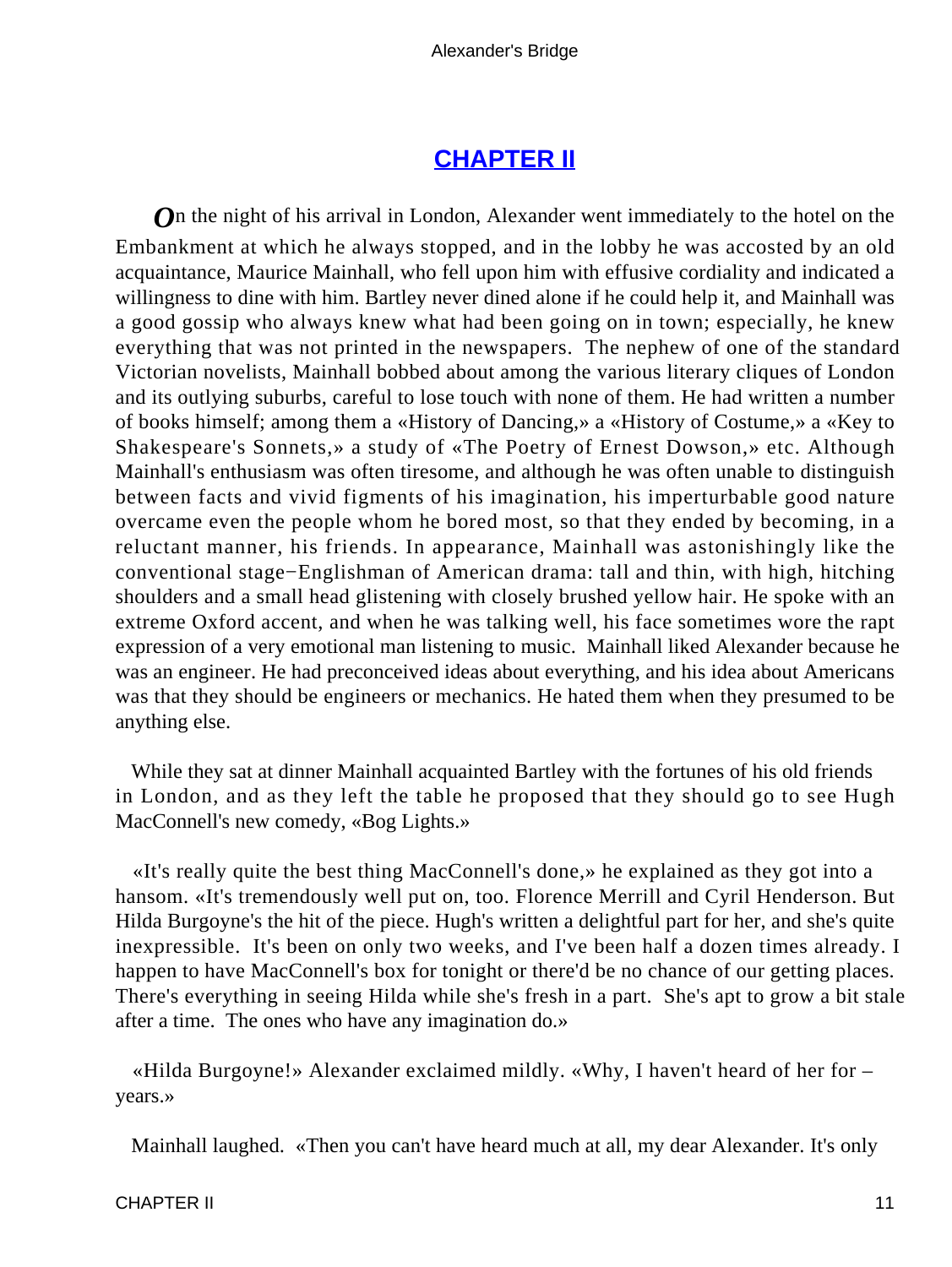lately, since MacConnell and his set have got hold of her, that she's come up. Myself, I always knew she had it in her. If we had one real critic in London – but what can one expect? Do you know, Alexander,» – Mainhall looked with perplexity up into the top of the hansom and rubbed his pink cheek with his gloved finger, – «do you know, I sometimes think of taking to criticism seriously myself. In a way, it would be a sacrifice; but, dear me, we do need some one.»

 Just then they drove up to the Duke of York's, so Alexander did not commit himself, but followed Mainhall into the theatre. When they entered the stage−box on the left the first act was well under way, the scene being the interior of a cabin in the south of Ireland. As they sat down, a burst of applause drew Alexander's attention to the stage. Miss Burgoyne and her donkey were thrusting their heads in at the half door. «After all,» he reflected, «there's small probability of her recognizing me. She doubtless hasn't thought of me for years.» He felt the enthusiasm of the house at once, and in a few moments he was caught up by the current of MacConnell's irresistible comedy. The audience had come forewarned, evidently, and whenever the ragged slip of a donkey−girl ran upon the stage there was a deep murmur of approbation, every one smiled and glowed, and Mainhall hitched his heavy chair a little nearer the brass railing.

 «You see,» he murmured in Alexander's ear, as the curtain fell on the first act, «one almost never sees a part like that done without smartness or mawkishness. Of course, Hilda is Irish, – the Burgoynes have been stage people for generations, – and she has the Irish voice. It's delightful to hear it in a London theatre. That laugh, now, when she doubles over at the hips – who ever heard it out of Galway? She saves her hand, too. She's at her best in the second act. She's really MacConnell's poetic motif, you see; makes the whole thing a fairy tale.»

 The second act opened before Philly Doyle's underground still, with Peggy and her battered donkey come in to smuggle a load of potheen across the bog, and to bring Philly word of what was doing in the world without, and of what was happening along the roadsides and ditches with the first gleam of fine weather. Alexander, annoyed by Mainhall's sighs and exclamations, watched her with keen, half−skeptical interest. As Mainhall had said, she was the second act; the plot and feeling alike depended upon her lightness of foot, her lightness of touch, upon the shrewdness and deft fancifulness that played alternately, and sometimes together, in her mirthful brown eyes. When she began to dance, by way of showing the gossoons what she had seen in the fairy rings at night, the house broke into a prolonged uproar. After her dance she withdrew from the dialogue and retreated to the ditch wall back of Philly's burrow, where she sat singing «The Rising of the Moon» and making a wreath of primroses for her donkey.

 When the act was over Alexander and Mainhall strolled out into the corridor. They met a good many acquaintances; Mainhall, indeed, knew almost every one, and he babbled on incontinently, screwing his small head about over his high collar. Presently he hailed a tall,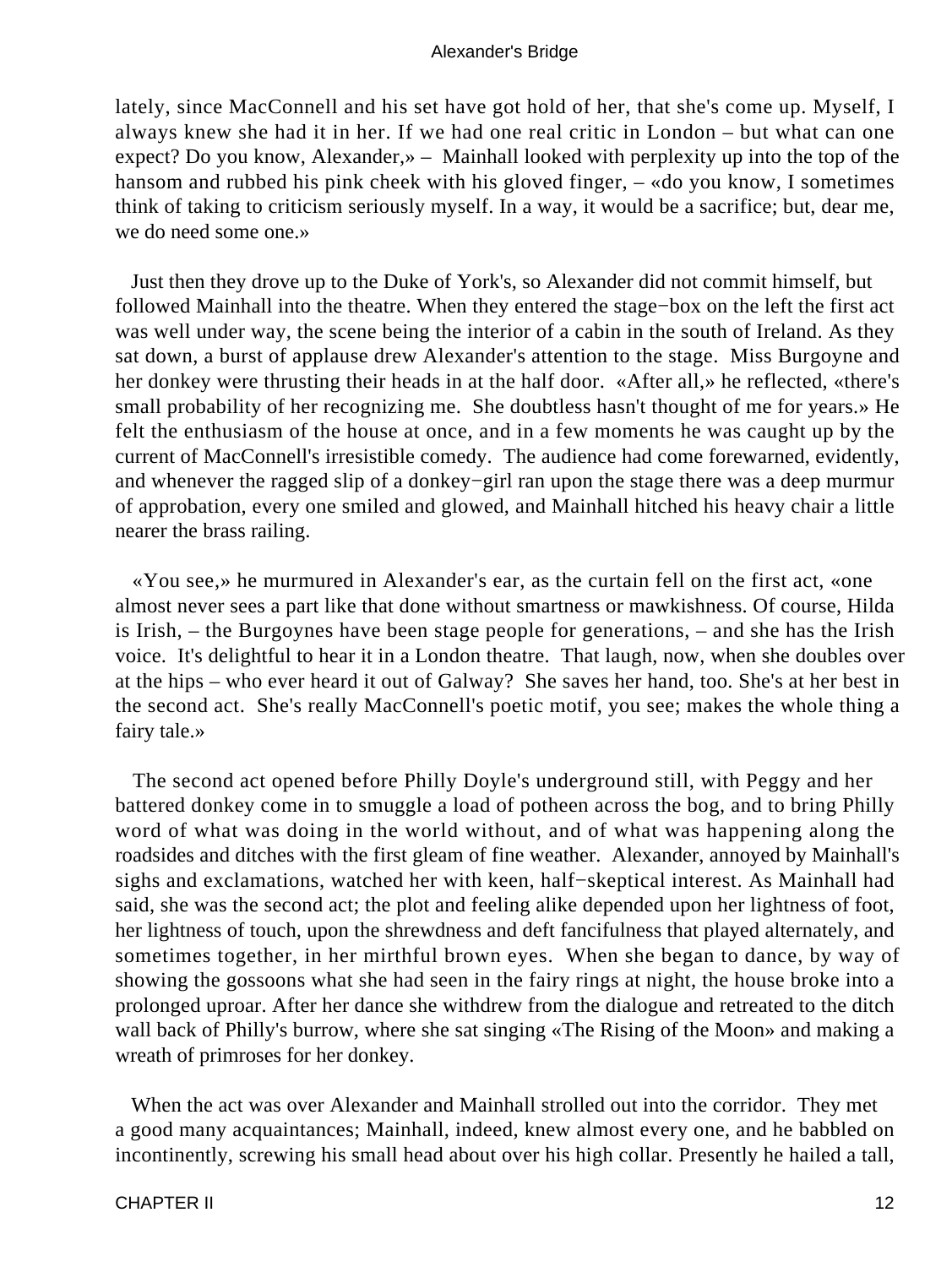bearded man, grim−browed and rather battered−looking, who had his opera cloak on his arm and his hat in his hand, and who seemed to be on the point of leaving the theatre.

 «MacConnell, let me introduce Mr. Bartley Alexander. I say! It's going famously to−night, Mac. And what an audience! You'll never do anything like this again, mark me. A man writes to the top of his bent only once.»

 The playwright gave Mainhall a curious look out of his deep−set faded eyes and made a wry face. «And have I done anything so fool as that, now?» he asked.

 «That's what I was saying,» Mainhall lounged a little nearer and dropped into a tone even more conspicuously confidential. «And you'll never bring Hilda out like this again. Dear me, Mac, the girl couldn't possibly be better, you know.»

 MacConnell grunted. «She'll do well enough if she keeps her pace and doesn't go off on us in the middle of the season, as she's more than like to do.»

He nodded curtly and made for the door, dodging acquaintances as he went.

 «Poor old Hugh,» Mainhall murmured. «He's hit terribly hard. He's been wanting to marry Hilda these three years and more. She doesn't take up with anybody, you know. Irene Burgoyne, one of her family, told me in confidence that there was a romance somewhere back in the beginning. One of your countrymen, Alexander, by the way; an American student whom she met in Paris, I believe. I dare say it's quite true that there's never been any one else.» Mainhall vouched for her constancy with a loftiness that made Alexander smile, even while a kind of rapid excitement was tingling through him. Blinking up at the lights, Mainhall added in his luxurious, worldly way: «She's an elegant little person, and quite capable of an extravagant bit of sentiment like that. Here comes Sir Harry Towne. He's another who's awfully keen about her. Let me introduce you. Sir Harry Towne, Mr. Bartley Alexander, the American engineer.»

Sir Harry Towne bowed and said that he had met Mr. Alexander and his wife in Tokyo.

Mainhall cut in impatiently.

«I say, Sir Harry, the little girl's going famously to−night, isn't she?»

 Sir Harry wrinkled his brows judiciously. «Do you know, I thought the dance a bit conscious to−night, for the first time. The fact is, she's feeling rather seedy, poor child. Westmere and I were back after the first act, and we thought she seemed quite uncertain of herself. A little attack of nerves, possibly.»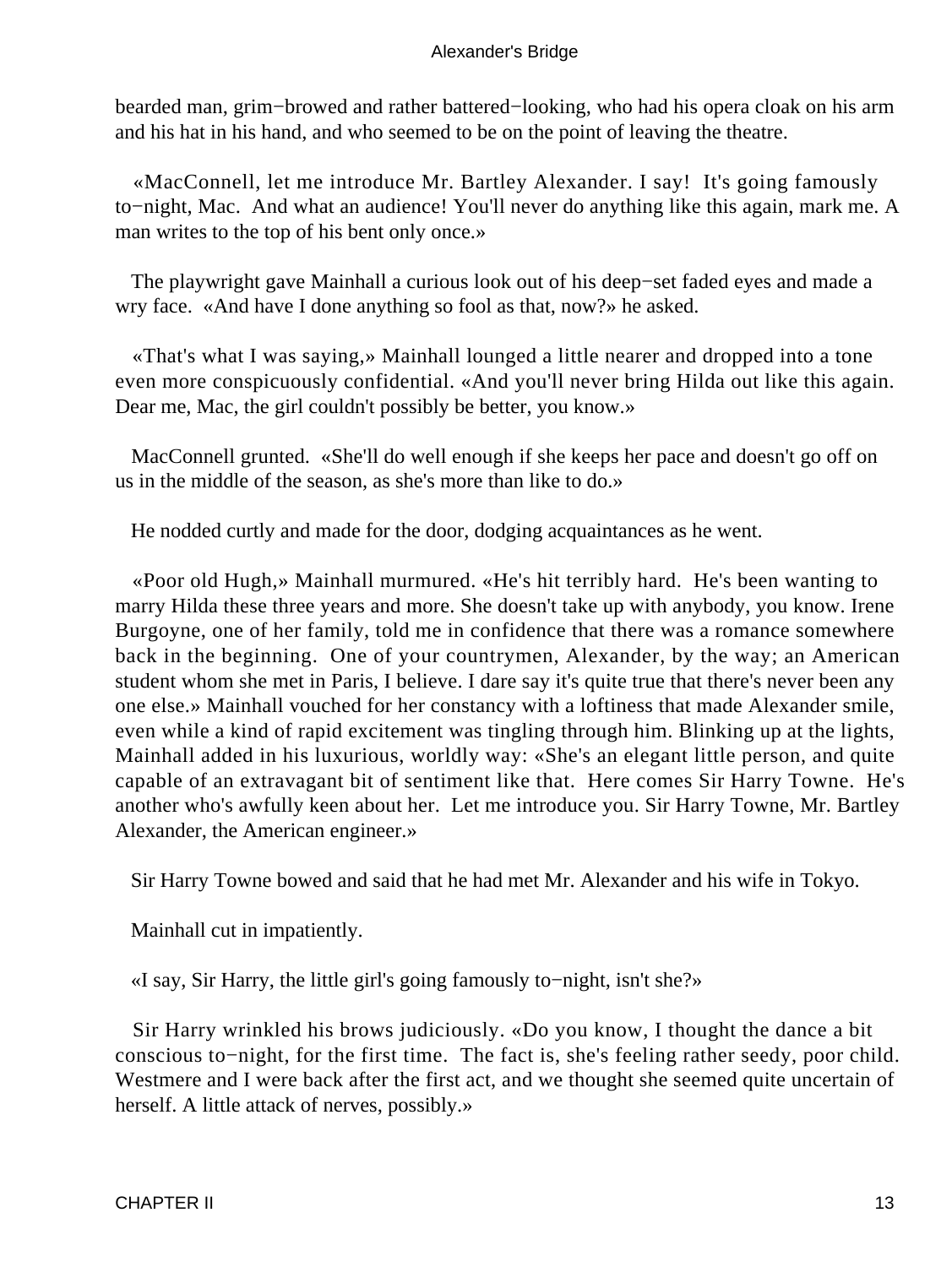He bowed as the warning bell rang, and Mainhall whispered: «You know Lord Westmere, of course, – the stooped man with the long gray mustache, talking to Lady Dowle. Lady Westmere is very fond of Hilda.»

 When they reached their box the house was darkened and the orchestra was playing «The Cloak of Old Gaul.» In a moment Peggy was on the stage again, and Alexander applauded vigorously with the rest. He even leaned forward over the rail a little. For some reason he felt pleased and flattered by the enthusiasm of the audience. In the half−light he looked about at the stalls and boxes and smiled a little consciously, recalling with amusement Sir Harry's judicial frown. He was beginning to feel a keen interest in the slender, barefoot donkey−girl who slipped in and out of the play, singing, like some one winding through a hilly field. He leaned forward and beamed felicitations as warmly as Mainhall himself when, at the end of the play, she came again and again before the curtain, panting a little and flushed, her eyes dancing and her eager, nervous little mouth tremulous with excitement.

When Alexander returned to his hotel – he shook Mainhall at the door of the theatre – he had some supper brought up to his room, and it was late before he went to bed. He had not thought of Hilda Burgoyne for years; indeed, he had almost forgotten her. He had last written to her from Canada, after he first met Winifred, telling her that everything was changed with him – that he had met a woman whom he would marry if he could; if he could not, then all the more was everything changed for him. Hilda had never replied to his letter. He felt guilty and unhappy about her for a time, but after Winifred promised to marry him he really forgot Hilda altogether. When he wrote her that everything was changed for him, he was telling the truth. After he met Winifred Pemberton he seemed to himself like a different man. One night when he and Winifred were sitting together on the bridge, he told her that things had happened while he was studying abroad that he was sorry for, – one thing in particular, – and he asked her whether she thought she ought to know about them. She considered a moment and then said «No, I think not, though I am glad you ask me. You see, one can't be jealous about things in general; but about particular, definite, personal things,» – here she had thrown her hands up to his shoulders with a quick, impulsive gesture – «oh, about those I should be very jealous. I should torture myself – I couldn't help it.» After that it was easy to forget, actually to forget. He wondered to−night, as he poured his wine, how many times he had thought of Hilda in the last ten years. He had been in London more or less, but he had never happened to hear of her. «All the same,» he lifted his glass, "here's to you, little Hilda. You've made things come your way, and I never thought you'd do it.

 «Of course,» he reflected, «she always had that combination of something homely and sensible, and something utterly wild and daft. But I never thought she'd do anything. She hadn't much ambition then, and she was too fond of trifles. She must care about the theatre a great deal more than she used to. Perhaps she has me to thank for something, after all. Sometimes a little jolt like that does one good. She was a daft, generous little thing. I'm glad she's held her own since. After all, we were awfully young. It was youth and poverty and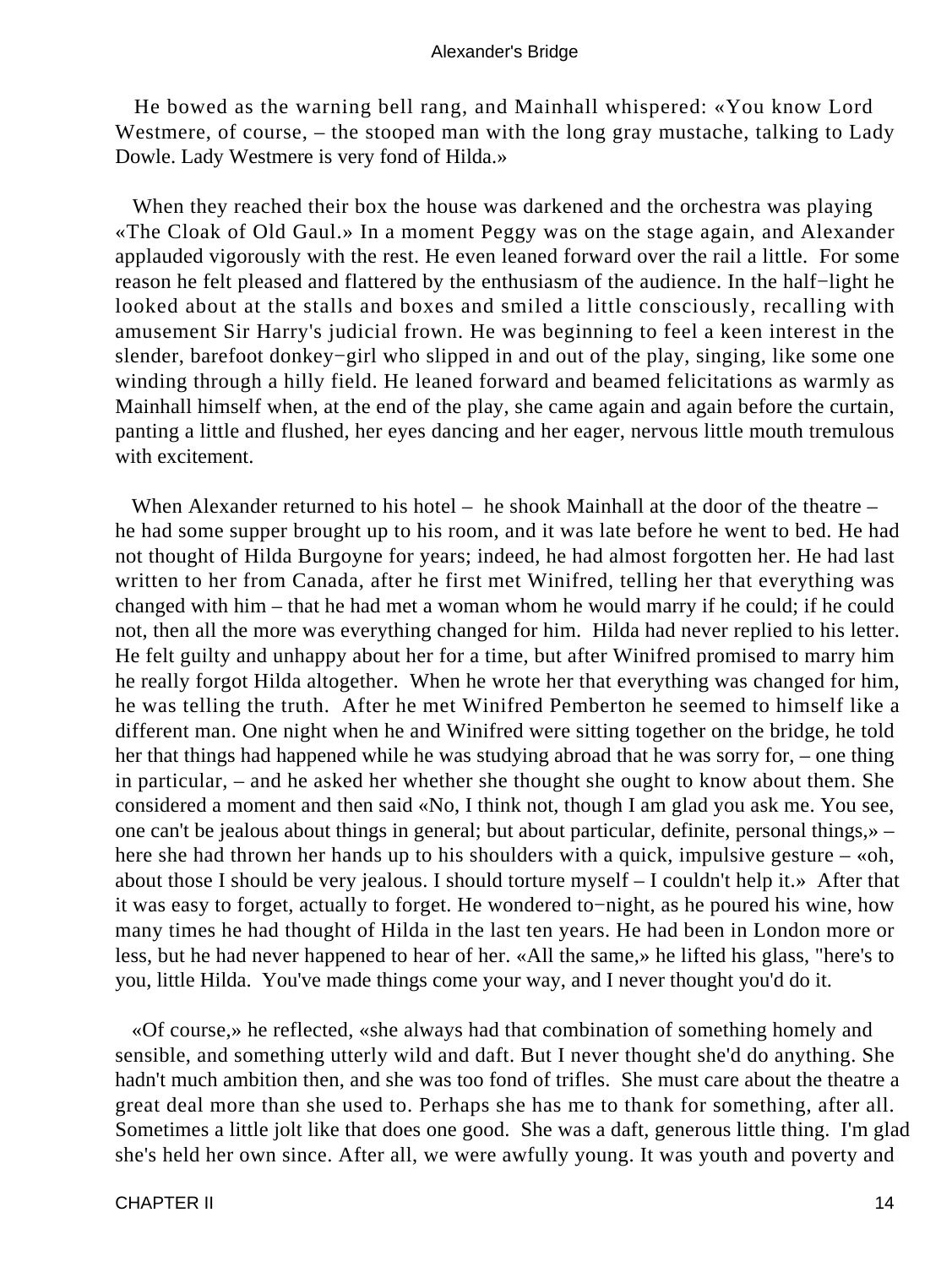proximity, and everything was young and kindly. I shouldn't wonder if she could laugh about it with me now. I shouldn't wonder – But they've probably spoiled her, so that she'd be tiresome if one met her again.»

Bartley smiled and yawned and went to bed.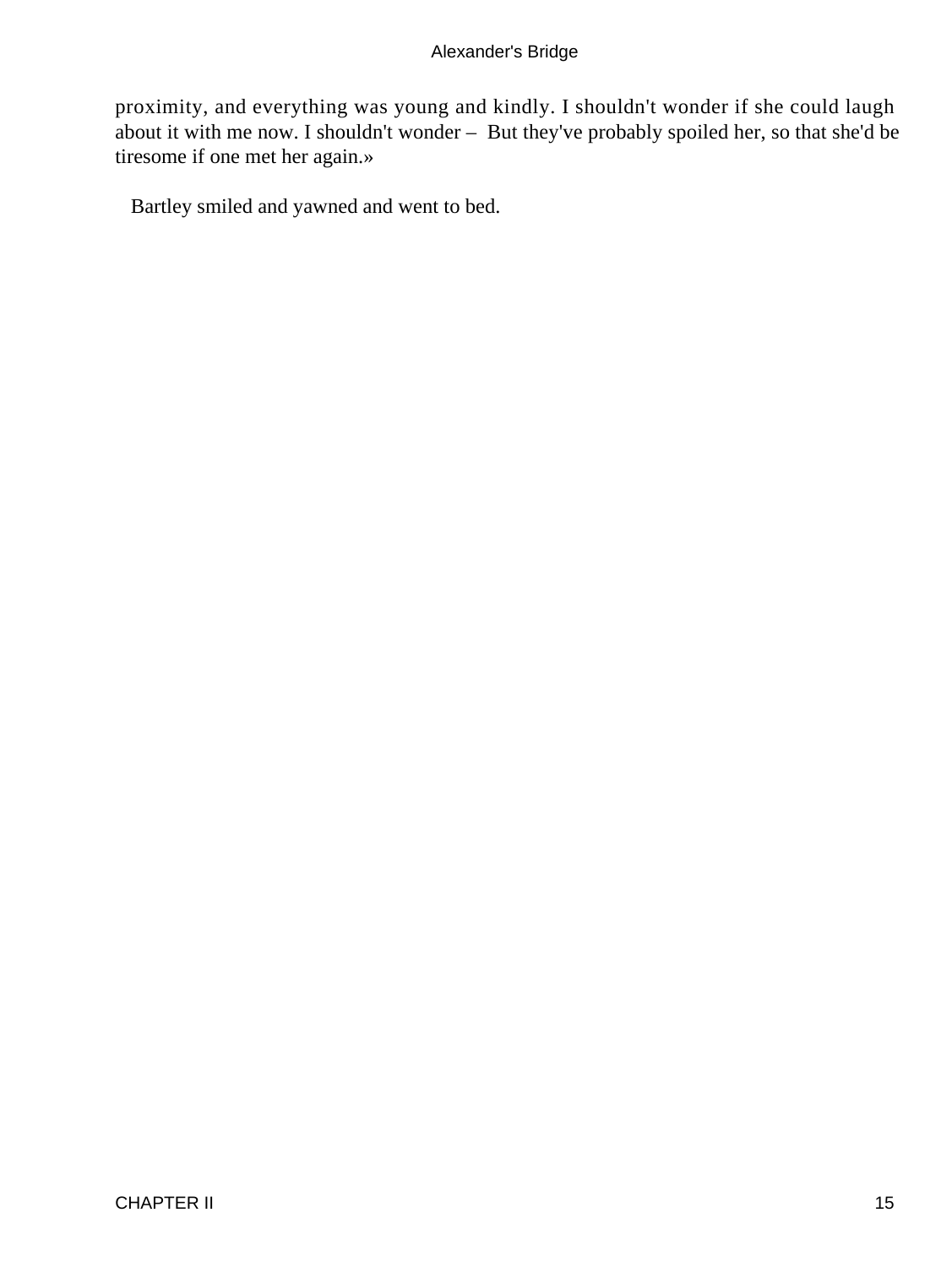### **[CHAPTER III](#page-66-0)**

<span id="page-16-0"></span>**The next evening Alexander dined alone at a club, and at about nine o'clock he dropped** in at the Duke of York's. The house was sold out and he stood through the second act. When he returned to his hotel he examined the new directory, and found Miss Burgoyne's address still given as off Bedford Square, though at a new number. He remembered that, in so far as she had been brought up at all, she had been brought up in Bloomsbury. Her father and mother played in the provinces most of the year, and she was left a great deal in the care of an old aunt who was crippled by rheumatism and who had had to leave the stage altogether. In the days when Alexander knew her, Hilda always managed to have a lodging of some sort about Bedford Square, because she clung tenaciously to such scraps and shreds of memories as were connected with it. The mummy room of the British Museum had been one of the chief delights of her childhood. That forbidding pile was the goal of her truant fancy, and she was sometimes taken there for a treat, as other children are taken to the theatre. It was long since Alexander had thought of any of these things, but now they came back to him quite fresh, and had a significance they did not have when they were first told him in his restless twenties. So she was still in the old neighborhood, near Bedford Square. The new number probably meant increased prosperity. He hoped so. He would like to know that she was snugly settled. He looked at his watch. It was a quarter past ten; she would not be home for a good two hours yet, and he might as well walk over and have a look at the place. He remembered the shortest way.

 It was a warm, smoky evening, and there was a grimy moon. He went through Covent Garden to Oxford Street, and as he turned into Museum Street he walked more slowly, smiling at his own nervousness as he approached the sullen gray mass at the end. He had not been inside the Museum, actually, since he and Hilda used to meet there; sometimes to set out for gay adventures at Twickenham or Richmond, sometimes to linger about the place for a while and to ponder by Lord Elgin's marbles upon the lastingness of some things, or, in the mummy room, upon the awful brevity of others. Since then Bartley had always thought of the British Museum as the ultimate repository of mortality, where all the dead things in the world were assembled to make one's hour of youth the more precious. One trembled lest before he got out it might somehow escape him, lest he might drop the glass from over−eagerness and see it shivered on the stone floor at his feet. How one hid his youth under his coat and hugged it! And how good it was to turn one's back upon all that vaulted cold, to take Hilda's arm and hurry out of the great door and down the steps into the sunlight among the pigeons – to know that the warm and vital thing within him was still there and had not been snatched away to flush Caesar's lean cheek or to feed the veins of some bearded Assyrian king. They in their day had carried the flaming liquor, but to−day was his! So the song used to run in his head those summer mornings a dozen years ago. Alexander walked by the place very quietly, as if he were afraid of waking some one.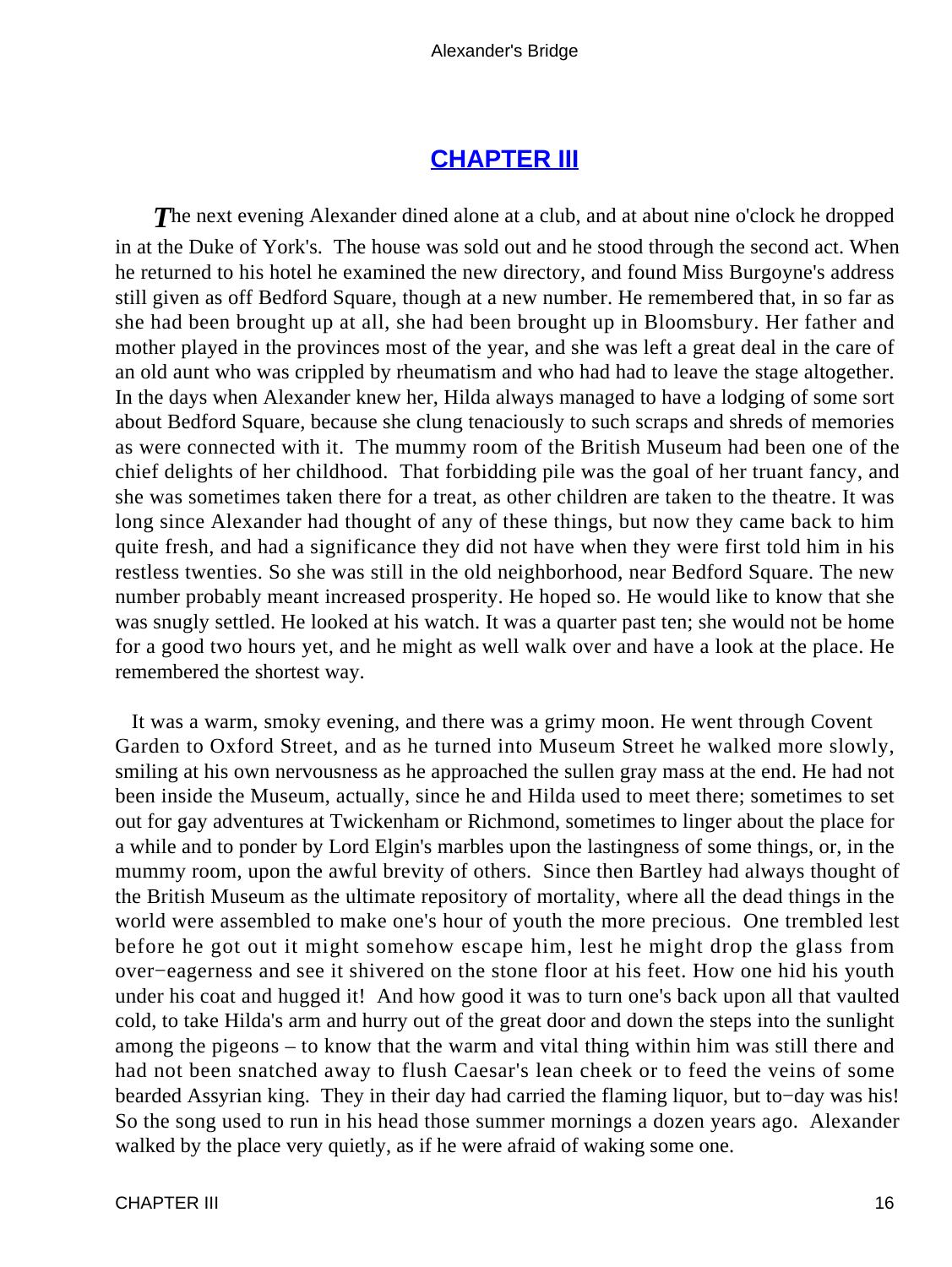He crossed Bedford Square and found the number he was looking for. The house, a comfortable, well−kept place enough, was dark except for the four front windows on the second floor, where a low, even light was burning behind the white muslin sash curtains. Outside there were window boxes, painted white and full of flowers. Bartley was making a third round of the Square when he heard the far−flung hoof−beats of a hansom−cab horse, driven rapidly. He looked at his watch, and was astonished to find that it was a few minutes after twelve. He turned and walked back along the iron railing as the cab came up to Hilda's number and stopped. The hansom must have been one that she employed regularly, for she did not stop to pay the driver. She stepped out quickly and lightly. He heard her cheerful «Good−night, cabby,» as she ran up the steps and opened the door with a latchkey. In a few moments the lights flared up brightly behind the white curtains, and as he walked away he heard a window raised. But he had gone too far to look up without turning round. He went back to his hotel, feeling that he had had a good evening, and he slept well.

 For the next few days Alexander was very busy. He took a desk in the office of a Scotch engineering firm on Henrietta Street, and was at work almost constantly. He avoided the clubs and usually dined alone at his hotel. One afternoon, after he had tea, he started for a walk down the Embankment toward Westminster, intending to end his stroll at Bedford Square and to ask whether Miss Burgoyne would let him take her to the theatre. But he did not go so far. When he reached the Abbey, he turned back and crossed Westminster Bridge and sat down to watch the trails of smoke behind the Houses of Parliament catch fire with the sunset. The slender towers were washed by a rain of golden light and licked by little flickering flames; Somerset House and the bleached gray pinnacles about Whitehall were floated in a luminous haze. The yellow light poured through the trees and the leaves seemed to burn with soft fires. There was a smell of acacias in the air everywhere, and the laburnums were dripping gold over the walls of the gardens. It was a sweet, lonely kind of summer evening. Remembering Hilda as she used to be, was doubtless more satisfactory than seeing her as she must be now – and, after all, Alexander asked himself, what was it but his own young years that he was remembering?

 He crossed back to Westminster, went up to the Temple, and sat down to smoke in the Middle Temple gardens, listening to the thin voice of the fountain and smelling the spice of the sycamores that came out heavily in the damp evening air. He thought, as he sat there, about a great many things: about his own youth and Hilda's; above all, he thought of how glorious it had been, and how quickly it had passed; and, when it had passed, how little worth while anything was. None of the things he had gained in the least compensated. In the last six years his reputation had become, as the saying is, popular. Four years ago he had been called to Japan to deliver, at the Emperor's request, a course of lectures at the Imperial University, and had instituted reforms throughout the islands, not only in the practice of bridge−building but in drainage and road−making. On his return he had undertaken the bridge at Moorlock, in Canada, the most important piece of bridge− building going on in the world, – a test, indeed, of how far the latest practice in bridge structure could be carried. It was a spectacular undertaking by reason of its very size, and Bartley realized that, whatever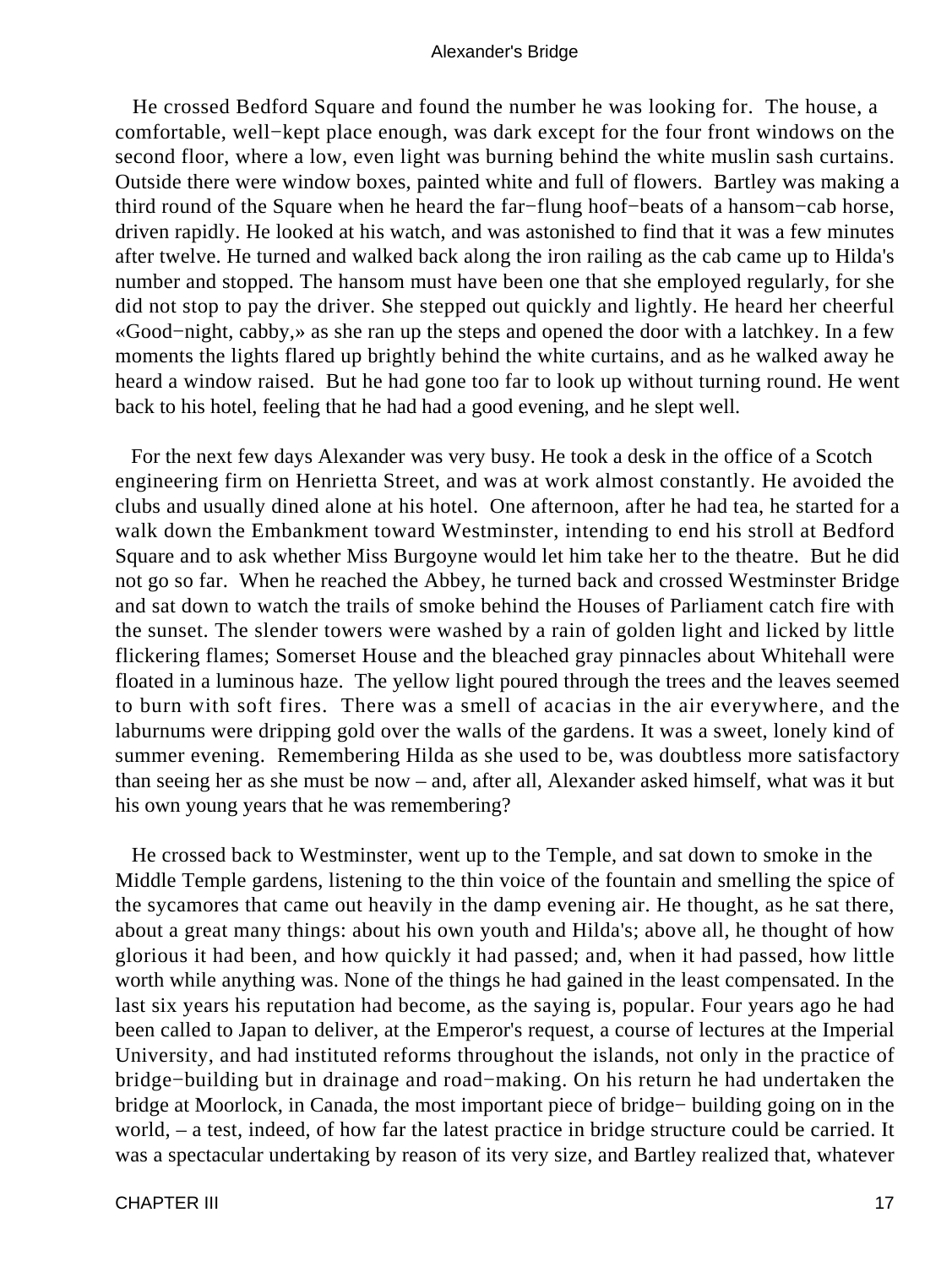else he might do, he would probably always be known as the engineer who designed the great Moorlock Bridge, the longest cantilever in existence. Yet it was to him the least satisfactory thing he had ever done. He was cramped in every way by a niggardly commission, and was using lighter structural material than he thought proper. He had vexations enough, too, with his work at home. He had several bridges under way in the United States, and they were always being held up by strikes and delays resulting from a general industrial unrest.

 Though Alexander often told himself he had never put more into his work than he had done in the last few years, he had to admit that he had never got so little out of it. He was paying for success, too, in the demands made on his time by boards of civic enterprise and committees of public welfare. The obligations imposed by his wife's fortune and position were sometimes distracting to a man who followed his profession, and he was expected to be interested in a great many worthy endeavors on her account as well as on his own. His existence was becoming a network of great and little details. He had expected that success would bring him freedom and power; but it had brought only power that was in itself another kind of restraint. He had always meant to keep his personal liberty at all costs, as old MacKeller, his first chief, had done, and not, like so many American engineers, to become a part of a professional movement, a cautious board member, a Nestor de pontibus. He happened to be engaged in work of public utility, but he was not willing to become what is called a public man. He found himself living exactly the kind of life he had determined to escape. What, he asked himself, did he want with these genial honors and substantial comforts? Hardships and difficulties he had carried lightly; overwork had not exhausted him; but this dead calm of middle life which confronted him,  $-$  of that he was afraid. He was not ready for it. It was like being buried alive. In his youth he would not have believed such a thing possible. The one thing he had really wanted all his life was to be free; and there was still something unconquered in him, something besides the strong work−horse that his profession had made of him. He felt rich to−night in the possession of that unstultified survival; in the light of his experience, it was more precious than honors or achievement. In all those busy, successful years there had been nothing so good as this hour of wild light−heartedness. This feeling was the only happiness that was real to him, and such hours were the only ones in which he could feel his own continuous identity – feel the boy he had been in the rough days of the old West, feel the youth who had worked his way across the ocean on a cattle−ship and gone to study in Paris without a dollar in his pocket. The man who sat in his offices in Boston was only a powerful machine. Under the activities of that machine the person who, in such moments as this, he felt to be himself, was fading and dying. He remembered how, when he was a little boy and his father called him in the morning, he used to leap from his bed into the full consciousness of himself. That consciousness was Life itself. Whatever took its place, action, reflection, the power of concentrated thought, were only functions of a mechanism useful to society; things that could be bought in the market. There was only one thing that had an absolute value for each individual, and it was just that original impulse, that internal heat, that feeling of one's self in one's own breast.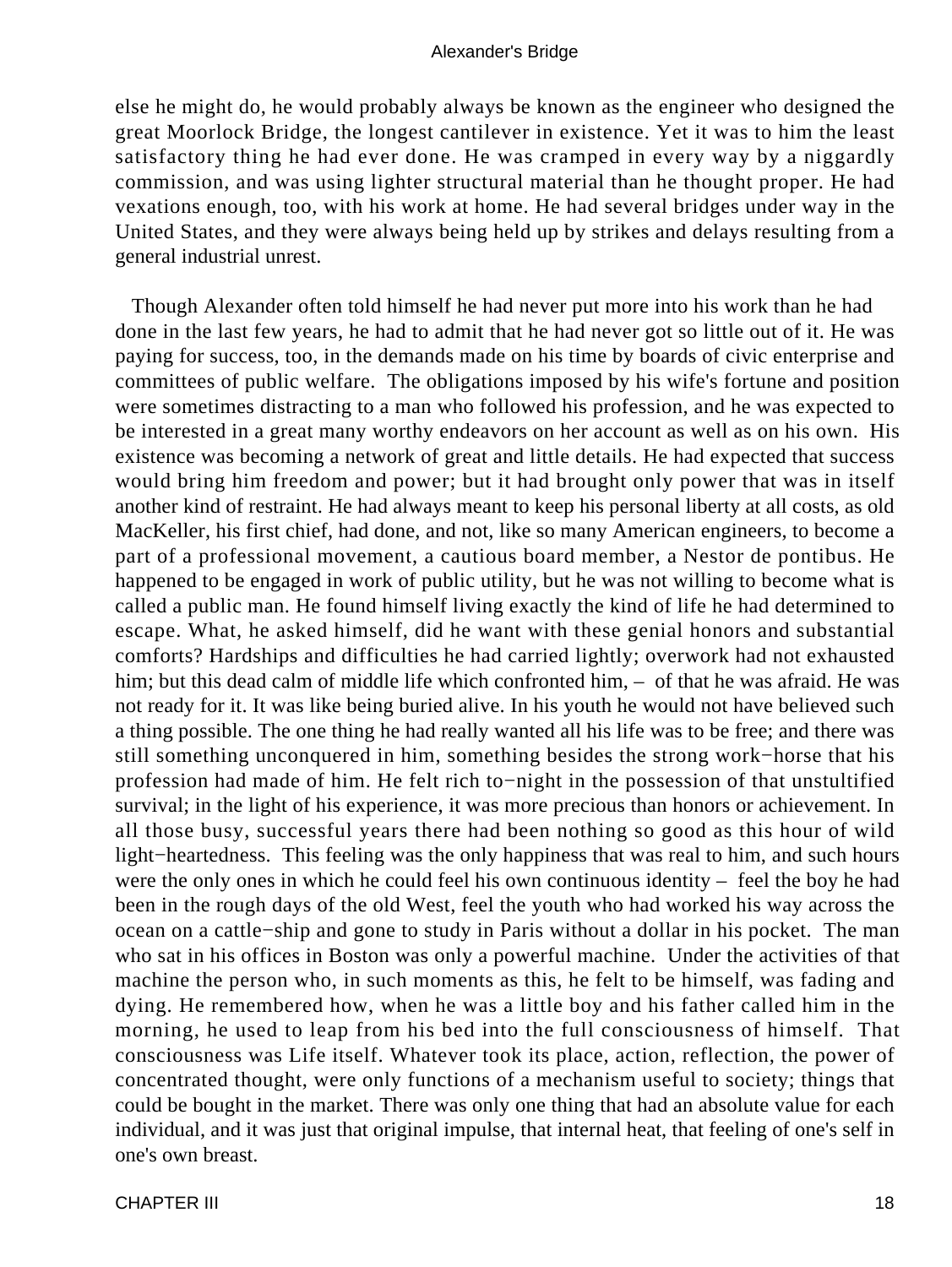When Alexander walked back to his hotel, the red and green lights were blinking along the docks on the farther shore, and the soft white stars were shining in the wide sky above the river.

 The next night, and the next, Alexander repeated this same foolish performance. It was always Miss Burgoyne whom he started out to find, and he got no farther than the Temple gardens and the Embankment. It was a pleasant kind of loneliness. To a man who was so little given to reflection, whose dreams always took the form of definite ideas, reaching into the future, there was a seductive excitement in renewing old experiences in imagination. He started out upon these walks half guiltily, with a curious longing and expectancy which were wholly gratified by solitude. Solitude, but not solitariness; for he walked shoulder to shoulder with a shadowy companion – not little Hilda Burgoyne, by any means, but some one vastly dearer to him than she had ever been – his own young self, the youth who had waited for him upon the steps of the British Museum that night, and who, though he had tried to pass so quietly, had known him and come down and linked an arm in his.

 It was not until long afterward that Alexander learned that for him this youth was the most dangerous of companions.

 One Sunday evening, at Lady Walford's, Alexander did at last meet Hilda Burgoyne. Mainhall had told him that she would probably be there. He looked about for her rather nervously, and finally found her at the farther end of the large drawing−room, the centre of a circle of men, young and old. She was apparently telling them a story. They were all laughing and bending toward her. When she saw Alexander, she rose quickly and put out her hand. The other men drew back a little to let him approach.

«Mr. Alexander! I am delighted. Have you been in London long?»

 Bartley bowed, somewhat laboriously, over her hand. «Long enough to have seen you more than once. How fine it all is!»

 She laughed as if she were pleased. «I'm glad you think so. I like it. Won't you join us here?»

 «Miss Burgoyne was just telling us about a donkey−boy she had in Galway last summer,» Sir Harry Towne explained as the circle closed up again. Lord Westmere stroked his long white mustache with his bloodless hand and looked at Alexander blankly. Hilda was a good story−teller. She was sitting on the edge of her chair, as if she had alighted there for a moment only. Her primrose satin gown seemed like a soft sheath for her slender, supple figure, and its delicate color suited her white Irish skin and brown hair. Whatever she wore, people felt the charm of her active, girlish body with its slender hips and quick, eager shoulders. Alexander heard little of the story, but he watched Hilda intently. She must certainly, he reflected, be thirty, and he was honestly delighted to see that the years had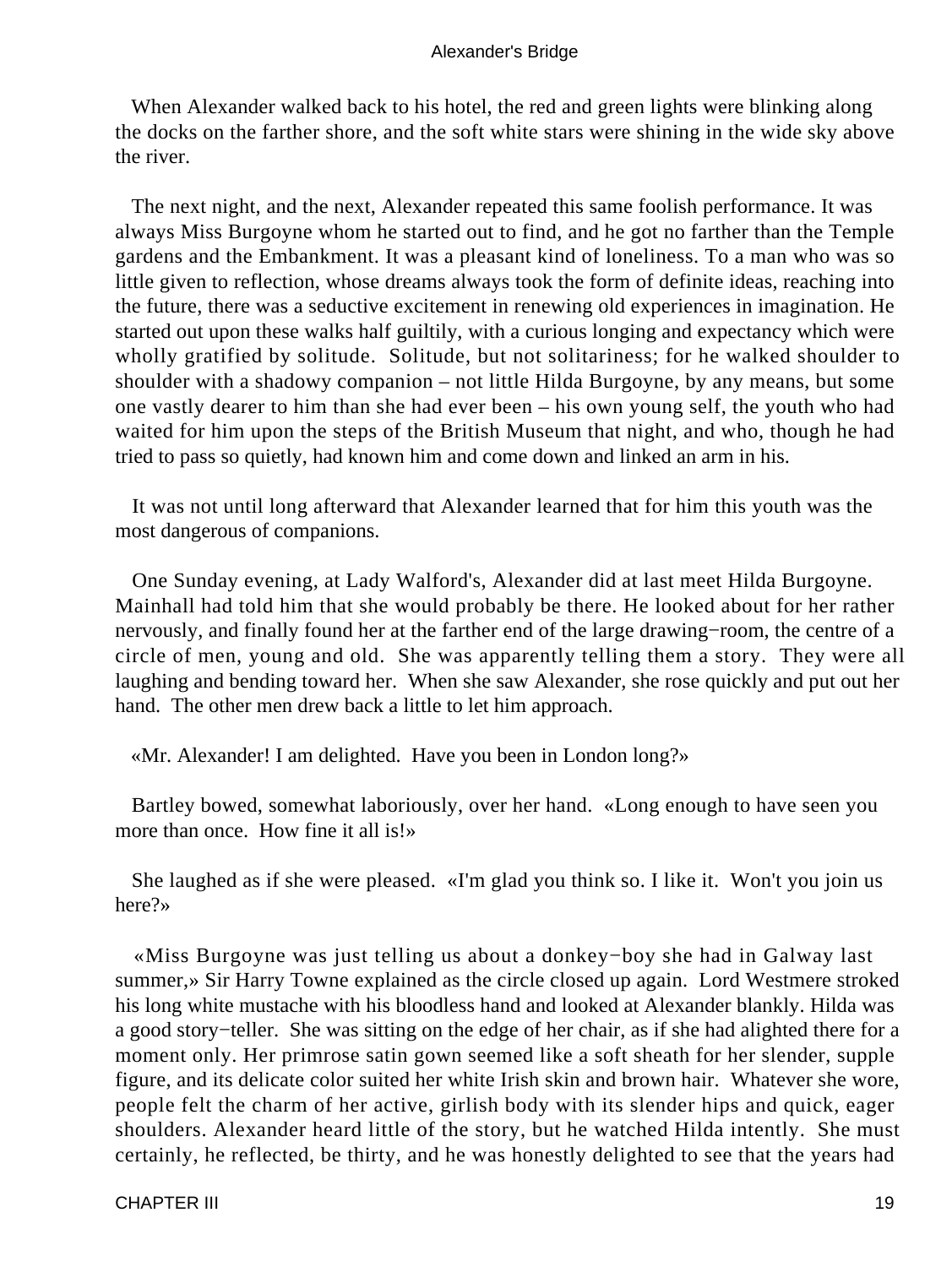treated her so indulgently. If her face had changed at all, it was in a slight hardening of the mouth – still eager enough to be very disconcerting at times, he felt – and in an added air of self− possession and self−reliance. She carried her head, too, a little more resolutely.

 When the story was finished, Miss Burgoyne turned pointedly to Alexander, and the other men drifted away.

 «I thought I saw you in MacConnell's box with Mainhall one evening, but I supposed you had left town before this.»

 She looked at him frankly and cordially, as if he were indeed merely an old friend whom she was glad to meet again.

«No, I've been mooning about here.»

 Hilda laughed gayly. «Mooning! I see you mooning! You must be the busiest man in the world. Time and success have done well by you, you know. You're handsomer than ever and you've gained a grand manner.»

 Alexander blushed and bowed. «Time and success have been good friends to both of us. Aren't you tremendously pleased with yourself?»

 She laughed again and shrugged her shoulders. «Oh, so−so. But I want to hear about you. Several years ago I read such a lot in the papers about the wonderful things you did in Japan, and how the Emperor decorated you. What was it, Commander of the Order of the Rising Sun? That sounds like `The Mikado.' And what about your new bridge – in Canada, isn't it, and it's to be the longest one in the world and has some queer name I can't remember.»

 Bartley shook his head and smiled drolly. «Since when have you been interested in bridges? Or have you learned to be interested in everything? And is that a part of success?»

«Why, how absurd! As if I were not always interested!» Hilda exclaimed.

 «Well, I think we won't talk about bridges here, at any rate.» Bartley looked down at the toe of her yellow slipper which was tapping the rug impatiently under the hem of her gown. «But I wonder whether you'd think me impertinent if I asked you to let me come to see you sometime and tell you about them?»

«Why should I? Ever so many people come on Sunday afternoons.»

 «I know. Mainhall offered to take me. But you must know that I've been in London several times within the last few years, and you might very well think that just now is a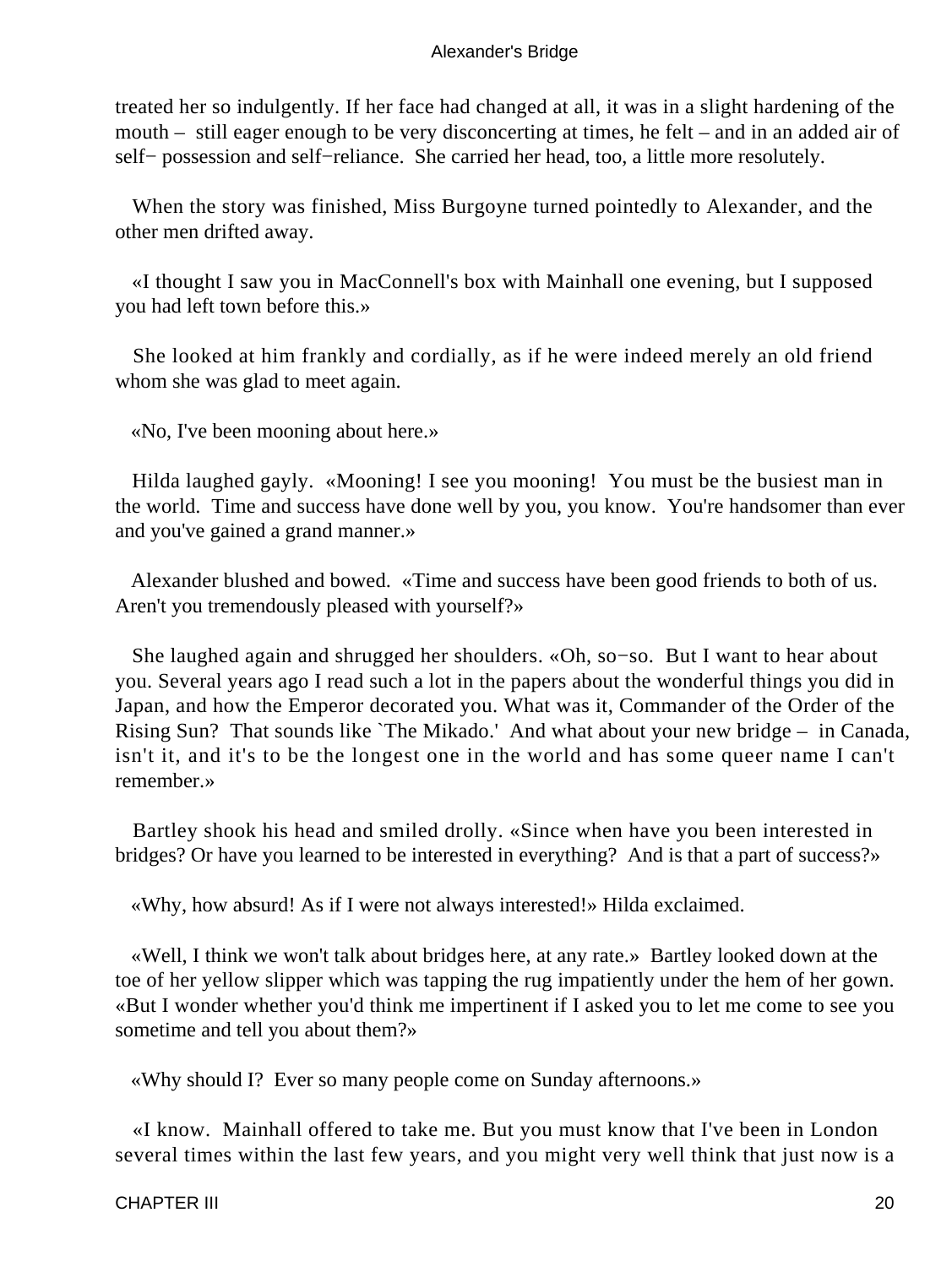rather inopportune time  $-\infty$ 

 She cut him short. «Nonsense. One of the pleasantest things about success is that it makes people want to look one up, if that's what you mean. I'm like every one else – more agreeable to meet when things are going well with me. Don't you suppose it gives me any pleasure to do something that people like?»

 «Does it? Oh, how fine it all is, your coming on like this! But I didn't want you to think it was because of that I wanted to see you.» He spoke very seriously and looked down at the floor.

 Hilda studied him in wide−eyed astonishment for a moment, and then broke into a low, amused laugh. «My dear Mr. Alexander, you have strange delicacies. If you please, that is exactly why you wish to see me. We understand that, do we not?»

Bartley looked ruffled and turned the seal ring on his little finger about awkwardly.

 Hilda leaned back in her chair, watching him indulgently out of her shrewd eyes. «Come, don't be angry, but don't try to pose for me, or to be anything but what you are. If you care to come, it's yourself I'll be glad to see, and you thinking well of yourself. Don't try to wear a cloak of humility; it doesn't become you. Stalk in as you are and don't make excuses. I'm not accustomed to inquiring into the motives of my guests. That would hardly be safe, even for Lady Walford, in a great house like this.»

 «Sunday afternoon, then,» said Alexander, as she rose to join her hostess. «How early may I come?»

 She gave him her hand and flushed and laughed. He bent over it a little stiffly. She went away on Lady Walford's arm, and as he stood watching her yellow train glide down the long floor he looked rather sullen. He felt that he had not come out of it very brilliantly.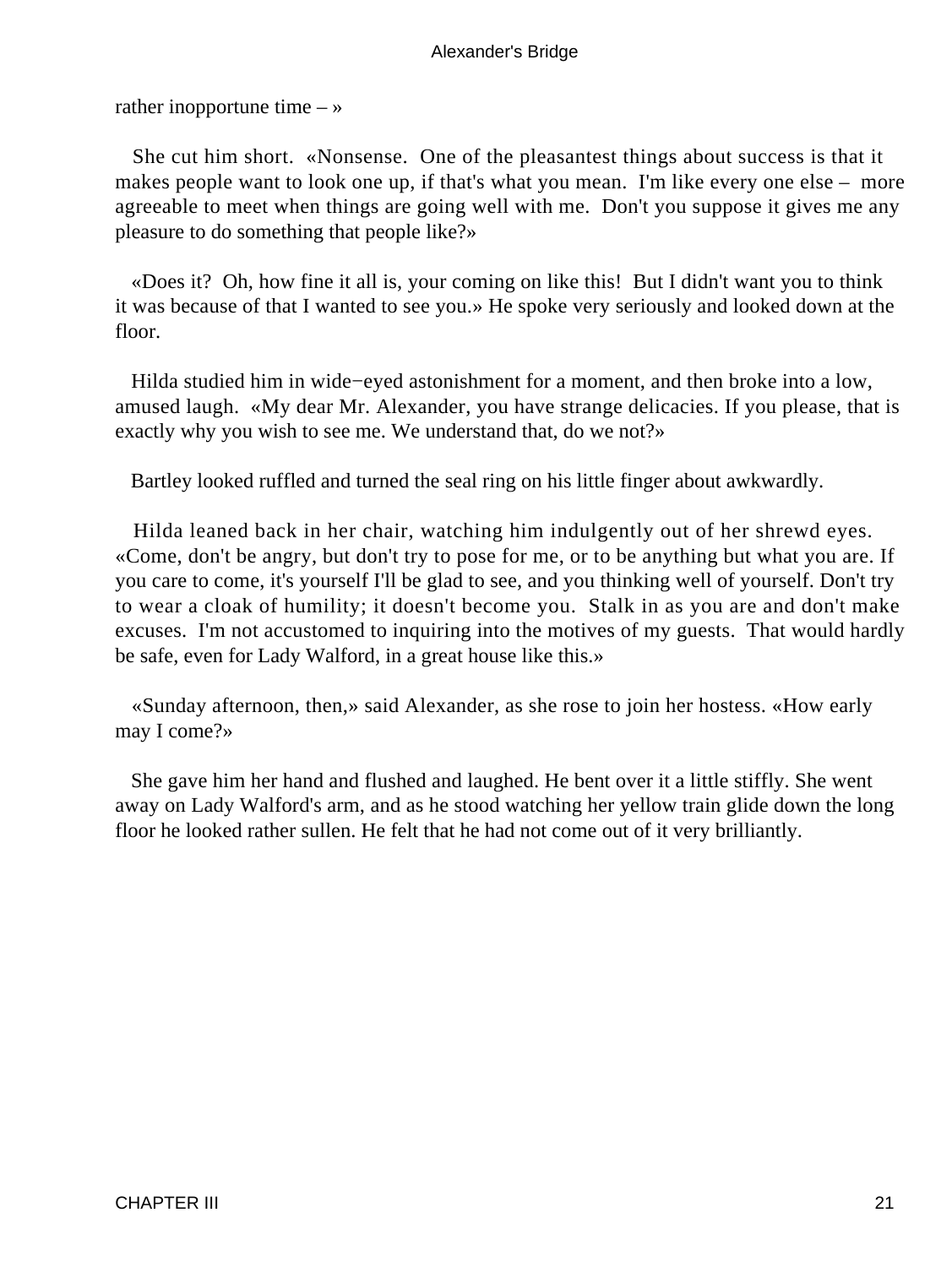## **[CHAPTER IV](#page-66-0)**

<span id="page-22-0"></span>*O*n Sunday afternoon Alexander remembered Miss Burgoyne's invitation and called at her apartment. He found it a delightful little place and he met charming people there. Hilda lived alone, attended by a very pretty and competent French servant who answered the door and brought in the tea. Alexander arrived early, and some twenty−odd people dropped in during the course of the afternoon. Hugh MacConnell came with his sister, and stood about, managing his tea−cup awkwardly and watching every one out of his deep−set, faded eyes. He seemed to have made a resolute effort at tidiness of attire, and his sister, a robust, florid woman with a splendid joviality about her, kept eyeing his freshly creased clothes apprehensively. It was not very long, indeed, before his coat hung with a discouraged sag from his gaunt shoulders and his hair and beard were rumpled as if he had been out in a gale. His dry humor went under a cloud of absent−minded kindliness which, Mainhall explained, always overtook him here. He was never so witty or so sharp here as elsewhere, and Alexander thought he behaved as if he were an elderly relative come in to a young girl's party.

 The editor of a monthly review came with his wife, and Lady Kildare, the Irish philanthropist, brought her young nephew, Robert Owen, who had come up from Oxford, and who was visibly excited and gratified by his first introduction to Miss Burgoyne. Hilda was very nice to him, and he sat on the edge of his chair, flushed with his conversational efforts and moving his chin about nervously over his high collar. Sarah Frost, the novelist, came with her husband, a very genial and placid old scholar who had become slightly deranged upon the subject of the fourth dimension. On other matters he was perfectly rational and he was easy and pleasing in conversation. He looked very much like Agassiz, and his wife, in her old−fashioned black silk dress, overskirted and tight−sleeved, reminded Alexander of the early pictures of Mrs. Browning. Hilda seemed particularly fond of this quaint couple, and Bartley himself was so pleased with their mild and thoughtful converse that he took his leave when they did, and walked with them over to Oxford Street, where they waited for their 'bus. They asked him to come to see them in Chelsea, and they spoke very tenderly of Hilda. «She's a dear, unworldly little thing,» said the philosopher absently; «more like the stage people of my young days – folk ofsimple manners. There aren't many such left. American tours have spoiled them, I'm afraid. They have all grown very smart. Lamb wouldn't care a great deal about many of them, I fancy.»

 Alexander went back to Bedford Square a second Sunday afternoon. He had a long talk with MacConnell, but he got no word with Hilda alone, and he left in a discontented state of mind. For the rest of the week he was nervous and unsettled, and kept rushing his work as if he were preparing for immediate departure. On Thursday afternoon he cut short a committee meeting, jumped into a hansom, and drove to Bedford Square. He sent up his card, but it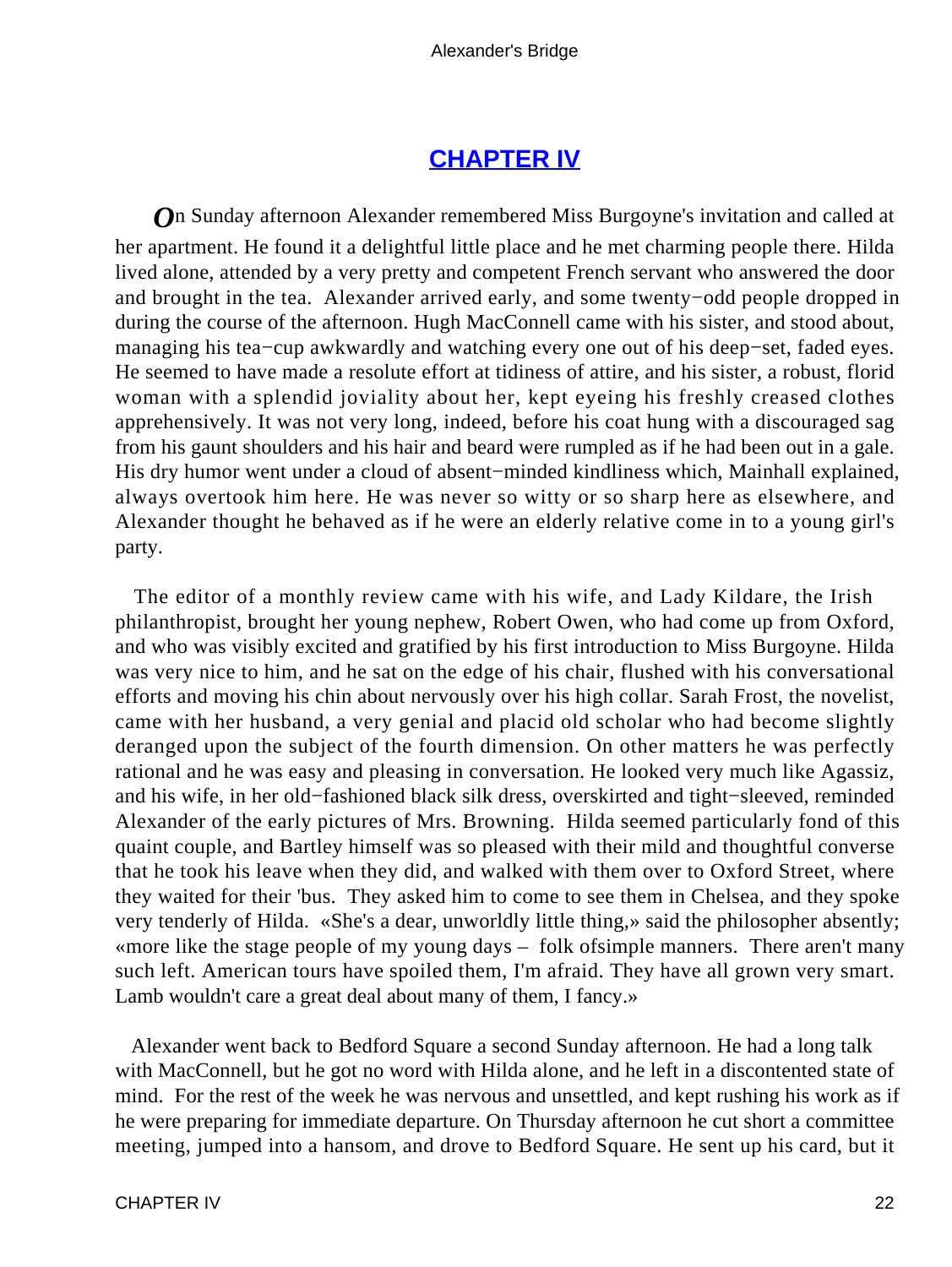came back to him with a message scribbled across the front.

 So sorry I can't see you. Will you come and dine with me Sunday evening at half−past seven?

H.B.

 When Bartley arrived at Bedford Square on Sunday evening, Marie, the pretty little French girl, met him at the door and conducted him upstairs. Hilda was writing in her living−room, under the light of a tall desk lamp. Bartley recognized the primrose satin gown she had worn that first evening at Lady Walford's.

 «I'm so pleased that you think me worth that yellow dress, you know,» he said, taking her hand and looking her over admiringly from the toes of her canary slippers to her smoothly parted brown hair. «Yes, it's very, very pretty. Every one at Lady Walford's was looking at it.»

 Hilda curtsied. «Is that why you think it pretty? I've no need for fine clothes in Mac's play this time, so I can afford a few duddies for myself. It's owing to that same chance, by the way, that I am able to ask you to dinner. I don't need Marie to dress me this season, so she keeps house for me, and my little Galway girl has gone home for a visit. I should never have asked you if Molly had been here, for I remember you don't like English cookery.»

Alexander walked about the room, looking at everything.

 «I haven't had a chance yet to tell you what a jolly little place I think this is. Where did you get those etchings? They're quite unusual, aren't they?»

 «Lady Westmere sent them to me from Rome last Christmas. She is very much interested in the American artist who did them. They are all sketches made about the Villa d'Este, you see. He painted that group of cypresses for the Salon, and it was bought for the Luxembourg.»

 Alexander walked over to the bookcases. «It's the air of the whole place here that I like. You haven't got anything that doesn't belong. Seems to me it looks particularly well to−night. And you have so many flowers. I like these little yellow irises.»

 «Rooms always look better by lamplight – in London, at least. Though Marie is clean – really clean, as the French are. Why do you look at the flowers so critically? Marie got them all fresh in Covent Garden market yesterday morning.»

 «I'm glad,» said Alexander simply. «I can't tell you how glad I am to have you so pretty and comfortable here, and to hear every one saying such nice things about you. You've got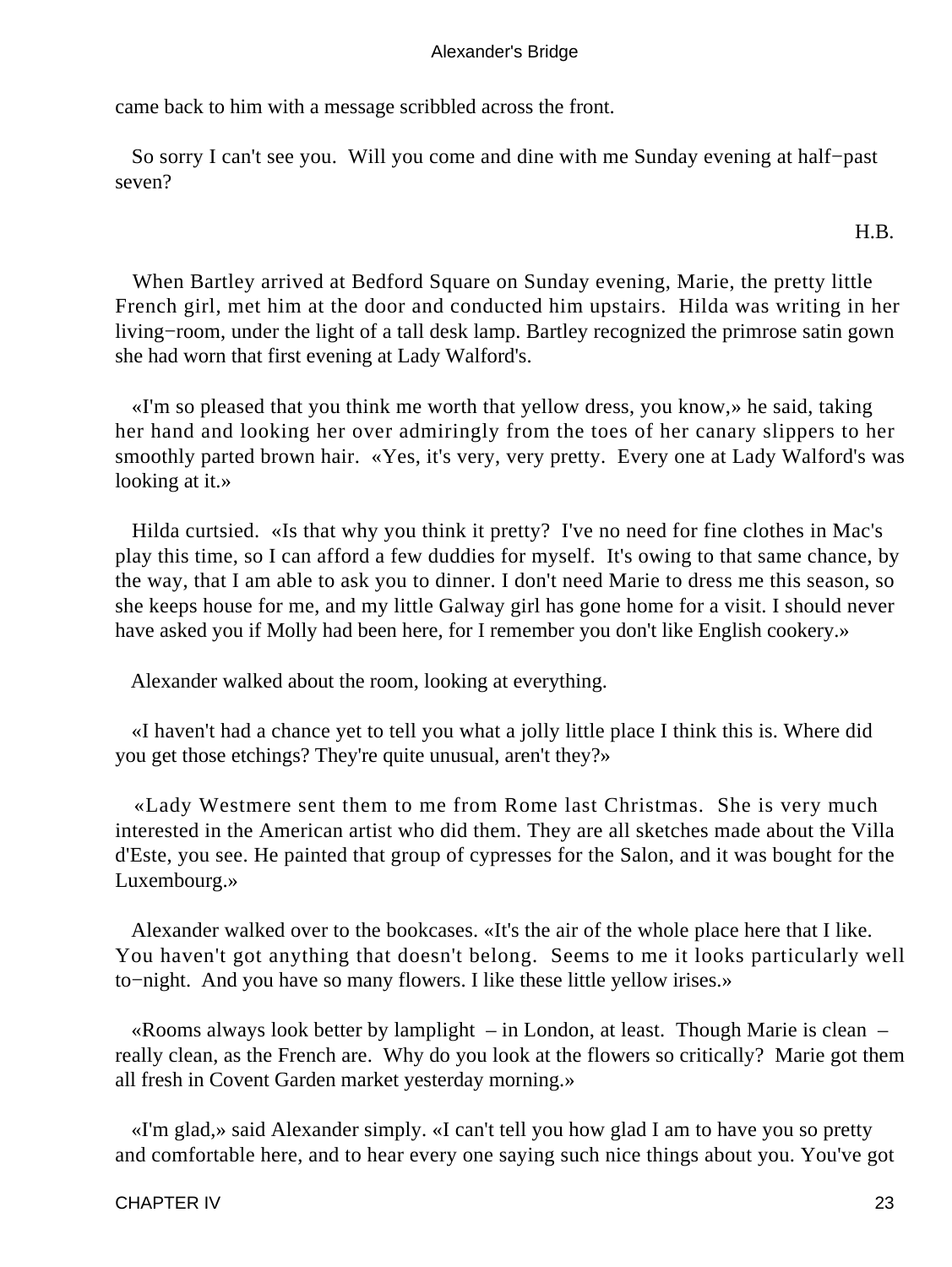awfully nice friends,» he added humbly, picking up a little jade elephant from her desk. «Those fellows are all very loyal, even Mainhall. They don't talk of any one else as they do of you.»

 Hilda sat down on the couch and said seriously: «I've a neat little sum in the bank, too, now, and I own a mite of a hut in Galway. It's not worth much, but I love it. I've managed to save something every year, and that with helping my three sisters now and then, and tiding poor Cousin Mike over bad seasons. He's that gifted, you know, but he will drink and loses more good engagements than other fellows ever get. And I've traveled a bit, too.»

Marie opened the door and smilingly announced that dinner was served.

 «My dining−room,» Hilda explained, as she led the way, «is the tiniest place you have ever seen.»

 It was a tiny room, hung all round with French prints, above which ran a shelf full of china. Hilda saw Alexander look up at it.

 «It's not particularly rare,» she said, «but some of it was my mother's. Heaven knows how she managed to keep it whole, through all our wanderings, or in what baskets and bundles and theatre trunks it hasn't been stowed away. We always had our tea out of those blue cups when I was a little girl, sometimes in the queerest lodgings, and sometimes on a trunk at the theatre – queer theatres, for that matter.»

 It was a wonderful little dinner. There was watercress soup, and sole, and a delightful omelette stuffed with mushrooms and truffles, and two small rare ducklings, and artichokes, and a dry yellow Rhone wine of which Bartley had always been very fond. He drank it appreciatively and remarked that there was still no other he liked so well.

 «I have some champagne for you, too. I don't drink it myself, but I like to see it behave when it's poured. There is nothing else that looks so jolly.»

 «Thank you. But I don't like it so well as this.» Bartley held the yellow wine against the light and squinted into it as he turned the glass slowly about. «You have traveled, you say. Have you been in Paris much these late years?»

 Hilda lowered one of the candle−shades carefully. «Oh, yes, I go over to Paris often. There are few changes in the old Quarter. Dear old Madame Anger is dead – but perhaps you don't remember her?»

 «Don't I, though! I'm so sorry to hear it. How did her son turn out? I remember how she saved and scraped for him, and how he always lay abed till ten o'clock. He was the laziest fellow at the Beaux Arts; and that's saying a good deal.»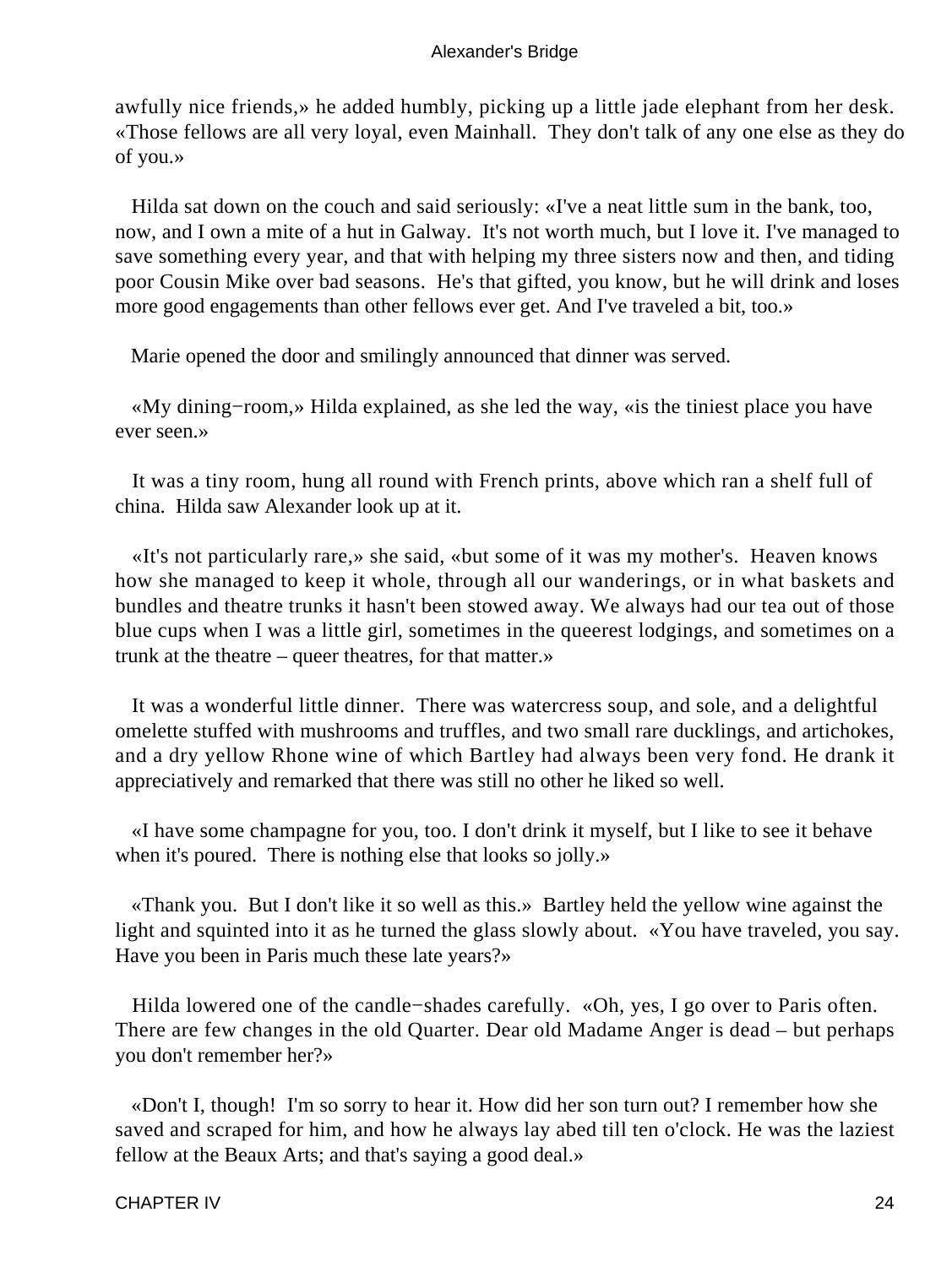«Well, he is still clever and lazy. They say he is a good architect when he will work. He's a big, handsome creature, and he hates Americans as much as ever. But Angel – do you remember Angel?»

«Perfectly. Did she ever get back to Brittany and her bains de mer?»

 «Ah, no. Poor Angel! She got tired of cooking and scouring the coppers in Madame Anger's little kitchen, so she ran away with a soldier, and then with another soldier. Too bad! She still lives about the Quarter, and, though there is always a soldat, she has become a blanchisseuse de fin. She did my blouses beautifully the last time I was there, and was so delighted to see me again. I gave her all my old clothes, even my old hats, though she always wears her Breton headdress. Her hair is still like flax, and her blue eyes are just like a baby's, and she has the same three freckles on her little nose, and talks about going back to her bains de mer.»

 Bartley looked at Hilda across the yellow light of the candles and broke into a low, happy laugh. «How jolly it was being young, Hilda! Do you remember that first walk we took together in Paris? We walked down to the Place Saint−Michel to buy some lilacs. Do you remember how sweet they smelled?»

«Indeed I do. Come, we'll have our coffee in the other room, and you can smoke.»

 Hilda rose quickly, as if she wished to change the drift of their talk, but Bartley found it pleasant to continue it.

 «What a warm, soft spring evening that was,» he went on, as they sat down in the study with the coffee on a little table between them; «and the sky, over the bridges, was just the color of the lilacs. We walked on down by the river, didn't we?»

 Hilda laughed and looked at him questioningly. He saw a gleam in her eyes that he remembered even better than the episode he was recalling.

 «I think we did,» she answered demurely. «It was on the Quai we met that woman who was crying so bitterly. I gave her a spray of lilac, I remember, and you gave her a franc. I was frightened at your prodigality.»

 «I expect it was the last franc I had. What a strong brown face she had, and very tragic. She looked at us with such despair and longing, out from under her black shawl. What she wanted from us was neither our flowers nor our francs, but just our youth. I remember it touched me so. I would have given her some of mine off my back, if I could. I had enough and to spare then,» Bartley mused, and looked thoughtfully at his cigar.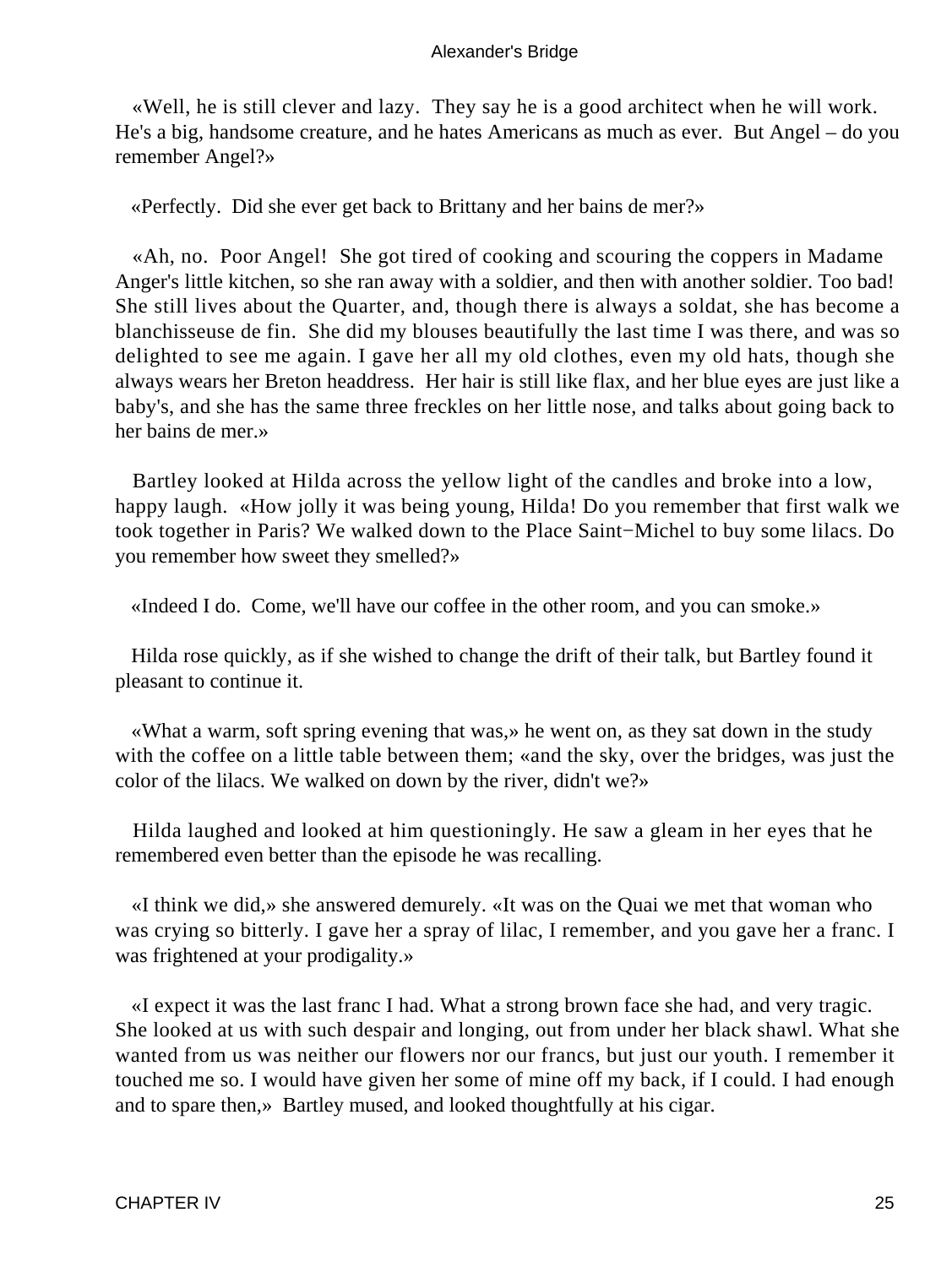They were both remembering what the woman had said when she took the money: «God give you a happy love!» It was not in the ingratiating tone of the habitual beggar: it had come out of the depths of the poor creature's sorrow, vibrating with pity for their youth and despair at the terribleness of human life; it had the anguish of a voice of prophecy. Until she spoke, Bartley had not realized that he was in love. The strange woman, and her passionate sentence that rang out so sharply, had frightened them both. They went home sadly with the lilacs, back to the Rue Saint−Jacques, walking very slowly, arm in arm. When they reached the house where Hilda lodged, Bartley went across the court with her, and up the dark old stairs to the third landing; and there he had kissed her for the first time. He had shut his eyes to give him the courage, he remembered, and she had trembled so –

 Bartley started when Hilda rang the little bell beside her. «Dear me, why did you do that? I had quite forgotten – I was back there. It was very jolly,» he murmured lazily, as Marie came in to take away the coffee.

 Hilda laughed and went over to the piano. «Well, we are neither of us twenty now, you know. Have I told you about my new play? Mac is writing one; really for me this time. You see, I'm coming on.»

 «I've seen nothing else. What kind of a part is it? Shall you wear yellow gowns? I hope so.»

 He was looking at her round slender figure, as she stood by the piano, turning over a pile of music, and he felt the energy in every line of it.

 «No, it isn't a dress−up part. He doesn't seem to fancy me in fine feathers. He says I ought to be minding the pigs at home, and I suppose I ought. But he's given me some good Irish songs. Listen.»

 She sat down at the piano and sang. When she finished, Alexander shook himself out of a reverie.

«Sing `The Harp That Once,' Hilda. You used to sing it so well.»

 «Nonsense. Of course I can't really sing, except the way my mother and grandmother did before me. Most actresses nowadays learn to sing properly, so I tried a master; but he confused me, just!»

Alexander laughed. «All the same, sing it, Hilda.»

 Hilda started up from the stool and moved restlessly toward the window. «It's really too warm in this room to sing. Don't you feel it?»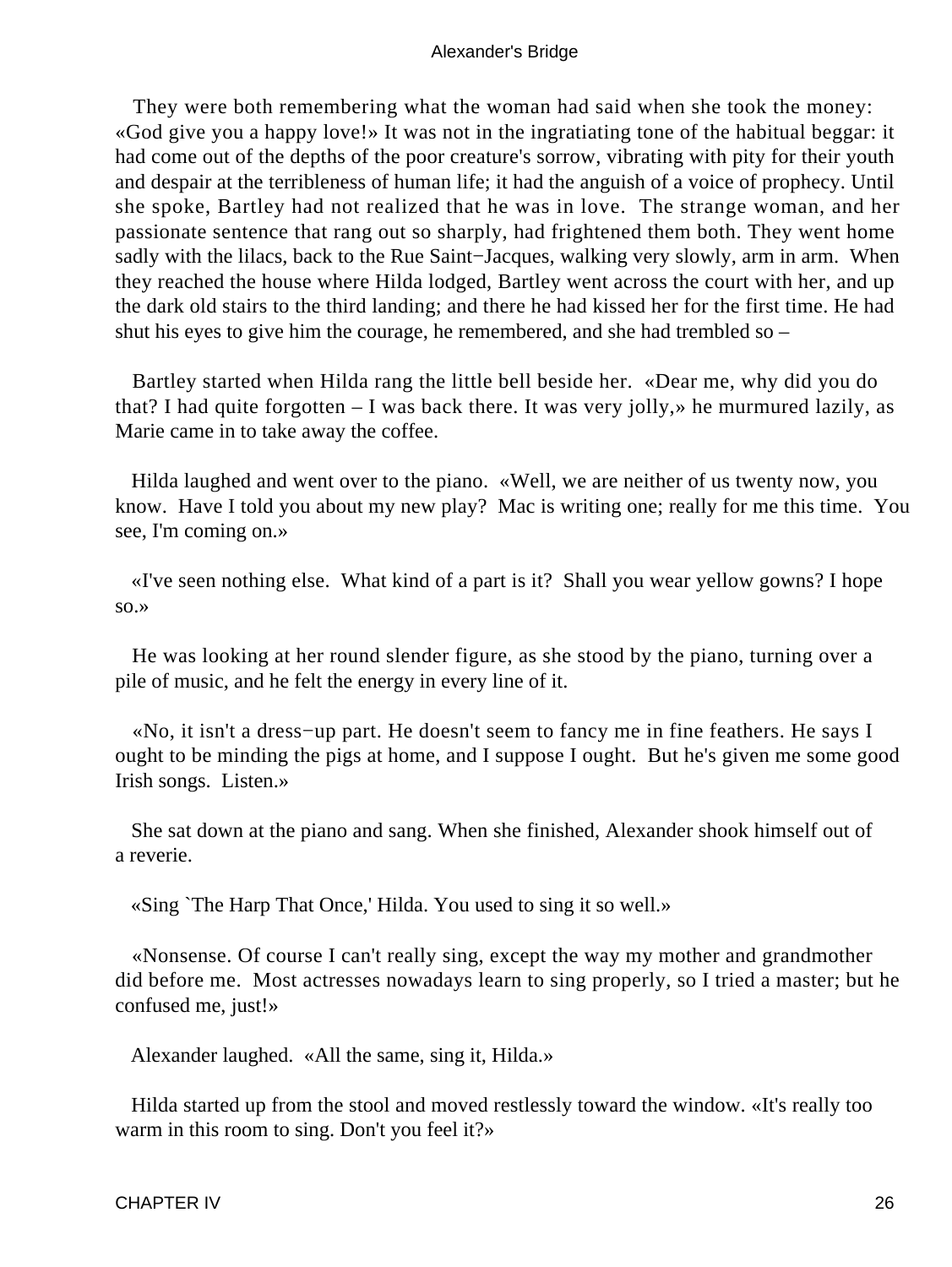Alexander went over and opened the window for her. «Aren't you afraid to let the wind low like that on your neck? Can't I get a scarf or something?»

 «Ask a theatre lady if she's afraid of drafts!» Hilda laughed. «But perhaps, as I'm so warm – give me your handkerchief. There, just in front.» He slipped the corners carefully under her shoulder−straps. «There, that will do. It looks like a bib.» She pushed his hand away quickly and stood looking out into the deserted square. «Isn't London a tomb on Sunday night?»

 Alexander caught the agitation in her voice. He stood a little behind her, and tried to steady himself as he said: «It's soft and misty. See how white the stars are.»

 For a long time neither Hilda nor Bartley spoke. They stood close together, looking out into the wan, watery sky, breathing always more quickly and lightly, and it seemed as if all the clocks in the world had stopped. Suddenly he moved the clenched hand he held behind him and dropped it violently at his side. He felt a tremor run through the slender yellow figure in front of him.

 She caught his handkerchief from her throat and thrust it at him without turning round. «Here, take it. You must go now, Bartley. Good−night.»

 Bartley leaned over her shoulder, without touching her, and whispered in her ear: «You are giving me a chance?»

«Yes. Take it and go. This isn't fair, you know. Good−night.»

 Alexander unclenched the two hands at his sides. With one he threw down the window and with the other – still standing behind her – he drew her back against him.

 She uttered a little cry, threw her arms over her head, and drew his face down to hers. «Are you going to let me love you a little, Bartley?» she whispered.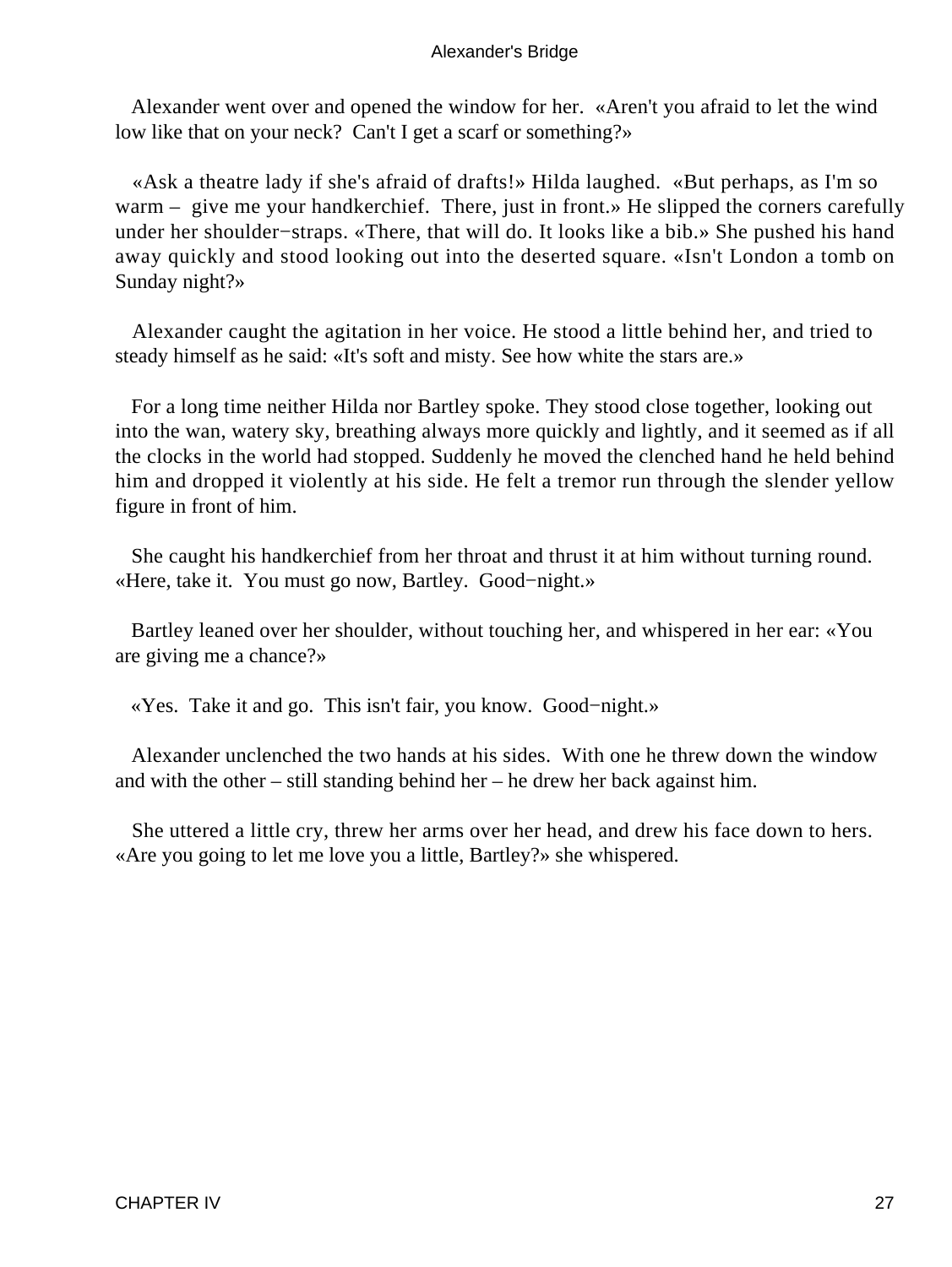## **[CHAPTER V](#page-66-0)**

<span id="page-28-0"></span>*I*t was the afternoon of the day before Christmas. Mrs. Alexander had been driving about all the morning, leaving presents at the houses of her friends. She lunched alone, and as she rose from the table she spoke to the butler: «Thomas, I am going down to the kitchen now to see Norah. In half an hour you are to bring the greens up from the cellar and put them in the library. Mr. Alexander will be home at three to hang them himself. Don't forget the stepladder, and plenty of tacks and string. You may bring the azaleas upstairs. Take the white one to Mr. Alexander's study. Put the two pink ones in this room, and the red one in the drawing−room.»

 A little before three o'clock Mrs. Alexander went into the library to see that everything was ready. She pulled the window shades high, for the weather was dark and stormy, and there was little light, even in the streets. A foot of snow had fallen during the morning, and the wide space over the river was thick with flying flakes that fell and wreathed the masses of floating ice. Winifred was standing by the window when she heard the front door open. She hurried to the hall as Alexander came stamping in, covered with snow. He kissed her joyfully and brushed away the snow that fell on her hair.

 «I wish I had asked you to meet me at the office and walk home with me, Winifred. The Common is beautiful. The boys have swept the snow off the pond and are skating furiously. Did the cyclamens come?»

«An hour ago. What splendid ones! But aren't you frightfully extravagant?»

 «Not for Christmas−time. I'll go upstairs and change my coat. I shall be down in a moment. Tell Thomas to get everything ready.»

 When Alexander reappeared, he took his wife's arm and went with her into the library. «When did the azaleas get here? Thomas has got the white one in my room.»

«I told him to put it there.»

«But, I say, it's much the finest of the lot!»

 «That's why I had it put there. There is too much color in that room for a red one, you know.»

 Bartley began to sort the greens. «It looks very splendid there, but I feel piggish to have it. However, we really spend more time there than anywhere else in the house. Will you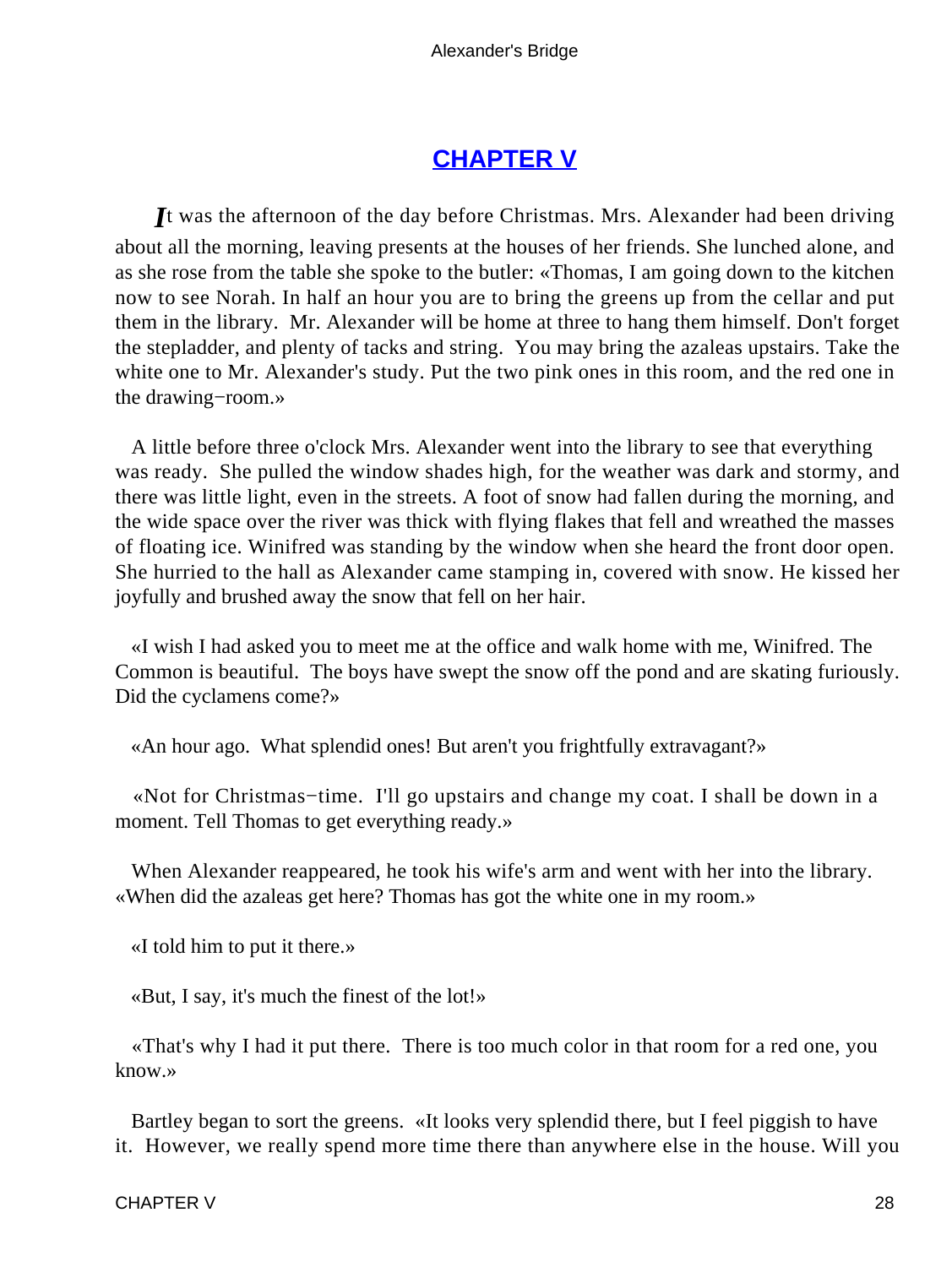hand me the holly?»

 He climbed up the stepladder, which creaked under his weight, and began to twist the tough stems of the holly into the frame− work of the chandelier.

 «I forgot to tell you that I had a letter from Wilson, this morning, explaining his telegram. He is coming on because an old uncle up in Vermont has conveniently died and left Wilson a little money – something like ten thousand. He's coming on to settle up the estate. Won't it be jolly to have him?»

 «And how fine that he's come into a little money. I can see him posting down State Street to the steamship offices. He will get a good many trips out of that ten thousand. What can have detained him? I expected him here for luncheon.»

 «Those trains from Albany are always late. He'll be along sometime this afternoon. And now, don't you want to go upstairs and lie down for an hour? You've had a busy morning and I don't want you to be tired to−night.»

 After his wife went upstairs Alexander worked energetically at the greens for a few moments. Then, as he was cutting off a length of string, he sighed suddenly and sat down, staring out of the window at the snow. The animation died out of his face, but in his eyes there was a restless light, a look of apprehension and suspense. He kept clasping and unclasping his big hands as if he were trying to realize something. The clock ticked through the minutes of a half−hour and the afternoon outside began to thicken and darken turbidly. Alexander, since he first sat down, had not changed his position. He leaned forward, his hands between his knees, scarcely breathing, as if he were holding himself away from his surroundings, from the room, and from the very chair in which he sat, from everything except the wild eddies of snow above the river on which his eyes were fixed with feverish intentness, as if he were trying to project himself thither. When at last Lucius Wilson was announced, Alexander sprang eagerly to his feet and hurried to meet his old instructor.

 «Hello, Wilson. What luck! Come into the library. We are to have a lot of people to dinner to−night, and Winifred's lying down. You will excuse her, won't you? And now what about yourself? Sit down and tell me everything.»

 «I think I'd rather move about, if you don't mind. I've been sitting in the train for a week, it seems to me.» Wilson stood before the fire with his hands behind him and looked about the room. «You **Have** been busy. Bartley, if I'd had my choice of all possible places in which to spend Christmas, your house would certainly be the place I'd have chosen. Happy people do a great deal for their friends. A house like this throws its warmth out. I felt it distinctly as I was coming through the Berkshires. I could scarcely believe that I was to see Mrs. Bartley again so soon.»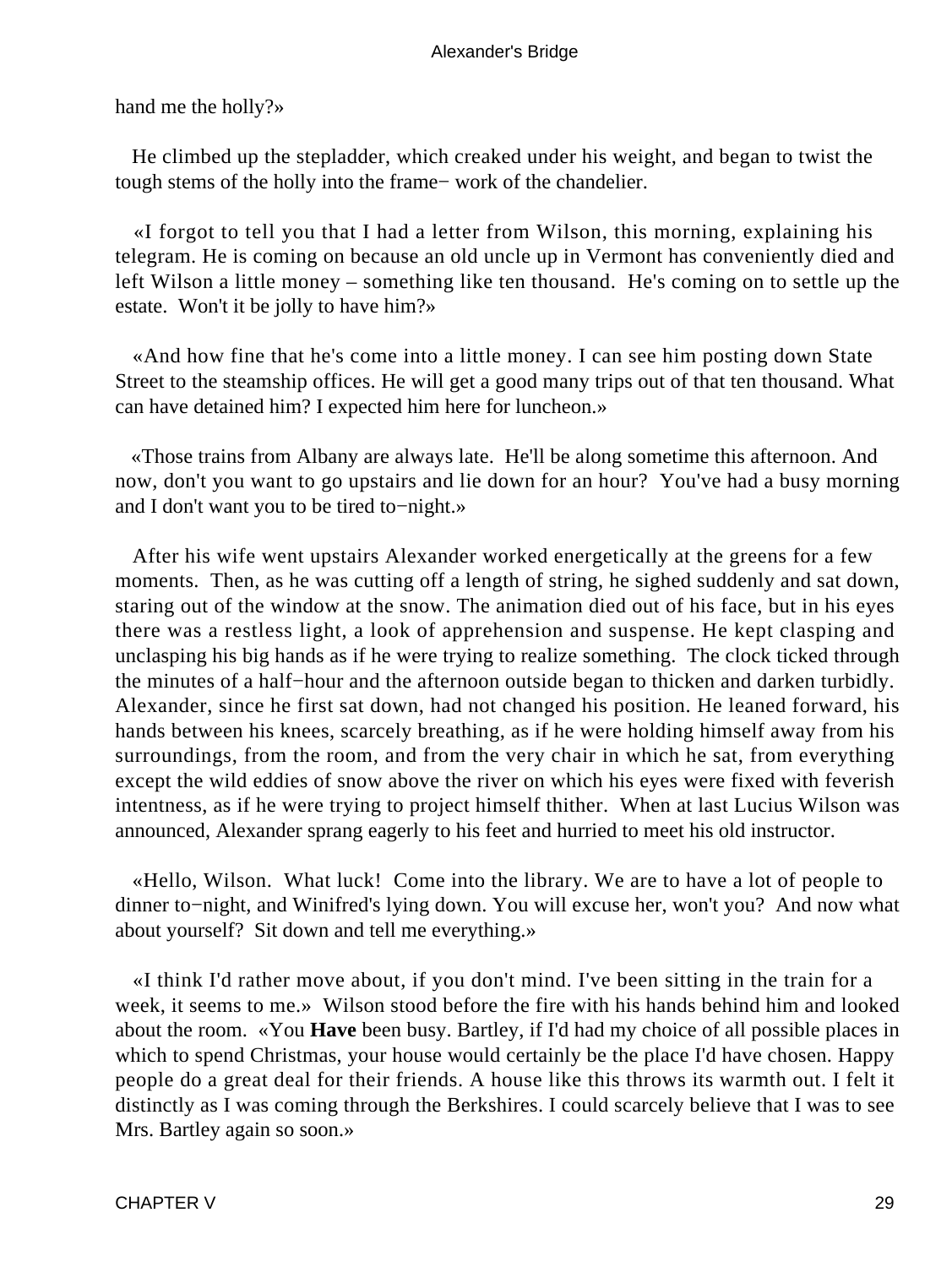«Thank you, Wilson. She'll be as glad to see you. Shall we have tea now? I'll ring for Thomas to clear away this litter. Winifred says I always wreck the house when I try to do anything. Do you know, I am quite tired. Looks as if I were not used to work, doesn't it?» Alexander laughed and dropped into a chair. «You know, I'm sailing the day after New Year's.»

«Again? Why, you've been over twice since I was here in the spring, haven't you?»

 «Oh, I was in London about ten days in the summer. Went to escape the hot weather more than anything else. I shan't be gone more than a month this time. Winifred and I have been up in Canada for most of the autumn. That Moorlock Bridge is on my back all the time. I never had so much trouble with a job before.» Alexander moved about restlessly and fell to poking the fire.

 «Haven't I seen in the papers that there is some trouble about a tidewater bridge of yours in New Jersey?»

 «Oh, that doesn't amount to anything. It's held up by a steel strike. A bother, of course, but the sort of thing one is always having to put up with. But the Moorlock Bridge is a continual anxiety. You see, the truth is, we are having to build pretty well to the strain limit up there. They've crowded me too much on the cost. It's all very well if everything goes well, but these estimates have never been used for anything of such length before. However, there's nothing to be done. They hold me to the scale I've used in shorter bridges. The last thing a bridge commission cares about is the kind of bridge you build.»

 When Bartley had finished dressing for dinner he went into his study, where he found his wife arranging flowers on his writing−table.

 «These pink roses just came from Mrs. Hastings,» she said, smiling, «and I am sure she meant them for you.»

 Bartley looked about with an air of satisfaction at the greens and the wreaths in the windows. «Have you a moment, Winifred? I have just now been thinking that this is our twelfth Christmas. Can you realize it?» He went up to the table and took her hands away from the flowers, drying them with his pocket handkerchief. «They've been awfully happy ones, all of them, haven't they?» He took her in his arms and bent back, lifting her a little and giving her a long kiss. «You are happy, aren't you Winifred? More than anything else in the world, I want you to be happy. Sometimes, of late, I've thought you looked as if you were troubled.»

 «No; it's only when you are troubled and harassed that I feel worried, Bartley. I wish you always seemed as you do to−night. But you don't, always.» She looked earnestly and inquiringly into his eyes.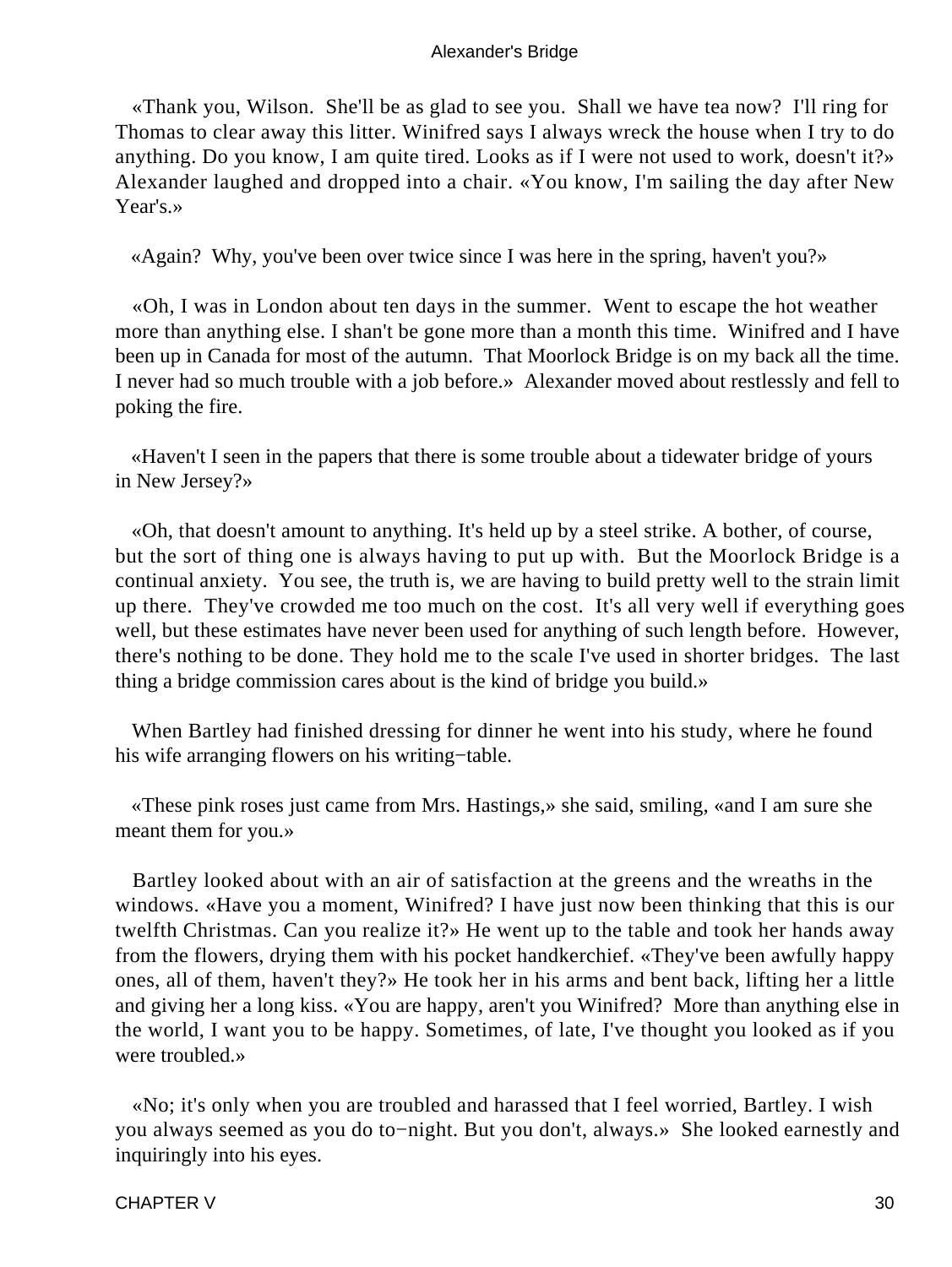Alexander took her two hands from his shoulders and swung them back and forth in his own, laughing his big blond laugh.

 «I'm growing older, my dear; that's what you feel. Now, may I show you something? I meant to save them until to−morrow, but I want you to wear them to−night.» He took a little leather box out of his pocket and opened it. On the white velvet lay two long pendants of curiously worked gold, set with pearls. Winifred looked from the box to Bartley and exclaimed: –

«Where did you ever find such gold work, Bartley?»

«It's old Flemish. Isn't it fine?»

«They are the most beautiful things, dear. But, you know, I never wear earrings.»

 «Yes, yes, I know. But I want you to wear them. I have always wanted you to. So few women can. There must be a good ear, to begin with, and a nose» – he waved his hand – «above reproach. Most women look silly in them. They go only with faces like yours – very, very proud, and just a little hard.»

 Winifred laughed as she went over to the mirror and fitted the delicate springs to the lobes of her ears. «Oh, Bartley, that old foolishness about my being hard. It really hurts my feelings. But I must go down now. People are beginning to come.»

 Bartley drew her arm about his neck and went to the door with her. «Not hard to me, Winifred,» he whispered. «Never, never hard to me.»

 Left alone, he paced up and down his study. He was at home again, among all the dear familiar things that spoke to him of so many happy years. His house to−night would be full of charming people, who liked and admired him. Yet all the time, underneath his pleasure and hopefulness and satisfaction, he was conscious of the vibration of an unnatural excitement. Amid this light and warmth and friendliness, he sometimes started and shuddered, as if some one had stepped on his grave. Something had broken loose in him of which he knew nothing except that it was sullen and powerful, and that it wrung and tortured him. Sometimes it came upon him softly, in enervating reveries. Sometimes it battered him like the cannon rolling in the hold of the vessel. Always, now, it brought with it a sense of quickened life, of stimulating danger. To−night it came upon him suddenly, as he was walking the floor, after his wife left him. It seemed impossible; he could not believe it. He glanced entreatingly at the door, as if to call her back. He heard voices in the hall below, and knew that he must go down. Going over to the window, he looked out at the lights across the river. How could this happen here, in his own house, among the things he loved? What was it that reached in out of the darkness and thrilled him? As he stood there he had a feeling that he would never escape. He shut his eyes and pressed his forehead against the cold window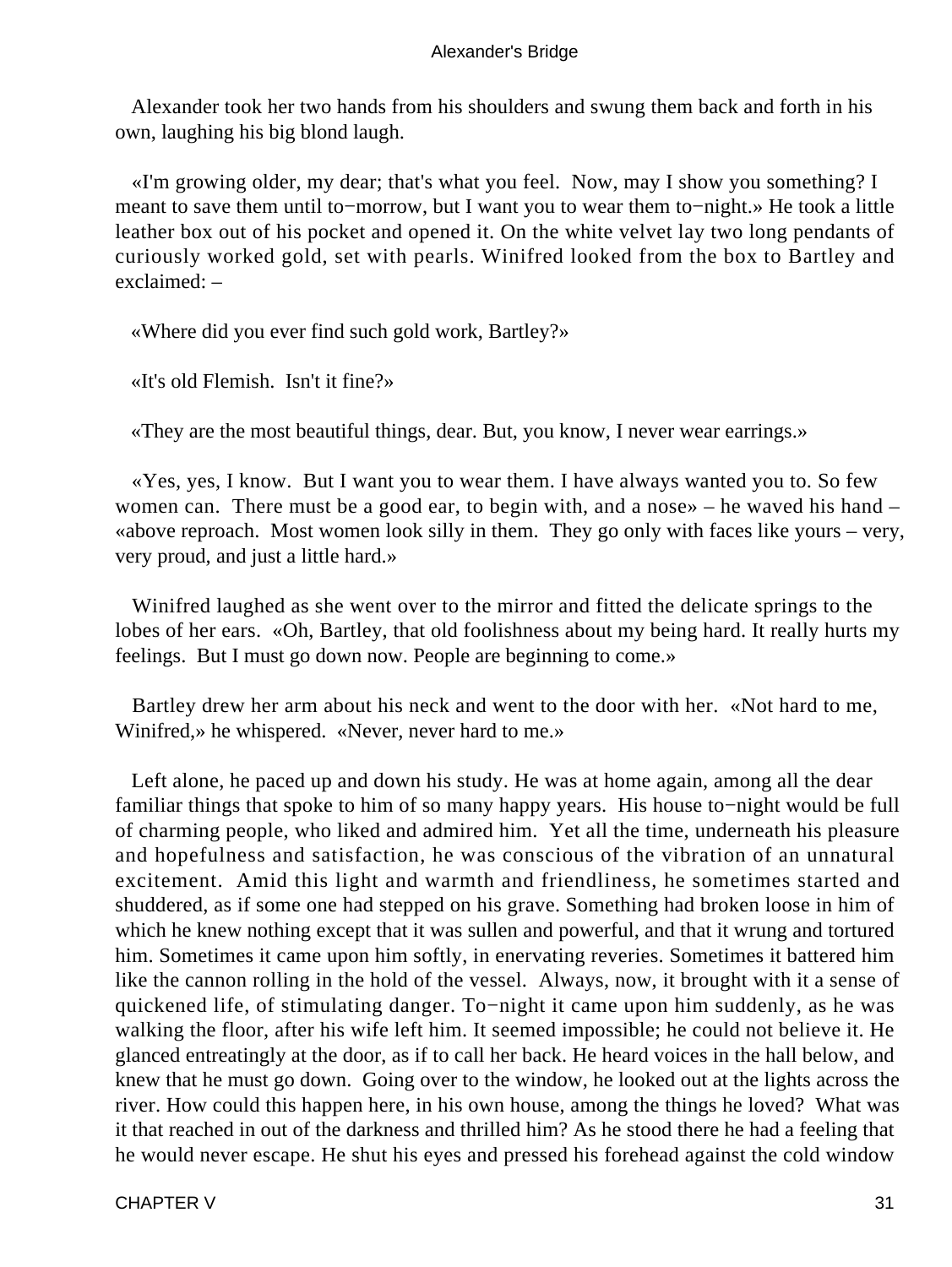glass, breathing in the chill that came through it. «That this,» he groaned, «that this should have happened to ME!»

 On New Year's day a thaw set in, and during the night torrents of rain fell. In the morning, the morning of Alexander's departure for England, the river was streaked with fog and the rain drove hard against the windows of the breakfast−room. Alexander had finished his coffee and was pacing up and down. His wife sat at the table, watching him. She was pale and unnaturally calm. When Thomas brought the letters, Bartley sank into his chair and ran them over rapidly.

 «Here's a note from old Wilson. He's safe back at his grind, and says he had a bully time. `The memory of Mrs. Bartley will make my whole winter fragrant.' Just like him. He will go on getting measureless satisfaction out of you by his study fire. What a man he is for looking on at life!» Bartley sighed, pushed the letters back impatiently, and went over to the window. «This is a nasty sort of day to sail. I've a notion to call it off. Next week would be time enough.»

 «That would only mean starting twice. It wouldn't really help you out at all,» Mrs. Alexander spoke soothingly. «And you'd come back late for all your engagements.»

 Bartley began jingling some loose coins in his pocket. «I wish things would let me rest. I'm tired of work, tired of people, tired of trailing about.» He looked out at the storm−beaten river.

 Winifred came up behind him and put a hand on his shoulder. «That's what you always say, poor Bartley! At bottom you really like all these things. Can't you remember that?»

 He put his arm about her. «All the same, life runs smoothly enough with some people, and with me it's always a messy sort of patchwork. It's like the song; peace is where I am not. How can you face it all with so much fortitude?»

 She looked at him with that clear gaze which Wilson had so much admired, which he had felt implied such high confidence and fearless pride. «Oh, I faced that long ago, when you were on your first bridge, up at old Allway. I knew then that your paths were not to be paths of peace, but I decided that I wanted to follow them.»

 Bartley and his wife stood silent for a long time; the fire crackled in the grate, the rain beat insistently upon the windows, and the sleepy Angora looked up at them curiously.

 Presently Thomas made a discreet sound at the door. «Shall Edward bring down your trunks, sir?»

«Yes; they are ready. Tell him not to forget the big portfolio on the study table.»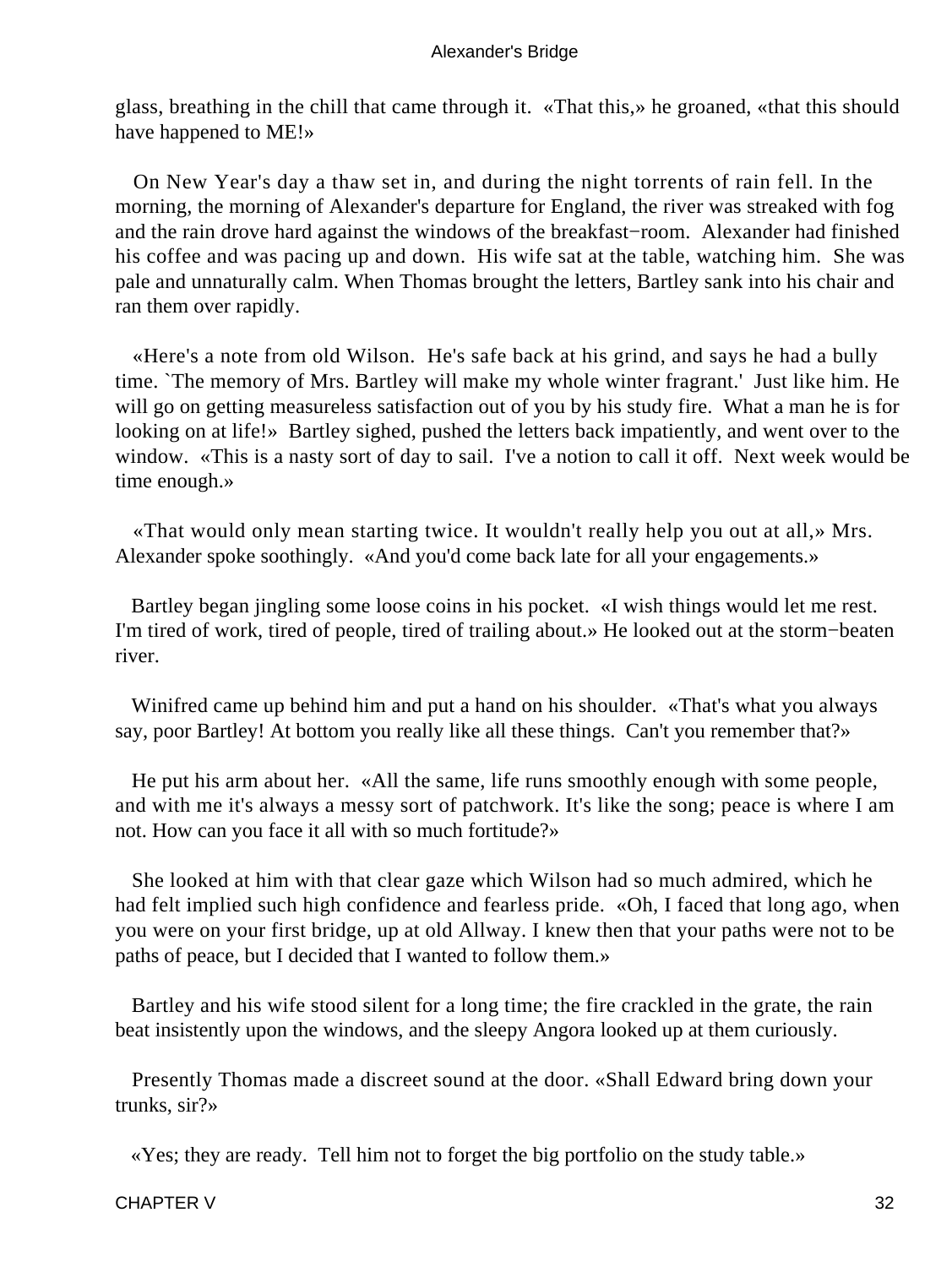Thomas withdrew, closing the door softly. Bartley turned away from his wife, still holding her hand. «It never gets any easier, Winifred.»

 They both started at the sound of the carriage on the pavement outside. Alexander sat down and leaned his head on his hand. His wife bent over him. «Courage,» she said gayly. Bartley rose and rang the bell. Thomas brought him his hat and stick and ulster. At the sight of these, the supercilious Angora moved restlessly, quitted her red cushion by the fire, and came up, waving her tail in vexation at these ominous indications of change. Alexander stooped to stroke her, and then plunged into his coat and drew on his gloves. His wife held his stick, smiling. Bartley smiled too, and his eyes cleared. «I'll work like the devil, Winifred, and be home again before you realize I've gone.» He kissed her quickly several times, hurried out of the front door into the rain, and waved to her from the carriage window as the driver was starting his melancholy, dripping black horses. Alexander sat with his hands clenched on his knees. As the carriage turned up the hill, he lifted one hand and brought it down violently. «This time» – he spoke aloud and through his set teeth – «this time I'm going to end it!»

 On the afternoon of the third day out, Alexander was sitting well to the stern, on the windward side where the chairs were few, his rugs over him and the collar of his fur−lined coat turned up about his ears. The weather had so far been dark and raw. For two hours he had been watching the low, dirty sky and the beating of the heavy rain upon the iron−colored sea. There was a long, oily swell that made exercise laborious. The decks smelled of damp woolens, and the air was so humid that drops of moisture kept gathering upon his hair and mustache. He seldom moved except to brush them away. The great open spaces made him passive and the restlessness of the water quieted him. He intended during the voyage to decide upon a course of action, but he held all this away from him for the present and lay in a blessed gray oblivion. Deep down in him somewhere his resolution was weakening and strengthening, ebbing and flowing. The thing that perturbed him went on as steadily as his pulse, but he was almost unconscious of it. He was submerged in the vast impersonal grayness about him, and at intervals the sidelong roll of the boat measured off time like the ticking of a clock. He felt released from everything that troubled and perplexed him. It was as if he had tricked and outwitted torturing memories, had actually managed to get on board without them. He thought of nothing at all. If his mind now and again picked a face out of the grayness, it was Lucius Wilson's, or the face of an old schoolmate, forgotten for years; or it was the slim outline of a favorite greyhound he used to hunt jack−rabbits with when he was a boy.

 Toward six o'clock the wind rose and tugged at the tarpaulin and brought the swell higher. After dinner Alexander came back to the wet deck, piled his damp rugs over him again, and sat smoking, losing himself in the obliterating blackness and drowsing in the rush of the gale. Before he went below a few bright stars were pricked off between heavily moving masses of cloud.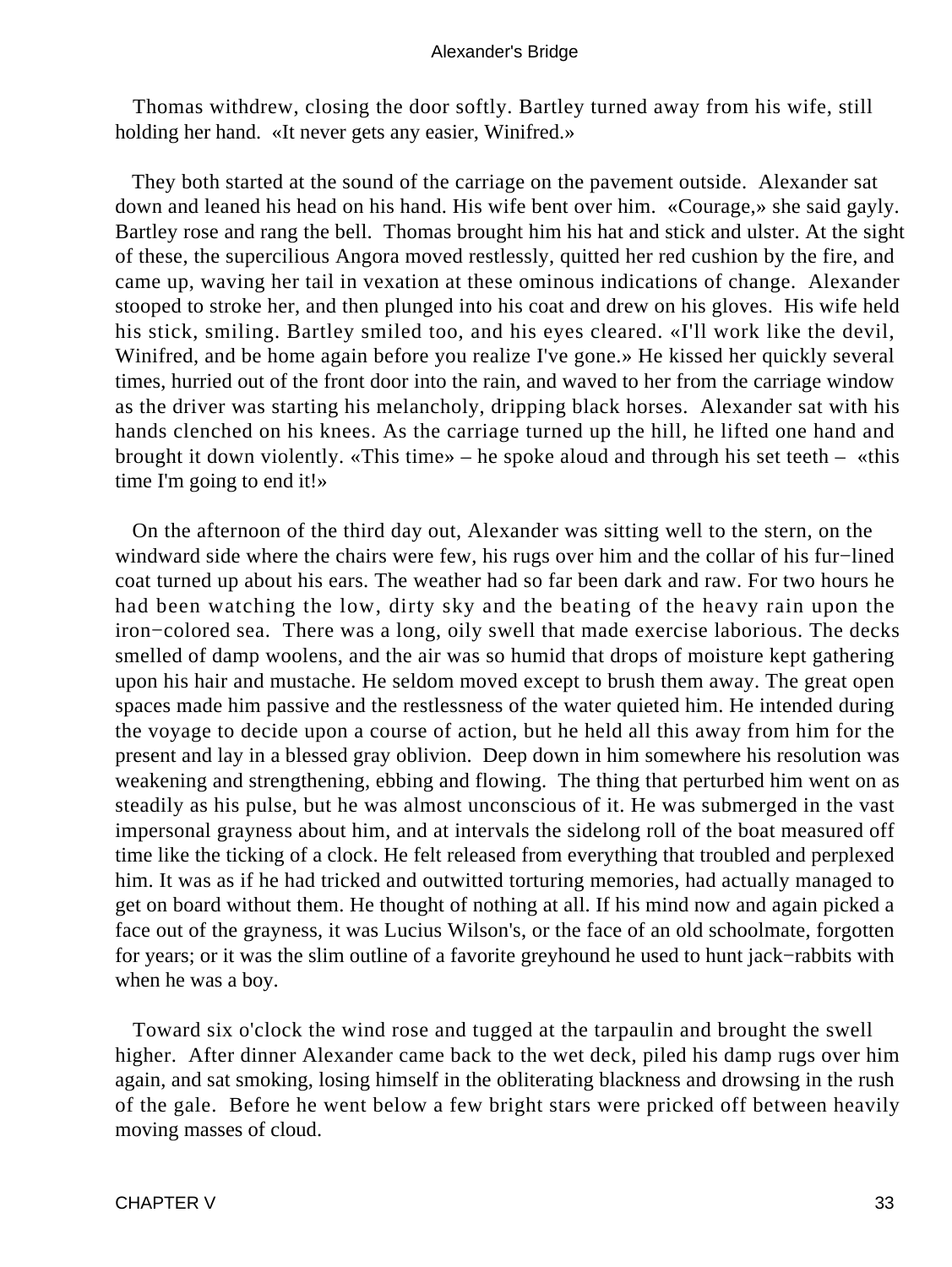The next morning was bright and mild, with a fresh breeze. Alexander felt the need of exercise even before he came out of his cabin. When he went on deck the sky was blue and blinding, with heavy whiffs of white cloud, smoke−colored at the edges, moving rapidly across it. The water was roughish, a cold, clear indigo breaking into whitecaps. Bartley walked for two hours, and then stretched himself in the sun until lunch−time.

 In the afternoon he wrote a long letter to Winifred. Later, as he walked the deck through a splendid golden sunset, his spirits rose continually. It was agreeable to come to himself again after several days of numbness and torpor. He stayed out until the last tinge of violet had faded from the water. There was literally a taste of life on his lips as he sat down to dinner and ordered a bottle of champagne. He was late in finishing his dinner, and drank rather more wine than he had meant to. When he went above, the wind had risen and the deck was almost deserted. As he stepped out of the door a gale lifted his heavy fur coat about his shoulders. He fought his way up the deck with keen exhilaration. The moment he stepped, almost out of breath, behind the shelter of the stern, the wind was cut off, and he felt, like a rush of warm air, a sense of close and intimate companionship. He started back and tore his coat open as if something warm were actually clinging to him beneath it. He hurried up the deck and went into the saloon parlor, full of women who had retreated thither from the sharp wind. He threw himself upon them. He talked delightfully to the older ones and played accompaniments for the younger ones until the last sleepy girl had followed her mother below. Then he went into the smoking−room. He played bridge until two o'clock in the morning, and managed to lose a considerable sum of money without really noticing that he was doing so.

 After the break of one fine day the weather was pretty consistently dull. When the low sky thinned a trifle, the pale white spot of a sun did no more than throw a bluish lustre on the water, giving it the dark brightness of newly cut lead. Through one after another of those gray days Alexander drowsed and mused, drinking in the grateful moisture. But the complete peace of the first part of the voyage was over. Sometimes he rose suddenly from his chair as if driven out, and paced the deck for hours. People noticed his propensity for walking in rough weather, and watched him curiously as he did his rounds. From his abstraction and the determined set of his jaw, they fancied he must be thinking about his bridge. Every one had heard of the new cantilever bridge in Canada.

 But Alexander was not thinking about his work. After the fourth night out, when his will suddenly softened under his hands, he had been continually hammering away at himself. More and more often, when he first wakened in the morning or when he stepped into a warm place after being chilled on the deck, he felt a sudden painful delight at being nearer another shore. Sometimes when he was most despondent, when he thought himself worn out with this struggle, in a flash he was free of it and leaped into an overwhelming consciousness of himself. On the instant he felt that marvelous return of the impetuousness, the intense excitement, the increasing expectancy of youth.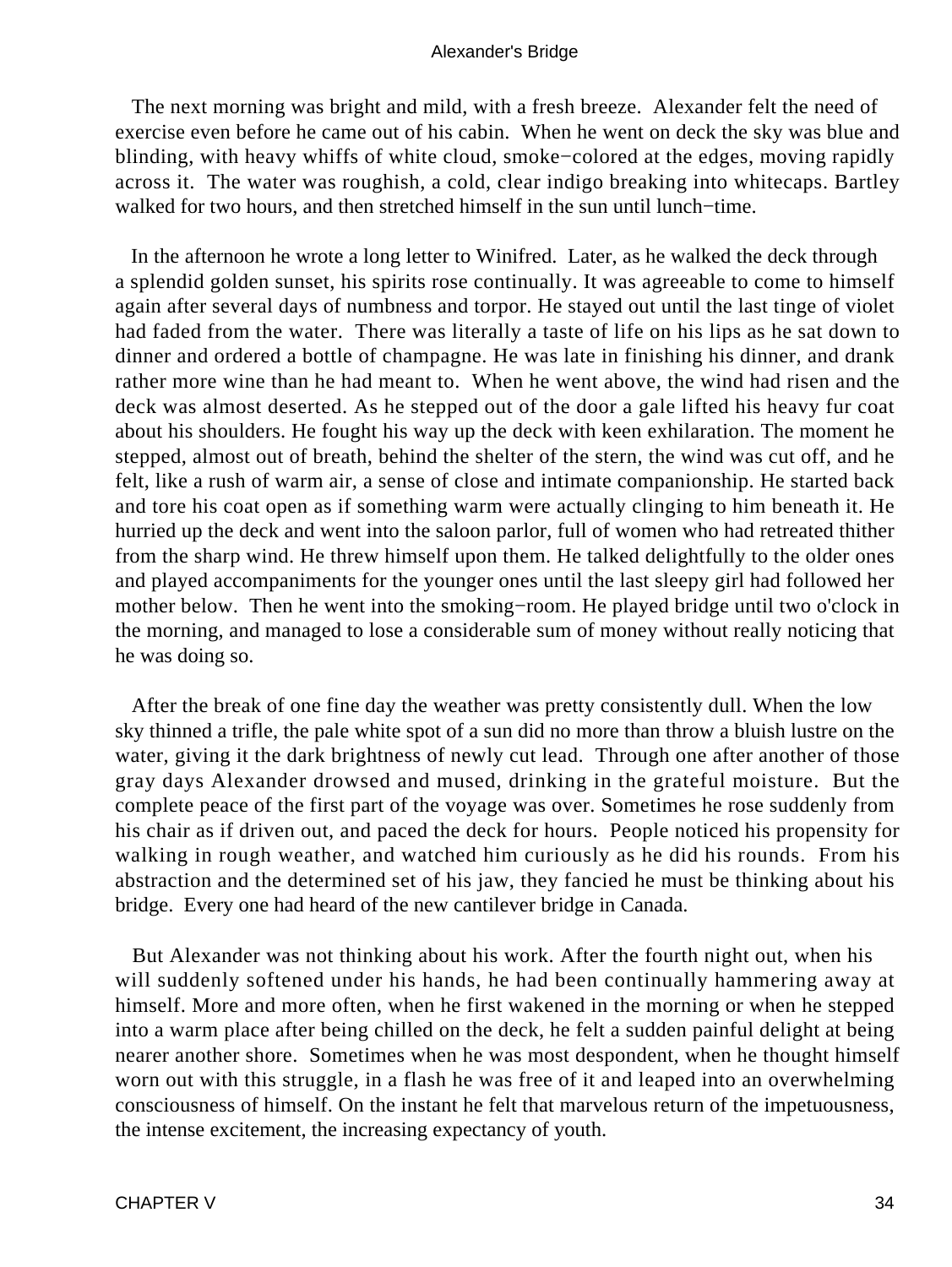## **[CHAPTER VI](#page-66-0)**

<span id="page-35-0"></span>**The last two days of the voyage Bartley found almost intolerable. The stop at** Queenstown, the tedious passage up the Mersey, were things that he noted dimly through his growing impatience. He had planned to stop in Liverpool; but, instead, he took the boat train for London.

 Emerging at Euston at half−past three o'clock in the afternoon, Alexander had his luggage sent to the Savoy and drove at once to Bedford Square. When Marie met him at the door, even her strong sense of the proprieties could not restrain her surprise and delight. She blushed and smiled and fumbled his card in her confusion before she ran upstairs. Alexander paced up and down the hallway, buttoning and unbuttoning his overcoat, until she returned and took him up to Hilda's living−room. The room was empty when he entered. A coal fire was crackling in the grate and the lamps were lit, for it was already beginning to grow dark outside. Alexander did not sit down. He stood his ground over by the windows until Hilda came in. She called his name on the threshold, but in her swift flight across the room she felt a change in him and caught herself up so deftly that he could not tell just when she did it. She merely brushed his cheek with her lips and put a hand lightly and joyously on either shoulder. «Oh, what a grand thing to happen on a raw day! I felt it in my bones when I woke this morning that something splendid was going to turn up. I thought it might be Sister Kate or Cousin Mike would be happening along. I never dreamed it would be you, Bartley. But why do you let me chatter on like this? Come over to the fire; you're chilled through.»

 She pushed him toward the big chair by the fire, and sat down on a stool at the opposite side of the hearth, her knees drawn up to her chin, laughing like a happy little girl.

«When did you come, Bartley, and how did it happen? You haven't spoken a word.»

 «I got in about ten minutes ago. I landed at Liverpool this morning and came down on the boat train.»

 Alexander leaned forward and warmed his hands before the blaze. Hilda watched him with perplexity.

«There's something troubling you, Bartley. What is it?»

 Bartley bent lower over the fire. «It's the whole thing that troubles me, Hilda. You and I.»

Hilda took a quick, soft breath. She looked at his heavy shoulders and big, determined

CHAPTER VI 35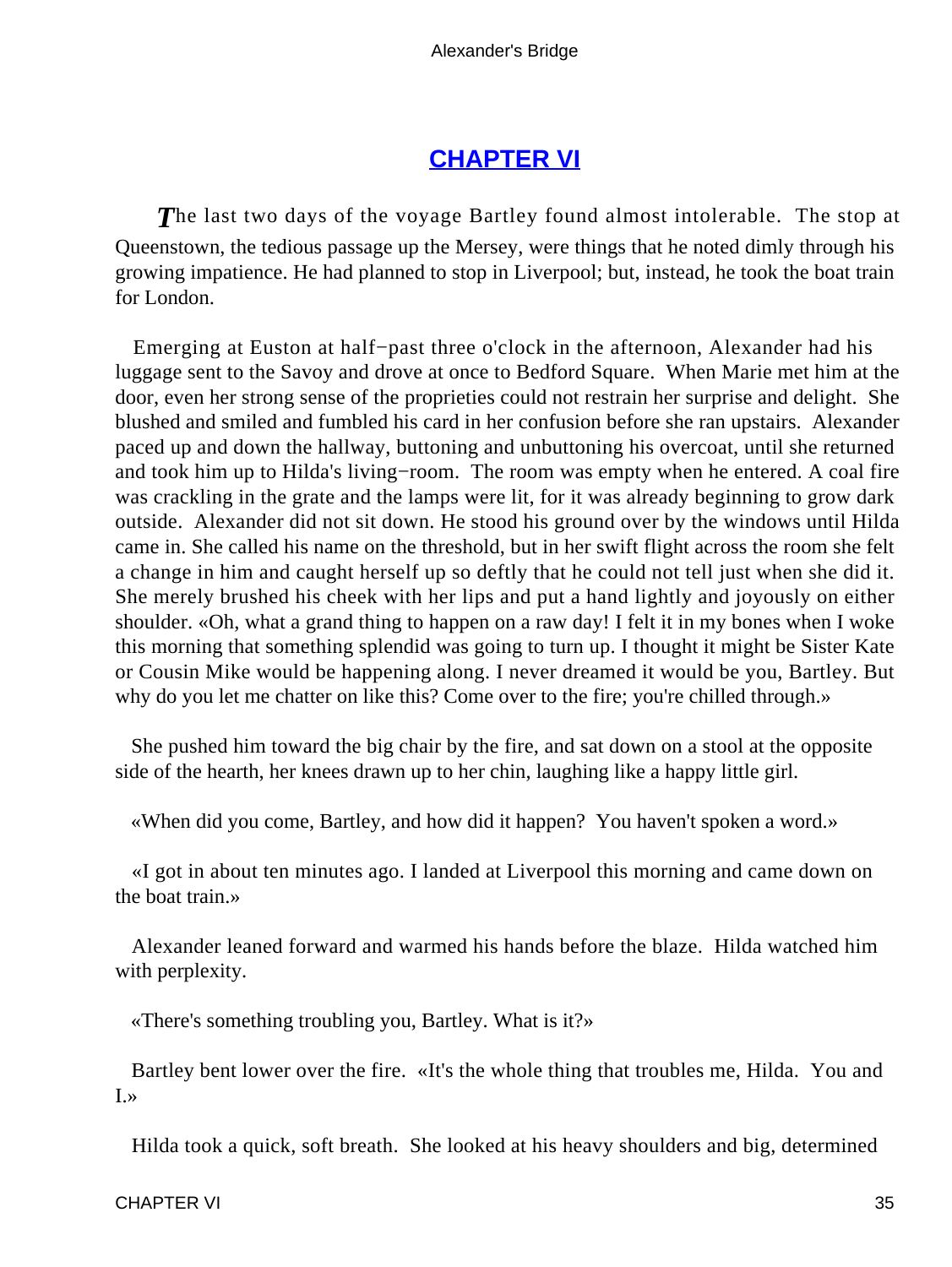head, thrust forward like a catapult in leash.

«What about us, Bartley?» she asked in a thin voice.

 He locked and unlocked his hands over the grate and spread his fingers close to the bluish flame, while the coals crackled and the clock ticked and a street vendor began to call under the window. At last Alexander brought out one word: –

«Everything!»

 Hilda was pale by this time, and her eyes were wide with fright. She looked about desperately from Bartley to the door, then to the windows, and back again to Bartley. She rose uncertainly, touched his hair with her hand, then sank back upon her stool.

 «I'll do anything you wish me to, Bartley,» she said tremulously. «I can't stand seeing you miserable.»

«I can't live with myself any longer,» he answered roughly.

 He rose and pushed the chair behind him and began to walk miserably about the room, seeming to find it too small for him. He pulled up a window as if the air were heavy.

 Hilda watched him from her corner, trembling and scarcely breathing, dark shadows growing about her eyes.

 «It . . . it hasn't always made you miserable, has it?» Her eyelids fell and her lips quivered.

«Always. But it's worse now. It's unbearable. It tortures me every minute.»

«But why NOW?» she asked piteously, wringing her hands.

 He ignored her question. «I am not a man who can live two lives,» he went on feverishly. «Each life spoils the other. I get nothing but misery out of either. The world is all there, just as it used to be, but I can't get at it any more. There is this deception between me and everything.»

 At that word «deception,» spoken with such self−contempt, the color flashed back into Hilda's face as suddenly as if she had been struck by a whiplash. She bit her lip and looked down at her hands, which were clasped tightly in front of her.

 «Could you – could you sit down and talk about it quietly, Bartley, as if I were a friend, and not some one who had to be defied?»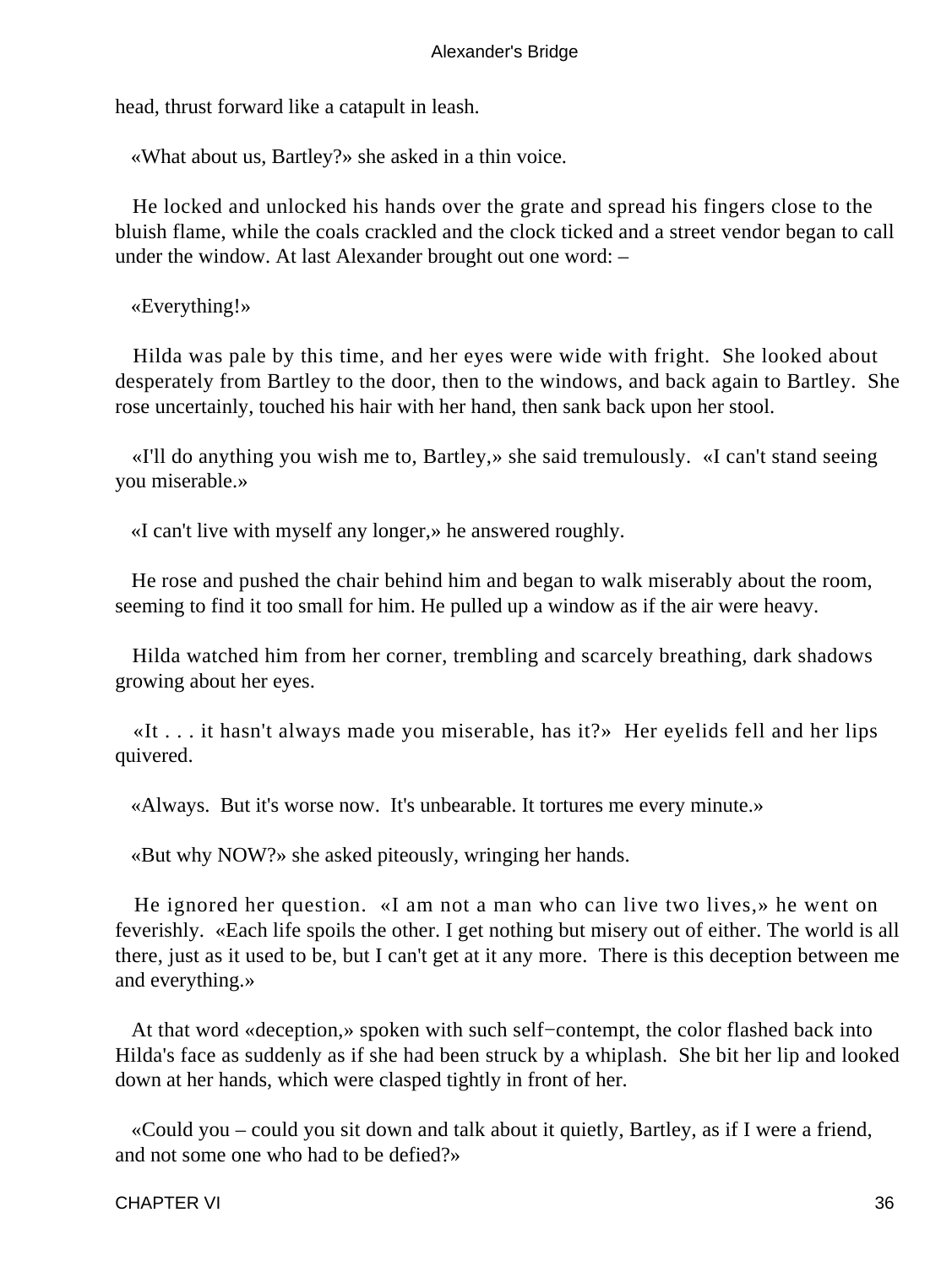He dropped back heavily into his chair by the fire. «It was myself I was defying, Hilda. I have thought about it until I am worn out.»

 He looked at her and his haggard face softened. He put out his hand toward her as he looked away again into the fire.

 She crept across to him, drawing her stool after her. «When did you first begin to feel like this, Bartley?»

«After the very first. The first was – sort of in play, wasn't it?»

 Hilda's face quivered, but she whispered: «Yes, I think it must have been. But why didn't you tell me when you were here in the summer?»

 Alexander groaned. «I meant to, but somehow I couldn't. We had only a few days, and your new play was just on, and you were so happy.»

 «Yes, I was happy, wasn't I?» She pressed his hand gently in gratitude. «Weren't you happy then, at all?»

 She closed her eyes and took a deep breath, as if to draw in again the fragrance of those days. Something of their troubling sweetness came back to Alexander, too. He moved uneasily and his chair creaked.

«Yes, I was then. You know. But afterward. . .»

 «Yes, yes,» she hurried, pulling her hand gently away from him. Presently it stole back to his coat sleeve. «Please tell me one thing, Bartley. At least, tell me that you believe I thought I was making you happy.»

 His hand shut down quickly over the questioning fingers on his sleeves. «Yes, Hilda; I know that,» he said simply.

She leaned her head against his arm and spoke softly: –

 «You see, my mistake was in wanting you to have everything. I wanted you to eat all the cakes and have them, too. I somehow believed that I could take all the bad consequences for you. I wanted you always to be happy and handsome and successful – to have all the things that a great man ought to have, and, once in a way, the careless holidays that great men are not permitted.»

 Bartley gave a bitter little laugh, and Hilda looked up and read in the deepening lines of his face that youth and Bartley would not much longer struggle together.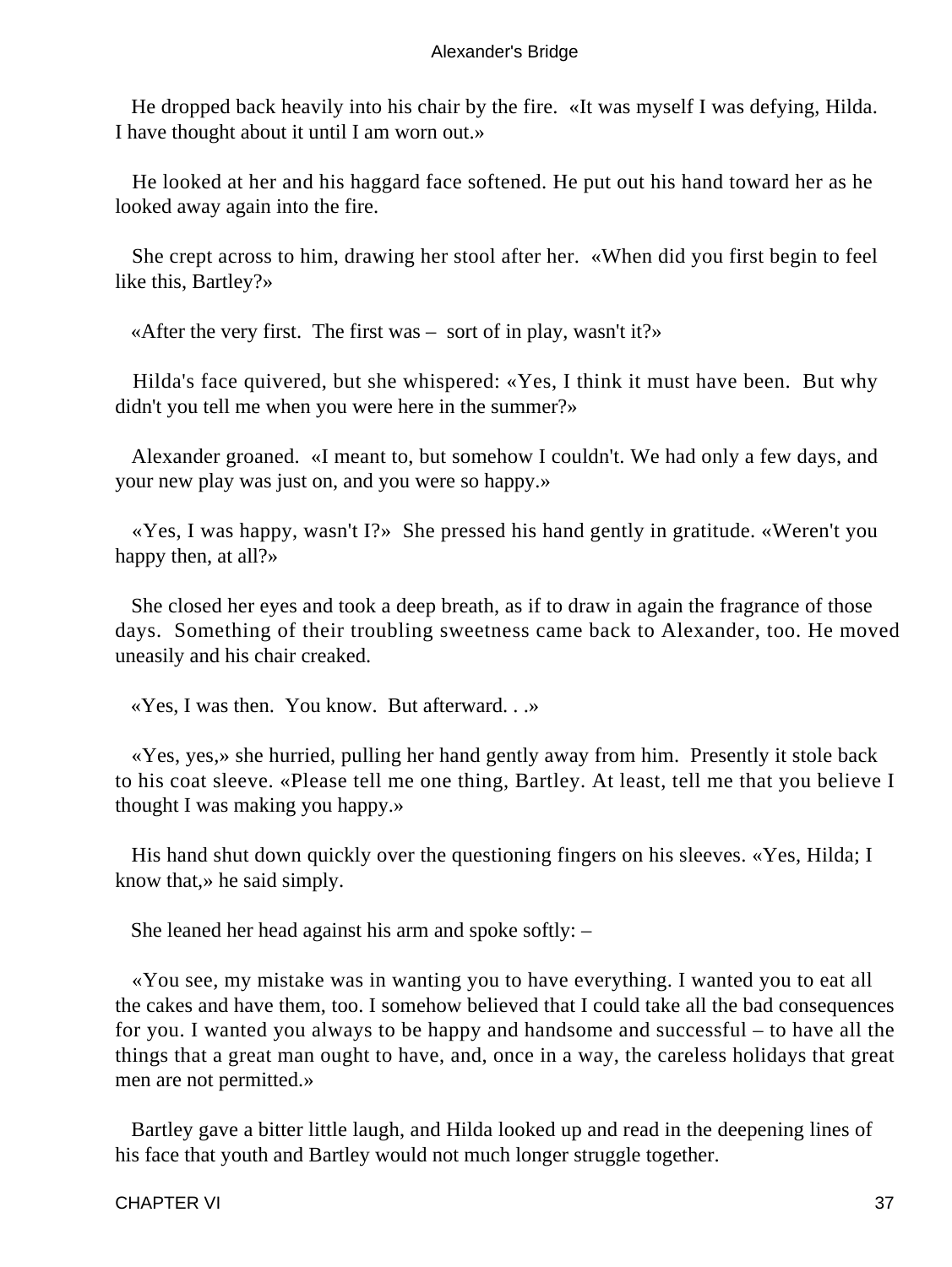«I understand, Bartley. I was wrong. But I didn't know. You've only to tell me now. What must I do that I've not done, or what must I not do?» She listened intently, but she heard nothing but the creaking of his chair. «You want me to say it?» she whispered. «You want to tell me that you can only see me like this, as old friends do, or out in the world among people? I can do that.»

«I can't,» he said heavily.

 Hilda shivered and sat still. Bartley leaned his head in his hands and spoke through his teeth. «It's got to be a clean break, Hilda. I can't see you at all, anywhere. What I mean is that I want you to promise never to see me again, no matter how often I come, no matter how hard I beg.»

 Hilda sprang up like a flame. She stood over him with her hands clenched at her side, her body rigid.

 «No!» she gasped. «It's too late to ask that. Do you hear me, Bartley? It's too late. I won't promise. It's abominable of you to ask me. Keep away if you wish; when have I ever followed you? But, if you come to me, I'll do as I see fit. The shamefulness of your asking me to do that! If you come to me, I'll do as I see fit. Do you understand? Bartley, you're cowardly!»

 Alexander rose and shook himself angrily. «Yes, I know I'm cowardly. I'm afraid of myself. I don't trust myself any more. I carried it all lightly enough at first, but now I don't dare trifle with it. It's getting the better of me. It's different now. I'm growing older, and you've got my young self here with you. It's through him that I've come to wish for you all and all the time.» He took her roughly in his arms. «Do you know what I mean?»

 Hilda held her face back from him and began to cry bitterly. «Oh, Bartley, what am I to do? Why didn't you let me be angry with you? You ask me to stay away from you because you want me! And I've got nobody but you. I will do anything you say – but that! I will ask the least imaginable, but I must have SOMETHING!»

 Bartley turned away and sank down in his chair again. Hilda sat on the arm of it and put her hands lightly on his shoulders.

 «Just something Bartley. I must have you to think of through the months and months of loneliness. I must see you. I must know about you. The sight of you, Bartley, to see you living and happy and successful – can I never make you understand what that means to me?» She pressed his shoulders gently. «You see, loving some one as I love you makes the whole world different. If I'd met you later, if I hadn't loved you so well – but that's all over, long ago. Then came all those years without you, lonely and hurt and discouraged; those decent young fellows and poor Mac, and me never heeding – hard as a steel spring. And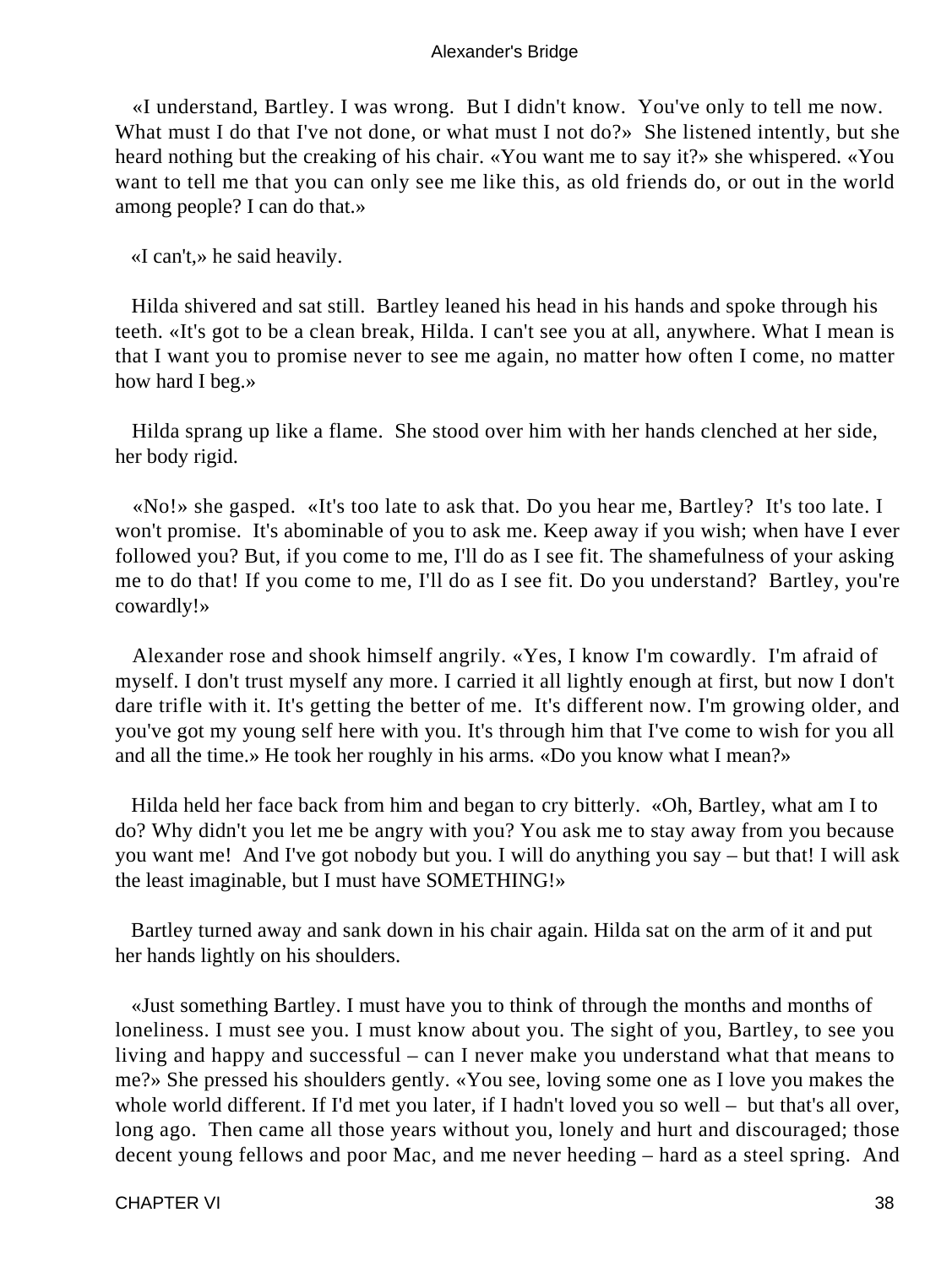then you came back, not caring very much, but it made no difference.»

 She slid to the floor beside him, as if she were too tired to sit up any longer. Bartley bent over and took her in his arms, kissing her mouth and her wet, tired eyes.

 «Don't cry, don't cry,» he whispered. «We've tortured each other enough for tonight. Forget everything except that I am here.»

 «I think I have forgotten everything but that already,» she murmured. «Ah, your dear arms!»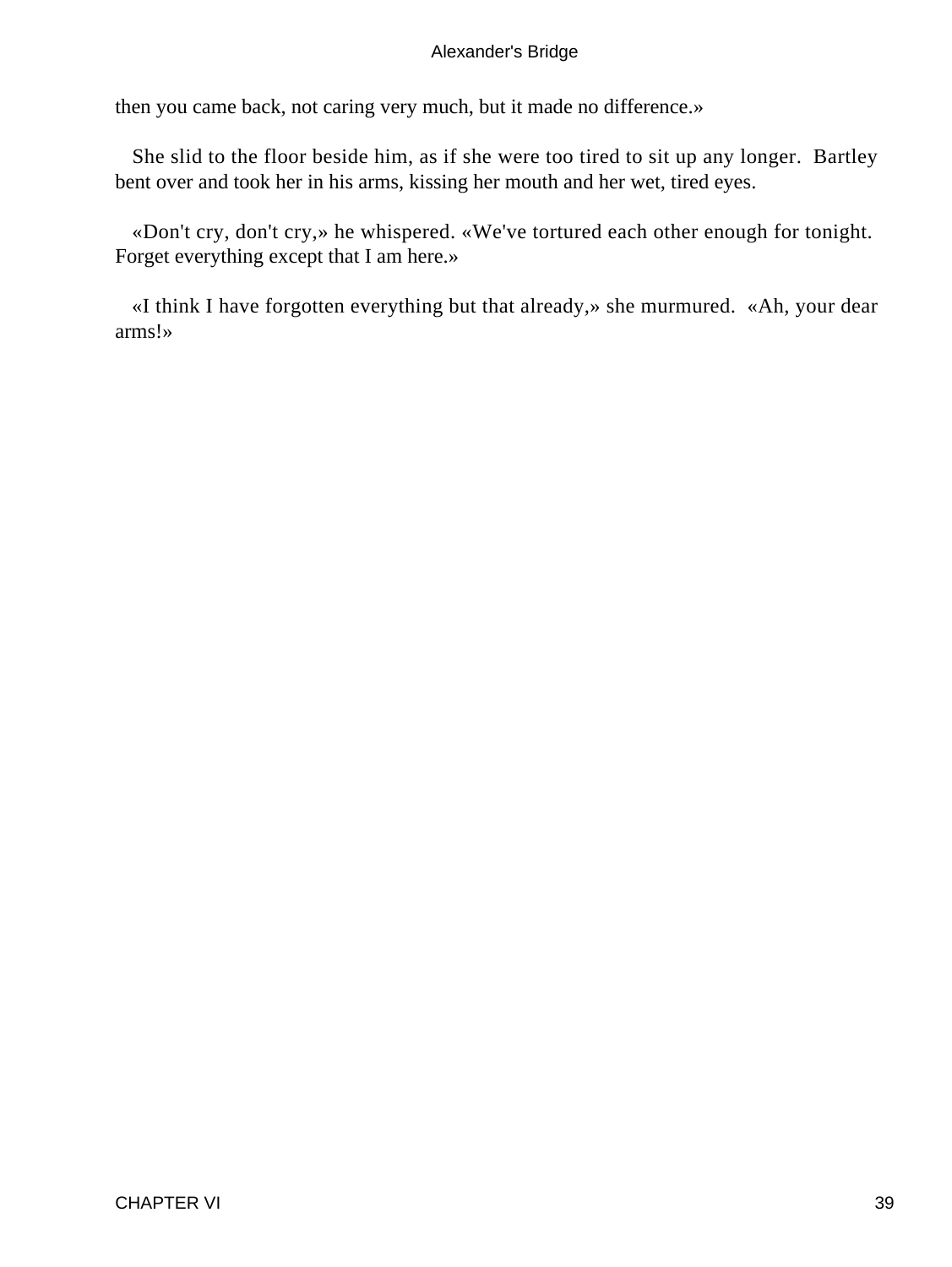## **[CHAPTER VII](#page-66-0)**

<span id="page-40-0"></span>**During the fortnight that Alexander was in London he drove himself hard. He got** through a great deal of personal business and saw a great many men who were doing interesting things in his own profession. He disliked to think of his visits to London as holidays, and when he was there he worked even harder than he did at home.

 The day before his departure for Liverpool was a singularly fine one. The thick air had cleared overnight in a strong wind which brought in a golden dawn and then fell off to a fresh breeze. When Bartley looked out of his windows from the Savoy, the river was flashing silver and the gray stone along the Embankment was bathed in bright, clear sunshine. London had wakened to life after three weeks of cold and sodden rain. Bartley breakfasted hurriedly and went over his mail while the hotel valet packed his trunks. Then he paid his account and walked rapidly down the Strand past Charing Cross Station. His spirits rose with every step, and when he reached Trafalgar Square, blazing in the sun, with its fountains playing and its column reaching up into the bright air, he signaled to a hansom, and, before he knew what he was about, told the driver to go to Bedford Square by way of the British Museum.

 When he reached Hilda's apartment she met him, fresh as the morning itself. Her rooms were flooded with sunshine and full of the flowers he had been sending her. She would never let him give her anything else.

 «Are you busy this morning, Hilda?» he asked as he sat down, his hat and gloves in his hand.

 «Very. I've been up and about three hours, working at my part. We open in February, you know.»

 «Well, then you've worked enough. And so have I. I've seen all my men, my packing is done, and I go up to Liverpool this evening. But this morning we are going to have a holiday. What do you say to a drive out to Kew and Richmond? You may not get another day like this all winter. It's like a fine April day at home. May I use your telephone? I want to order the carriage.»

 «Oh, how jolly! There, sit down at the desk. And while you are telephoning I'll change my dress. I shan't be long. All the morning papers are on the table.»

Hilda was back in a few moments wearing a long gray squirrel coat and a broad fur hat.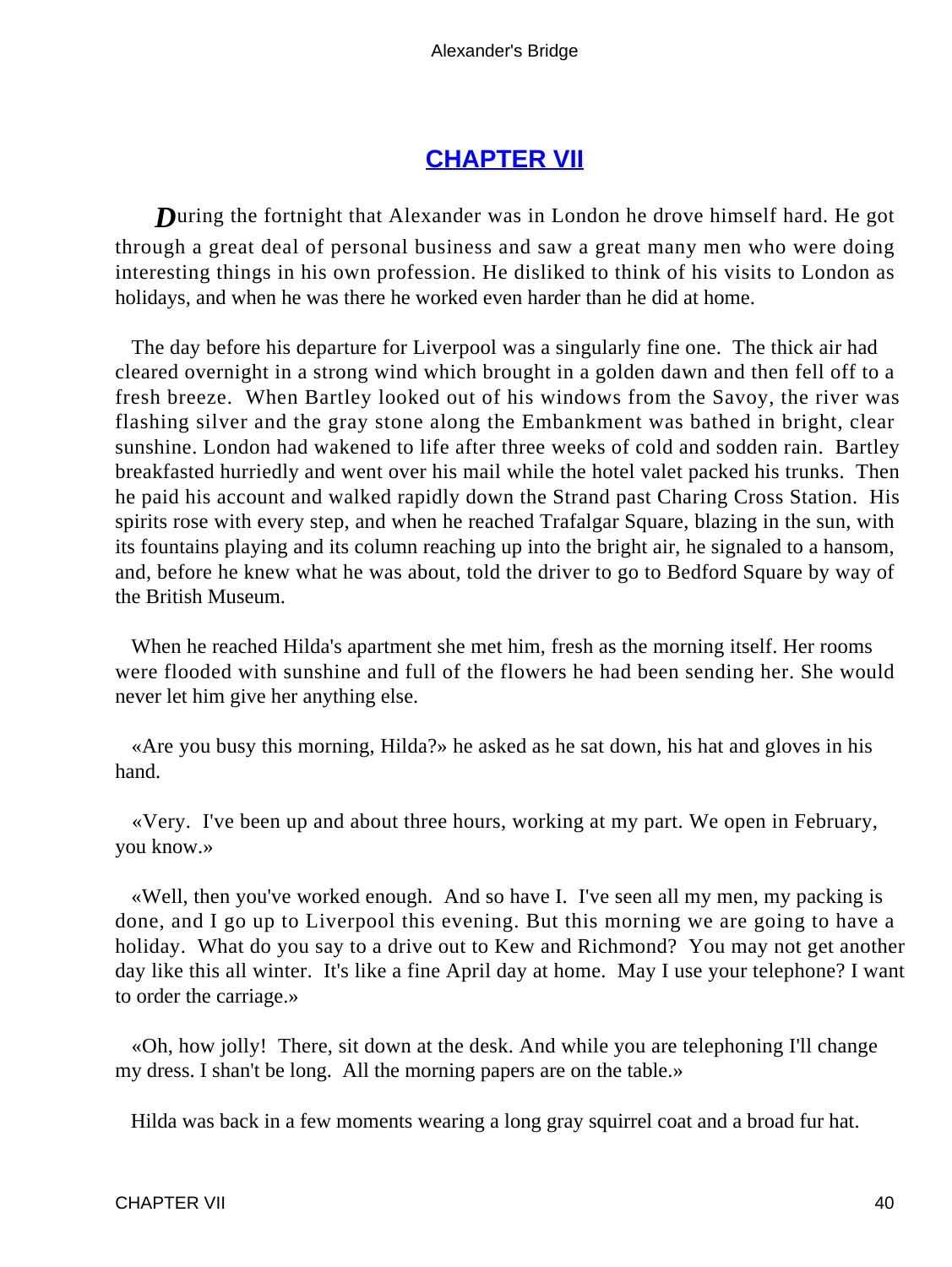Bartley rose and inspected her. «Why don't you wear some of those pink roses?» he asked.

 «But they came only this morning, and they have not even begun to open. I was saving them. I am so unconsciously thrifty!» She laughed as she looked about the room. «You've been sending me far too many flowers, Bartley. New ones every day. That's too often; though I do love to open the boxes, and I take good care of them.»

 «Why won't you let me send you any of those jade or ivory things you are so fond of? Or pictures? I know a good deal about pictures.»

 Hilda shook her large hat as she drew the roses out of the tall glass. «No, there are some things you can't do. There's the carriage. Will you button my gloves for me?»

 Bartley took her wrist and began to button the long gray suede glove. «How gay your eyes are this morning, Hilda.»

«That's because I've been studying. It always stirs me up a little.»

 He pushed the top of the glove up slowly. «When did you learn to take hold of your parts like that?»

 «When I had nothing else to think of. Come, the carriage is waiting. What a shocking while you take.»

«I'm in no hurry. We've plenty of time.»

 They found all London abroad. Piccadilly was a stream of rapidly moving carriages, from which flashed furs and flowers and bright winter costumes. The metal trappings of the harnesses shone dazzlingly, and the wheels were revolving disks that threw off rays of light. The parks were full of children and nursemaids and joyful dogs that leaped and yelped and scratched up the brown earth with their paws.

 «I'm not going until to−morrow, you know,» Bartley announced suddenly. «I'll cut off a day in Liverpool. I haven't felt so jolly this long while.»

 Hilda looked up with a smile which she tried not to make too glad. «I think people were meant to be happy, a little,» she said.

 They had lunch at Richmond and then walked to Twickenham, where they had sent the carriage. They drove back, with a glorious sunset behind them, toward the distant gold−washed city. It was one of those rare afternoons when all the thickness and shadow of London are changed to a kind of shining, pulsing, special atmosphere; when the smoky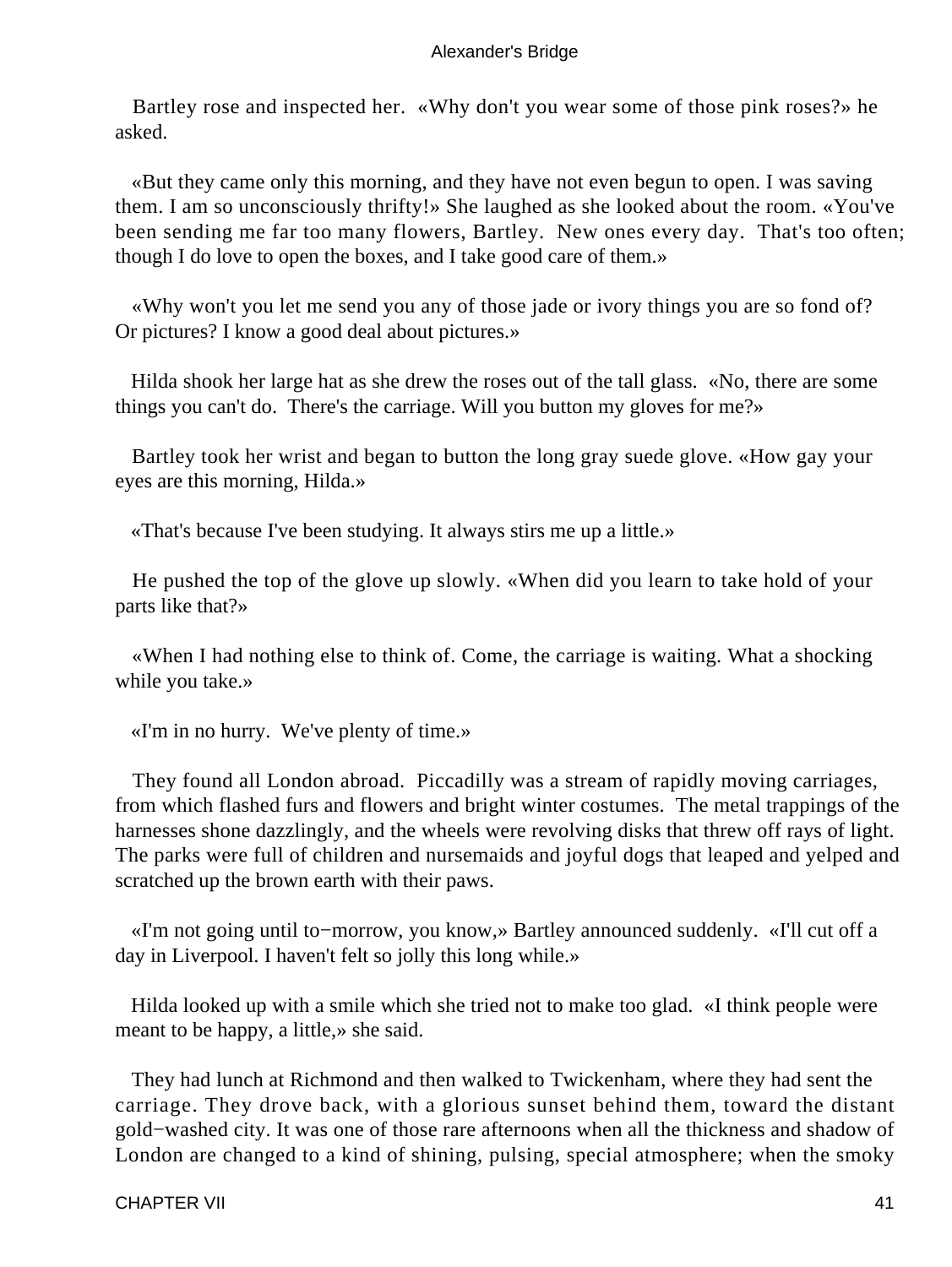vapors become fluttering golden clouds, nacreous veils of pink and amber; when all that bleakness of gray stone and dullness of dirty brick trembles in aureate light, and all the roofs and spires, and one great dome, are floated in golden haze. On such rare afternoons the ugliest of cities becomes the most poetic, and months of sodden days are offset by a moment of miracle.

 «It's like that with us Londoners, too,» Hilda was saying. «Everything is awfully grim and cheerless, our weather and our houses and our ways of amusing ourselves. But we can be happier than anybody. We can go mad with joy, as the people do out in the fields on a fine Whitsunday. We make the most of our moment.»

 She thrust her little chin out defiantly over her gray fur collar, and Bartley looked down at her and laughed.

 «You are a plucky one, you.» He patted her glove with his hand. «Yes, you are a plucky one.»

 Hilda sighed. «No, I'm not. Not about some things, at any rate. It doesn't take pluck to fight for one's moment, but it takes pluck to go without – a lot. More than I have. I can't help it,» she added fiercely.

 After miles of outlying streets and little gloomy houses, they reached London itself, red and roaring and murky, with a thick dampness coming up from the river, that betokened fog again to−morrow. The streets were full of people who had worked indoors all through the priceless day and had now come hungrily out to drink the muddy lees of it. They stood in long black lines, waiting before the pit entrances of the theatres – short−coated boys, and girls in sailor hats, all shivering and chatting gayly. There was a blurred rhythm in all the dull city noises – in the clatter of the cab horses and the rumbling of the busses, in the street calls, and in the undulating tramp, tramp of the crowd. It was like the deep vibration of some vast underground machinery, and like the muffled pulsations of millions of human hearts.

[See "The Barrel Organ by Alfred Noyes. Ed.] [I have placed it at the end for your convenience]

 «Seems good to get back, doesn't it?» Bartley whispered, as they drove from Bayswater Road into Oxford Street. «London always makes me want to live more than any other city in the world. You remember our priestess mummy over in the mummy−room, and how we used to long to go and bring her out on nights like this? Three thousand years! Ugh!»

 «All the same, I believe she used to feel it when we stood there and watched her and wished her well. I believe she used to remember,» Hilda said thoughtfully.

 «I hope so. Now let's go to some awfully jolly place for dinner before we go home. I could eat all the dinners there are in London to−night. Where shall I tell the driver? The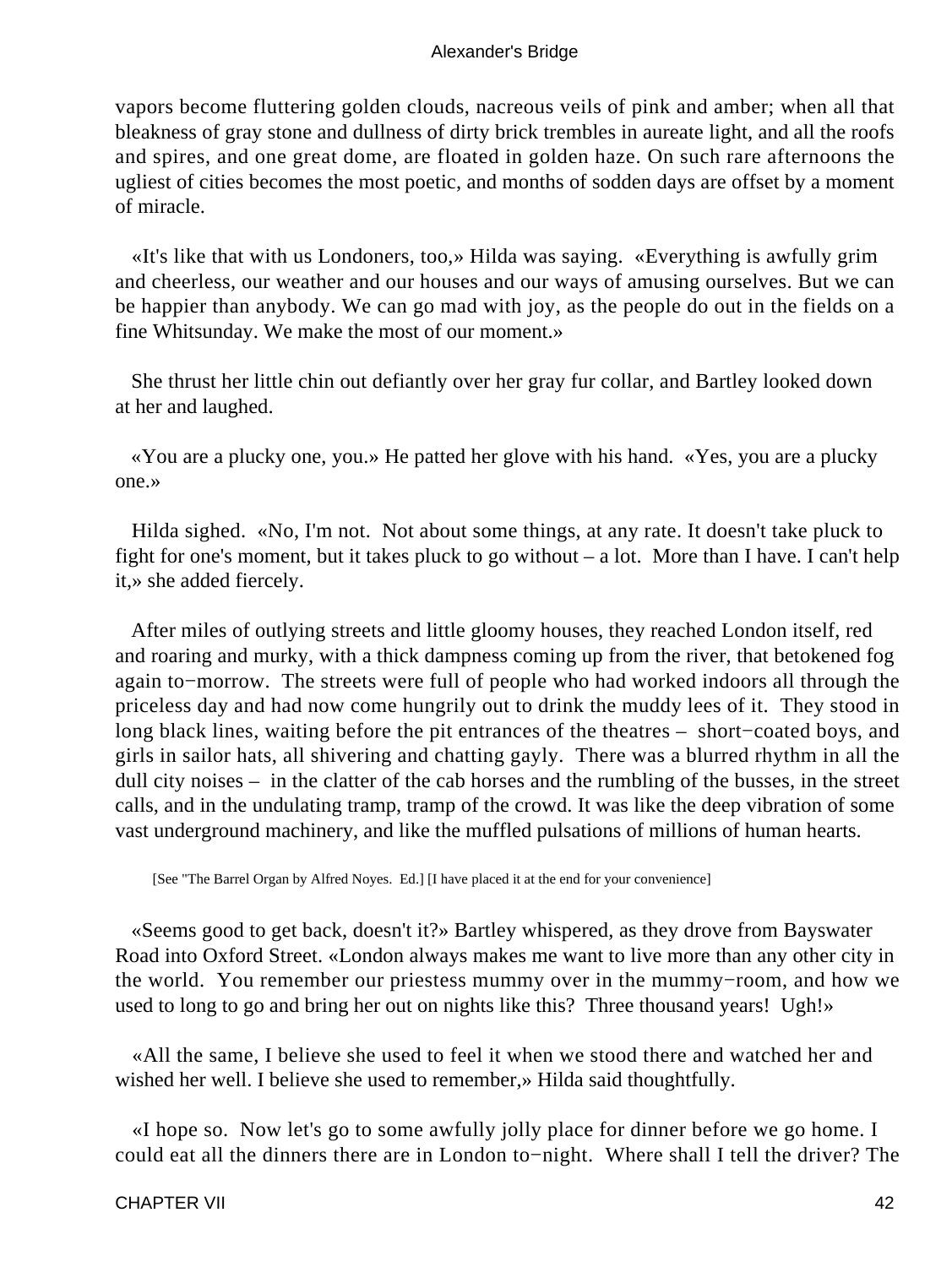Piccadilly Restaurant? The music's good there.»

 «There are too many people there whom one knows. Why not that little French place in Soho, where we went so often when you were here in the summer? I love it, and I've never been there with any one but you. Sometimes I go by myself, when I am particularly lonely.»

 «Very well, the sole's good there. How many street pianos there are about to−night! The fine weather must have thawed them out. We've had five miles of `Il Trovatore' now. They always make me feel jaunty. Are you comfy, and not too tired?»

 I'm not tired at all. I was just wondering how people can ever die. Why did you remind me of the mummy? Life seems the strongest and most indestructible thing in the world. Do you really believe that all those people rushing about down there, going to good dinners and clubs and theatres, will be dead some day, and not care about anything? I don't believe it, and I know I shan't die, ever! You see, I feel too – too powerful!"

 The carriage stopped. Bartley sprang out and swung her quickly to the pavement. As he lifted her in his two hands he whispered: «You are – powerful!»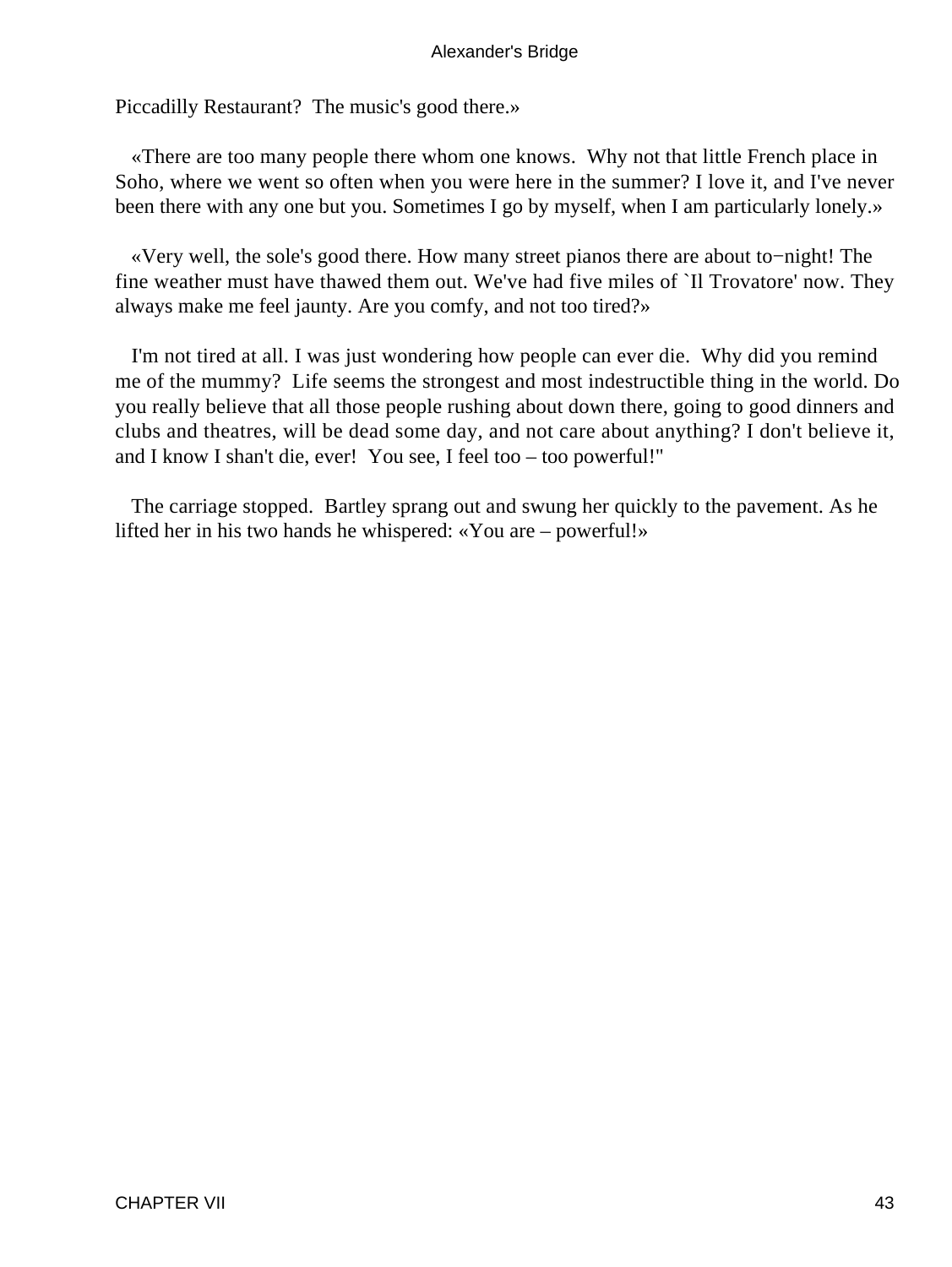## **[CHAPTER VIII](#page-66-0)**

<span id="page-44-0"></span>**The last rehearsal was over, a tedious dress rehearsal which had lasted all day and** exhausted the patience of every one who had to do with it. When Hilda had dressed for the street and came out of her dressing−room, she found Hugh MacConnell waiting for her in the corridor.

 «The fog's thicker than ever, Hilda. There have been a great many accidents to−day. It's positively unsafe for you to be out alone. Will you let me take you home?»

 «How good of you, Mac. If you are going with me, I think I'd rather walk. I've had no exercise to−day, and all this has made me nervous.»

 «I shouldn't wonder,» said MacConnell dryly. Hilda pulled down her veil and they stepped out into the thick brown wash that submerged St. Martin's Lane. MacConnell took her hand and tucked it snugly under his arm. «I'm sorry I was such a savage. I hope you didn't think I made an ass of myself.»

 «Not a bit of it. I don't wonder you were peppery. Those things are awfully trying. How do you think it's going?»

 «Magnificently. That's why I got so stirred up. We are going to hear from this, both of us. And that reminds me; I've got news for you. They are going to begin repairs on the theatre about the middle of March, and we are to run over to New York for six weeks. Bennett told me yesterday that it was decided.»

 Hilda looked up delightedly at the tall gray figure beside her. He was the only thing she could see, for they were moving through a dense opaqueness, as if they were walking at the bottom of the ocean.

«Oh, Mac, how glad I am! And they love your things over there, don't they?»

«Shall you be glad for – any other reason, Hilda?»

 MacConnell put his hand in front of her to ward off some dark object. It proved to be only a lamp−post, and they beat in farther from the edge of the pavement.

«What do you mean, Mac?» Hilda asked nervously.

«I was just thinking there might be people over there you'd be glad to see,» he brought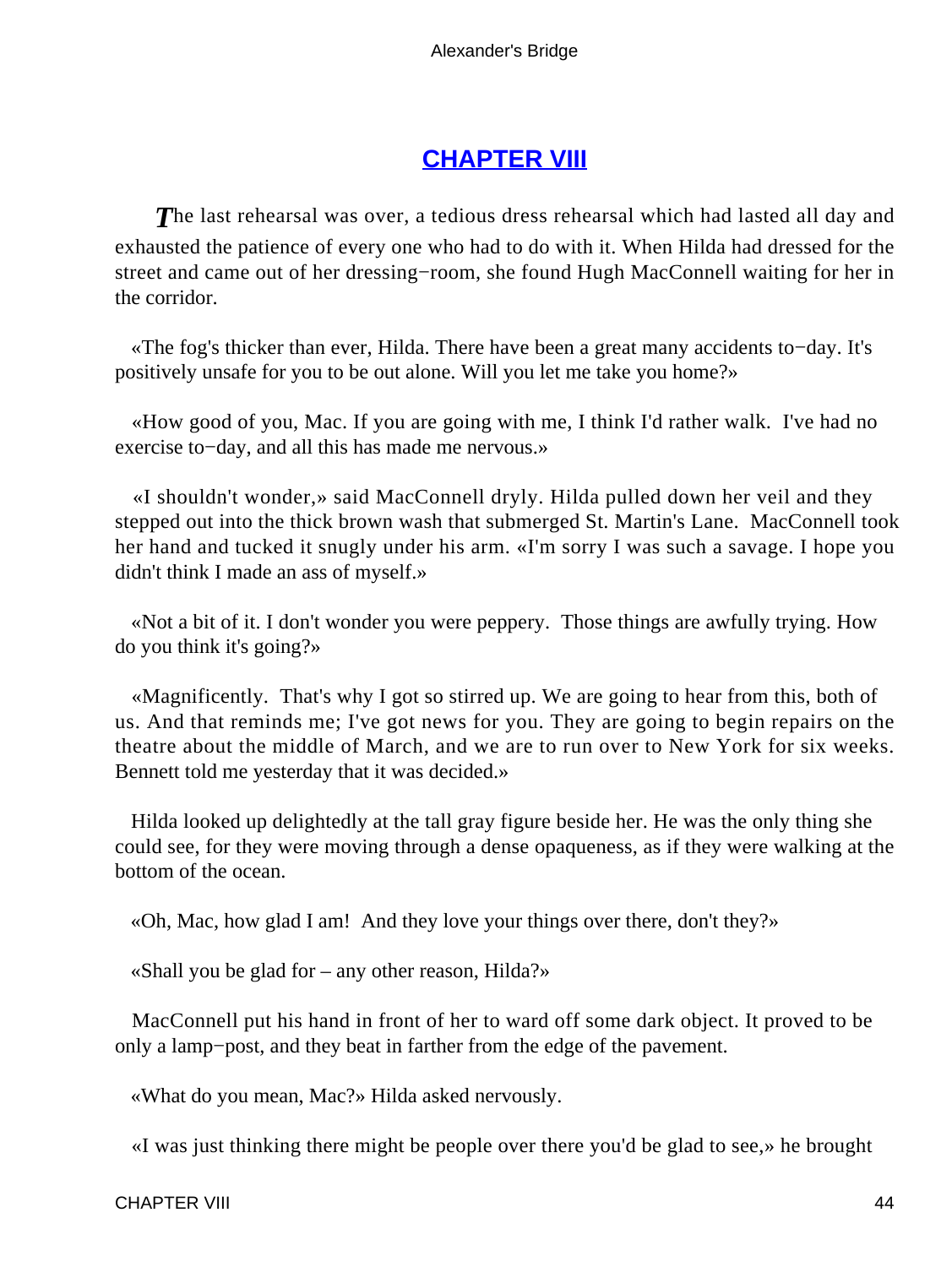out awkwardly. Hilda said nothing, and as they walked on MacConnell spoke again, apologetically: «I hope you don't mind my knowing about it, Hilda. Don't stiffen up like that. No one else knows, and I didn't try to find out anything. I felt it, even before I knew who he was. I knew there was somebody, and that it wasn't I.»

 They crossed Oxford Street in silence, feeling their way. The busses had stopped running and the cab−drivers were leading their horses. When they reached the other side, MacConnell said suddenly, «I hope you are happy.»

 «Terribly, dangerously happy, Mac,» – Hilda spoke quietly, pressing the rough sleeve of his greatcoat with her gloved hand.

 «You've always thought me too old for you, Hilda, – oh, of course you've never said just that, – and here this fellow is not more than eight years younger than I. I've always felt that if I could get out of my old case I might win you yet. It's a fine, brave youth I carry inside me, only he'll never be seen.»

 «Nonsense, Mac. That has nothing to do with it. It's because you seem too close to me, too much my own kind. It would be like marrying Cousin Mike, almost. I really tried to care as you wanted me to, away back in the beginning.»

 «Well, here we are, turning out of the Square. You are not angry with me, Hilda? Thank you for this walk, my dear. Go in and get dry things on at once. You'll be having a great night to−morrow.»

She put out her hand. «Thank you, Mac, for everything. Good−night.»

 MacConnell trudged off through the fog, and she went slowly upstairs. Her slippers and dressing gown were waiting for her before the fire. «I shall certainly see him in New York. He will see by the papers that we are coming. Perhaps he knows it already,» Hilda kept thinking as she undressed. «Perhaps he will be at the dock. No, scarcely that; but I may meet him in the street even before he comes to see me.» Marie placed the tea−table by the fire and brought Hilda her letters. She looked them over, and started as she came to one in a handwriting that she did not often see; Alexander had written to her only twice before, and he did not allow her to write to him at all. «Thank you, Marie. You may go now.»

 Hilda sat down by the table with the letter in her hand, still unopened. She looked at it intently, turned it over, and felt its thickness with her fingers. She believed that she sometimes had a kind of second−sight about letters, and could tell before she read them whether they brought good or evil tidings. She put this one down on the table in front of her while she poured her tea. At last, with a little shiver of expectancy, she tore open the envelope and read: –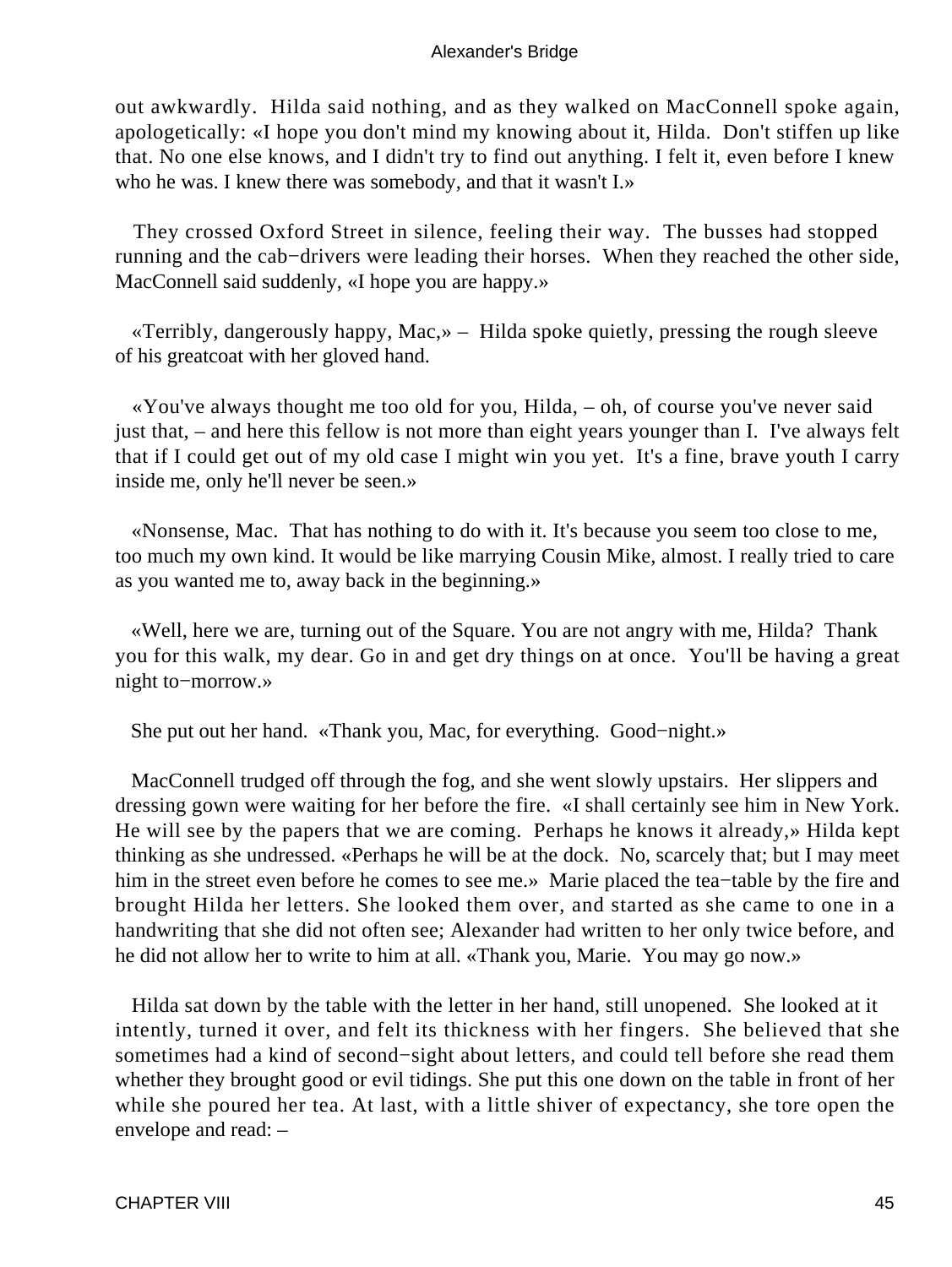#### *Boston, February –*

#### *MY Dear hilda: –*

 It is after twelve o'clock. Every one else is in bed and I am sitting alone in my study. I have been happier in this room than anywhere else in the world. Happiness like that makes one insolent. I used to think these four walls could stand against anything. And now I scarcely know myself here. Now I know that no one can build his security upon the nobleness of another person. Two people, when they love each other, grow alike in their tastes and habits and pride, but their moral natures (whatever we may mean by that canting expression) are never welded. The base one goes on being base, and the noble one noble, to the end.

 The last week has been a bad one; I have been realizing how things used to be with me. Sometimes I get used to being dead inside, but lately it has been as if a window beside me had suddenly opened, and as if all the smells of spring blew in to me. There is a garden out there, with stars overhead, where I used to walk at night when I had a single purpose and a single heart. I can remember how I used to feel there, how beautiful everything about me was, and what life and power and freedom I felt in myself. When the window opens I know exactly how it would feel to be out there. But that garden is closed to me. How is it, I ask myself, that everything can be so different with me when nothing here has changed? I am in my own house, in my own study, in the midst of all these quiet streets where my friends live. They are all safe and at peace with themselves. But I am never at peace. I feel always on the edge of danger and change.

 I keep remembering locoed horses I used to see on the range when I was a boy. They changed like that. We used to catch them and put them up in the corral, and they developed great cunning. They would pretend to eat their oats like the other horses, but we knew they were always scheming to get back at the loco.

 It seems that a man is meant to live only one life in this world. When he tries to live a second, he develops another nature. I feel as if a second man had been grafted into me. At first he seemed only a pleasure−loving simpleton, of whose company I was rather ashamed, and whom I used to hide under my coat when I walked the Embankment, in London. But now he is strong and sullen, and he is fighting for his life at the cost of mine. That is his one activity: to grow strong. No creature ever wanted so much to live. Eventually, I suppose, he will absorb me altogether. Believe me, you will hate me then.

 And what have you to do, Hilda, with this ugly story? Nothing at all. The little boy drank of the prettiest brook in the forest and he became a stag. I write all this because I can never tell it to you, and because it seems as if I could not keep silent any longer. And because I suffer, Hilda. If any one I loved suffered like this, I'd want to know it. Help me, Hilda!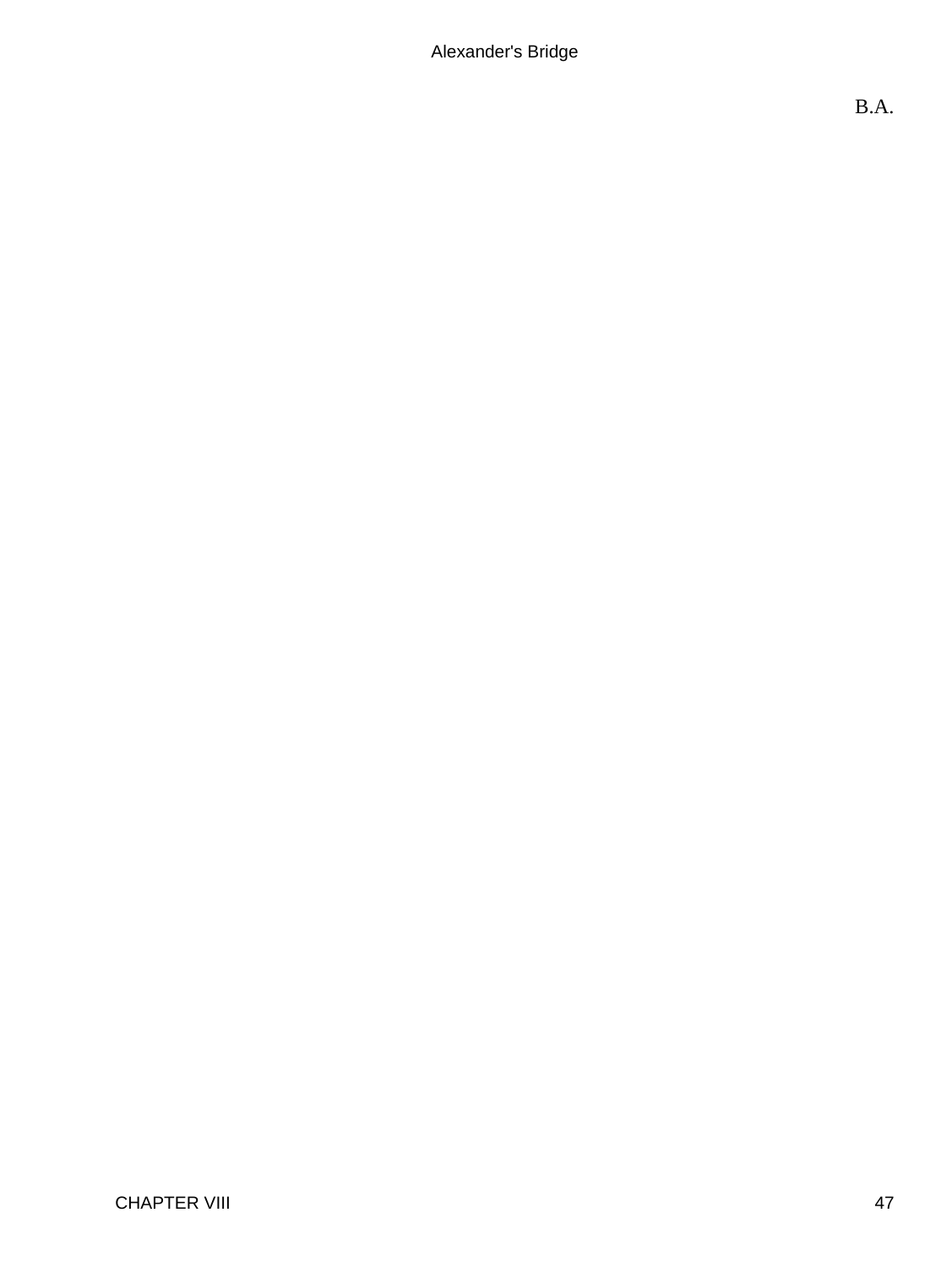## **[CHAPTER IX](#page-66-0)**

<span id="page-48-0"></span>*O*n the last Saturday in April, the New York «Times» published an account of the strike complications which were delaying Alexander's New Jersey bridge, and stated that the engineer himself was in town and at his office on West Tenth Street.

 On Sunday, the day after this notice appeared, Alexander worked all day at his Tenth Street rooms. His business often called him to New York, and he had kept an apartment there for years, subletting it when he went abroad for any length of time. Besides his sleeping−room and bath, there was a large room, formerly a painter's studio, which he used as a study and office. It was furnished with the cast−off possessions of his bachelor days and with odd things which he sheltered for friends of his who followed itinerant and more or less artistic callings. Over the fireplace there was a large old−fashioned gilt mirror. Alexander's big work−table stood in front of one of the three windows, and above the couch hung the one picture in the room, a big canvas of charming color and spirit, a study of the Luxembourg Gardens in early spring, painted in his youth by a man who had since become a portrait−painter of international renown. He had done it for Alexander when they were students together in Paris.

 Sunday was a cold, raw day and a fine rain fell continuously. When Alexander came back from dinner he put more wood on his fire, made himself comfortable, and settled down at his desk, where he began checking over estimate sheets. It was after nine o'clock and he was lighting a second pipe, when he thought he heard a sound at his door. He started and listened, holding the burning match in his hand; again he heard the same sound, like a firm, light tap. He rose and crossed the room quickly. When he threw open the door he recognized the figure that shrank back into the bare, dimly lit hallway. He stood for a moment in awkward constraint, his pipe in his hand.

 «Come in,» he said to Hilda at last, and closed the door behind her. He pointed to a chair by the fire and went back to his worktable. «Won't you sit down?»

 He was standing behind the table, turning over a pile of blueprints nervously. The yellow light from the student's lamp fell on his hands and the purple sleeves of his velvet smoking−jacket, but his flushed face and big, hard head were in the shadow. There was something about him that made Hilda wish herself at her hotel again, in the street below, anywhere but where she was.

 «Of course I know, Bartley,» she said at last, «that after this you won't owe me the least consideration. But we sail on Tuesday. I saw that interview in the paper yesterday, telling where you were, and I thought I had to see you. That's all. Good−night; I'm going now.» She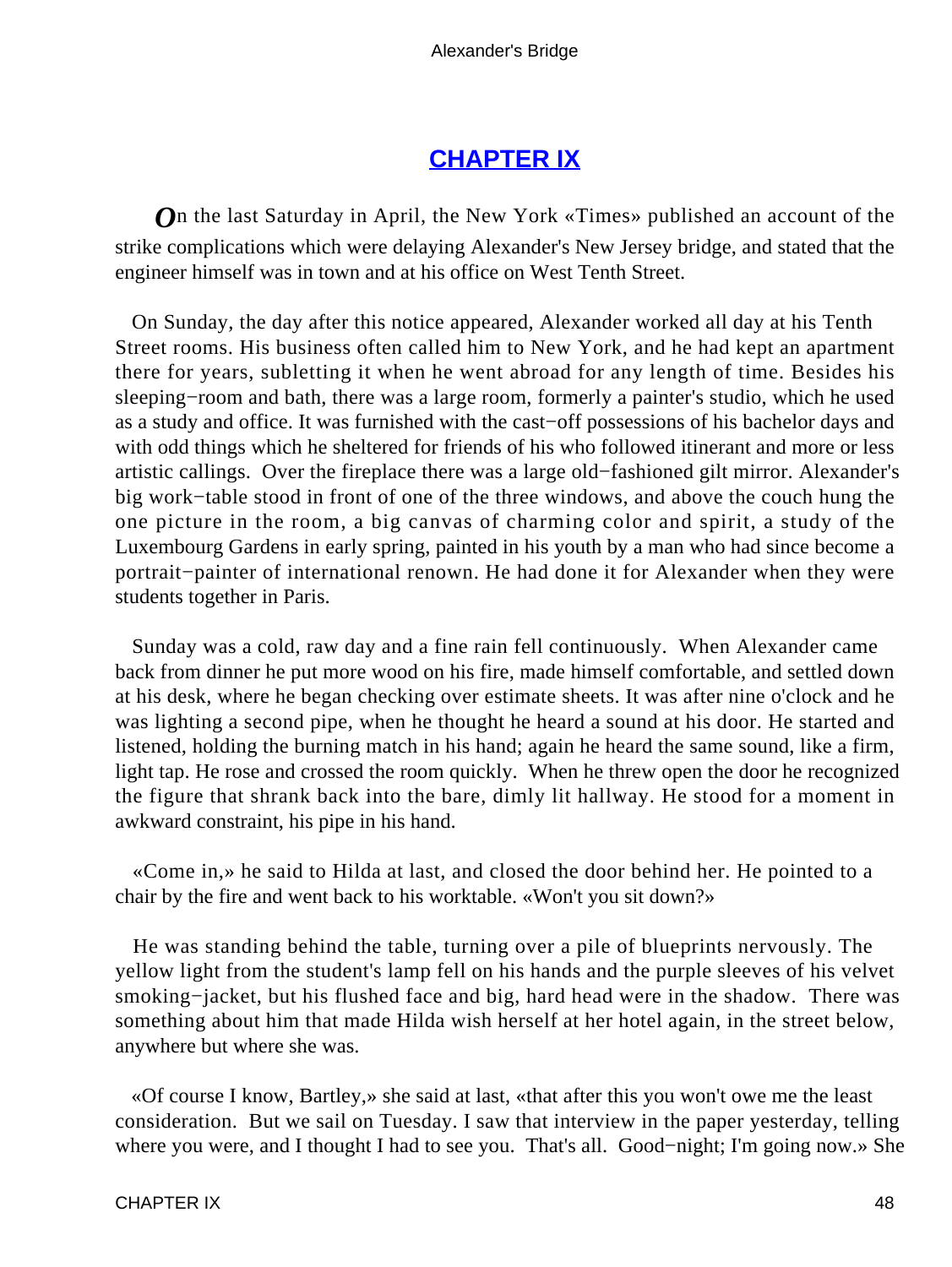turned and her hand closed on the door−knob.

 Alexander hurried toward her and took her gently by the arm. «Sit down, Hilda; you're wet through. Let me take off your coat – and your boots; they're oozing water.» He knelt down and began to unlace her shoes, while Hilda shrank into the chair. «Here, put your feet on this stool. You don't mean to say you walked down – and without overshoes!»

 Hilda hid her face in her hands. «I was afraid to take a cab. Can't you see, Bartley, that I'm terribly frightened? I've been through this a hundred times to−day. Don't be any more angry than you can help. I was all right until I knew you were in town. If you'd sent me a note, or telephoned me, or anything! But you won't let me write to you, and I had to see you after that letter, that terrible letter you wrote me when you got home.»

 Alexander faced her, resting his arm on the mantel behind him, and began to brush the sleeve of his jacket. «Is this the way you mean to answer it, Hilda?» he asked unsteadily.

 She was afraid to look up at him. «Didn't – didn't you mean even to say goodby to me, Bartley? Did you mean just to – quit me?» she asked. «I came to tell you that I'm willing to do as you asked me. But it's no use talking about that now. Give me my things, please.» She put her hand out toward the fender.

 Alexander sat down on the arm of her chair. «Did you think I had forgotten you were in town, Hilda? Do you think I kept away by accident? Did you suppose I didn't know you were sailing on Tuesday? There is a letter for you there, in my desk drawer. It was to have reached you on the steamer. I was all the morning writing it. I told myself that if I were really thinking of you, and not of myself, a letter would be better than nothing. Marks on paper mean something to you.» He paused. «They never did to me.»

 Hilda smiled up at him beautifully and put her hand on his sleeve. «Oh, Bartley! Did you write to me? Why didn't you telephone me to let me know that you had? Then I wouldn't have come.»

 Alexander slipped his arm about her. «I didn't know it before, Hilda, on my honor I didn't, but I believe it was because, deep down in me somewhere, I was hoping I might drive you to do just this. I've watched that door all day. I've jumped up if the fire crackled. I think I have felt that you were coming.» He bent his face over her hair.

 «And I,» she whispered, – «I felt that you were feeling that. But when I came, I thought I had been mistaken.»

Alexander started up and began to walk up and down the room.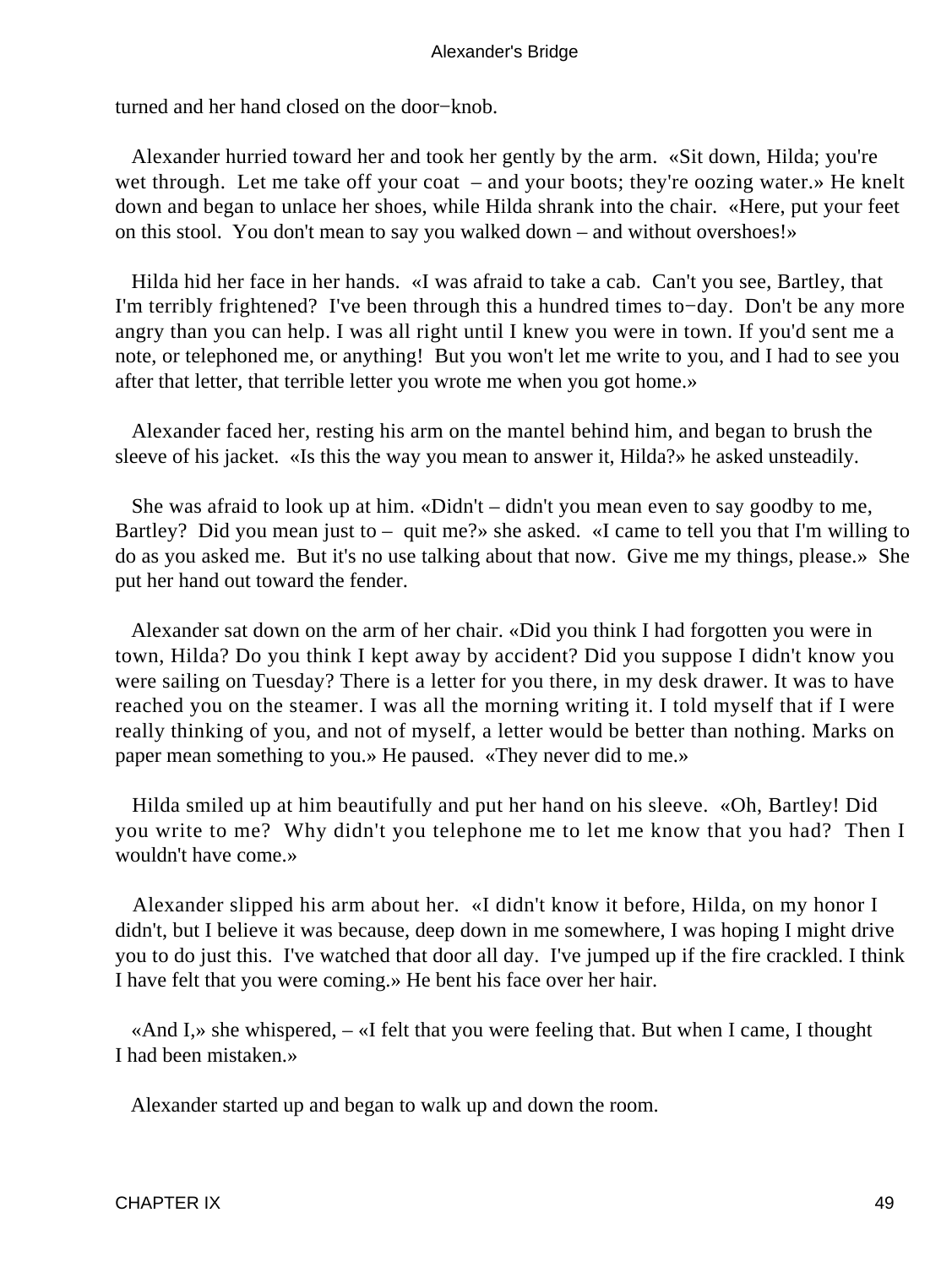«No, you weren't mistaken. I've been up in Canada with my bridge, and I arranged not to come to New York until after you had gone. Then, when your manager added two more weeks, I was already committed.» He dropped upon the stool in front of her and sat with his hands hanging between his knees. «What am I to do, Hilda?»

 «That's what I wanted to see you about, Bartley. I'm going to do what you asked me to do when you were in London. Only I'll do it more completely. I'm going to marry.»

«Who?»

«Oh, it doesn't matter much! One of them. Only not Mac. I'm too fond of him.»

Alexander moved restlessly. «Are you joking, Hilda?»

«Indeed I'm not.»

«Then you don't know what you're talking about.»

 «Yes, I know very well. I've thought about it a great deal, and I've quite decided. I never used to understand how women did things like that, but I know now. It's because they can't be at the mercy of the man they love any longer.»

Alexander flushed angrily. «So it's better to be at the mercy of a man you don't love?»

«Under such circumstances, infinitely!»

 There was a flash in her eyes that made Alexander's fall. He got up and went over to the window, threw it open, and leaned out. He heard Hilda moving about behind him. When he looked over his shoulder she was lacing her boots. He went back and stood over her.

 «Hilda you'd better think a while longer before you do that. I don't know what I ought to say, but I don't believe you'd be happy; truly I don't. Aren't you trying to frighten me?»

 She tied the knot of the last lacing and put her boot−heel down firmly. «No; I'm telling you what I've made up my mind to do. I suppose I would better do it without telling you. But afterward I shan't have an opportunity to explain, for I shan't be seeing you again.»

 Alexander started to speak, but caught himself. When Hilda rose he sat down on the arm of her chair and drew her back into it.

 «I wouldn't be so much alarmed if I didn't know how utterly reckless you CAN be. Don't do anything like that rashly.» His face grew troubled. «You wouldn't be happy. You are not that kind of woman. I'd never have another hour's peace if I helped to make you do a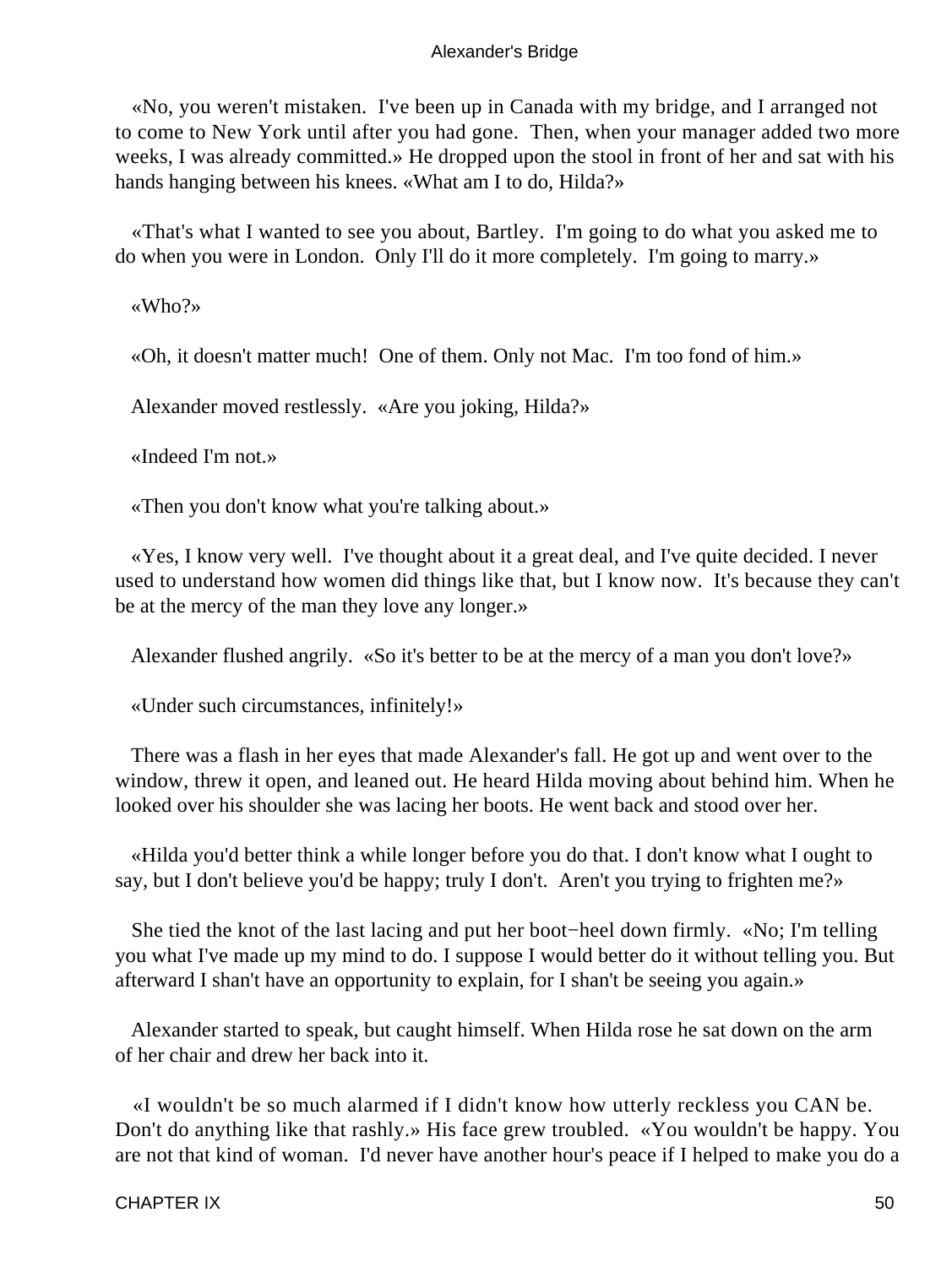thing like that.» He took her face between his hands and looked down into it. «You see, you are different, Hilda. Don't you know you are?» His voice grew softer, his touch more and more tender. «Some women can do that sort of thing, but you – you can love as queens did, in the old time.»

 Hilda had heard that soft, deep tone in his voice only once before. She closed her eyes; her lips and eyelids trembled. «Only one, Bartley. Only one. And he threw it back at me a second time.»

She felt the strength leap in the arms that held her so lightly.

«Try him again, Hilda. Try him once again.»

She looked up into his eyes, and hid her face in her hands.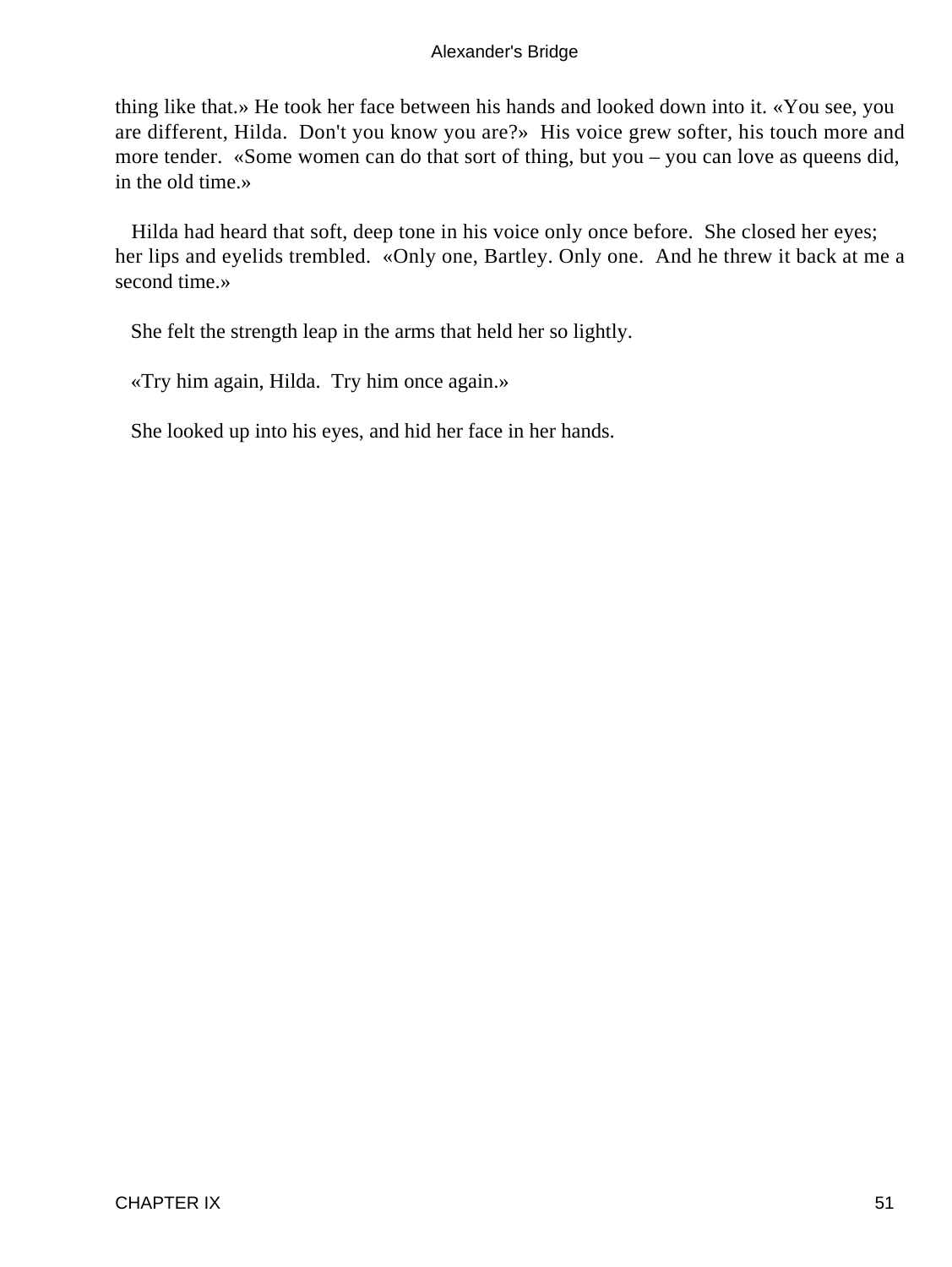## **[CHAPTER X](#page-66-0)**

<span id="page-52-0"></span>*O*n Tuesday afternoon a Boston lawyer, who had been trying a case in Vermont, was standing on the siding at White River Junction when the Canadian Express pulled by on its northward journey. As the day−coaches at the rear end of the long train swept by him, the lawyer noticed at one of the windows a man's head, with thick rumpled hair. «Curious,» he thought; «that looked like Alexander, but what would he be doing back there in the daycoaches?»

It was, indeed, Alexander.

 That morning a telegram from Moorlock had reached him, telling him that there was serious trouble with the bridge and that he was needed there at once, so he had caught the first train out of New York. He had taken a seat in a day−coach to avoid the risk of meeting any one he knew, and because he did not wish to be comfortable. When the telegram arrived, Alexander was at his rooms on Tenth Street, packing his bag to go to Boston. On Monday night he had written a long letter to his wife, but when morning came he was afraid to send it, and the letter was still in his pocket. Winifred was not a woman who could bear disappointment. She demanded a great deal of herself and of the people she loved; and she never failed herself. If he told her now, he knew, it would be irretrievable. There would be no going back. He would lose the thing he valued most in the world; he would be destroying himself and his own happiness. There would be nothing for him afterward. He seemed to see himself dragging out a restless existence on the Continent – Cannes, Hyeres, Algiers, Cairo – among smartly dressed, disabled men of every nationality; forever going on journeys that led nowhere; hurrying to catch trains that he might just as well miss; getting up in the morning with a great bustle and splashing of water, to begin a day that had no purpose and no meaning; dining late to shorten the night, sleeping late to shorten the day.

 And for what? For a mere folly, a masquerade, a little thing that he could not let go. **And he could even let it go,** he told himself. But he had promised to be in London at mid− summer, and he knew that he would go. . . . It was impossible to live like this any longer.

 And this, then, was to be the disaster that his old professor had foreseen for him: the crack in the wall, the crash, the cloud of dust. And he could not understand how it had come about. He felt that he himself was unchanged, that he was still there, the same man he had been five years ago, and that he was sitting stupidly by and letting some resolute offshoot of himself spoil his life for him. This new force was not he, it was but a part of him. He would not even admit that it was stronger than he; but it was more active. It was by its energy that this new feeling got the better of him. His wife was the woman who had made his life, gratified his pride, given direction to his tastes and habits. The life they led together seemed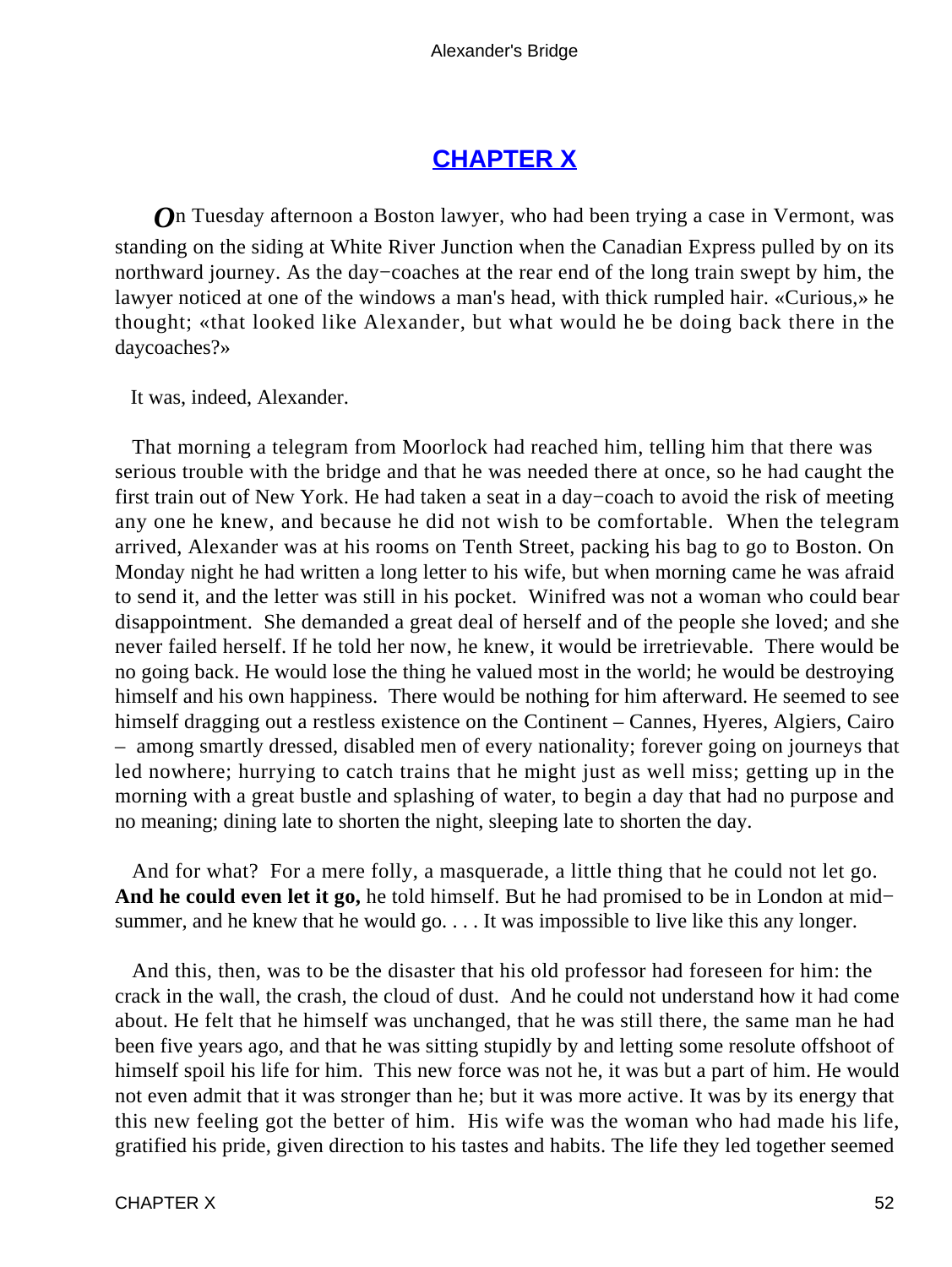to him beautiful. Winifred still was, as she had always been, Romance for him, and whenever he was deeply stirred he turned to her. When the grandeur and beauty of the world challenged him – as it challenges even the most self−absorbed people – he always answered with her name. That was his reply to the question put by the mountains and the stars; to all the spiritual aspects of life. In his feeling for his wife there was all the tenderness, all the pride, all the devotion of which he was capable. There was everything but energy; the energy of youth which must register itself and cut its name before it passes. This new feeling was so fresh, so unsatisfied and light of foot. It ran and was not wearied, anticipated him everywhere. It put a girdle round the earth while he was going from New York to Moorlock. At this moment, it was tingling through him, exultant, and live as quicksilver, whispering, «In July you will be in England.»

 Already he dreaded the long, empty days at sea, the monotonous Irish coast, the sluggish passage up the Mersey, the flash of the boat train through the summer country. He closed his eyes and gave himself up to the feeling of rapid motion and to swift, terrifying thoughts. He was sitting so, his face shaded by his hand, when the Boston lawyer saw him from the siding at White River Junction.

 When at last Alexander roused himself, the afternoon had waned to sunset. The train was passing through a gray country and the sky overhead was flushed with a wide flood of clear color. There was a rose−colored light over the gray rocks and hills and meadows. Off to the left, under the approach of a weather−stained wooden bridge, a group of boys were sitting around a little fire. The smell of the wood smoke blew in at the window. Except for an old farmer, jogging along the highroad in his box−wagon, there was not another living creature to be seen. Alexander looked back wistfully at the boys, camped on the edge of a little marsh, crouching under their shelter and looking gravely at their fire. They took his mind back a long way, to a campfire on a sandbar in a Western river, and he wished he could go back and sit down with them. He could remember exactly how the world had looked then.

 It was quite dark and Alexander was still thinking of the boys, when it occurred to him that the train must be nearing Allway. In going to his new bridge at Moorlock he had always to pass through Allway. The train stopped at Allway Mills, then wound two miles up the river, and then the hollow sound under his feet told Bartley that he was on his first bridge again. The bridge seemed longer than it had ever seemed before, and he was glad when he felt the beat of the wheels on the solid roadbed again. He did not like coming and going across that bridge, or remembering the man who built it. And was he, indeed, the same man who used to walk that bridge at night, promising such things to himself and to the stars? And yet, he could remember it all so well: the quiet hills sleeping in the moonlight, the slender skeleton of the bridge reaching out into the river, and up yonder, alone on the hill, the big white house; upstairs, in Winifred's window, the light that told him she was still awake and still thinking of him. And after the light went out he walked alone, taking the heavens into his confidence, unable to tear himself away from the white magic of the night, unwilling to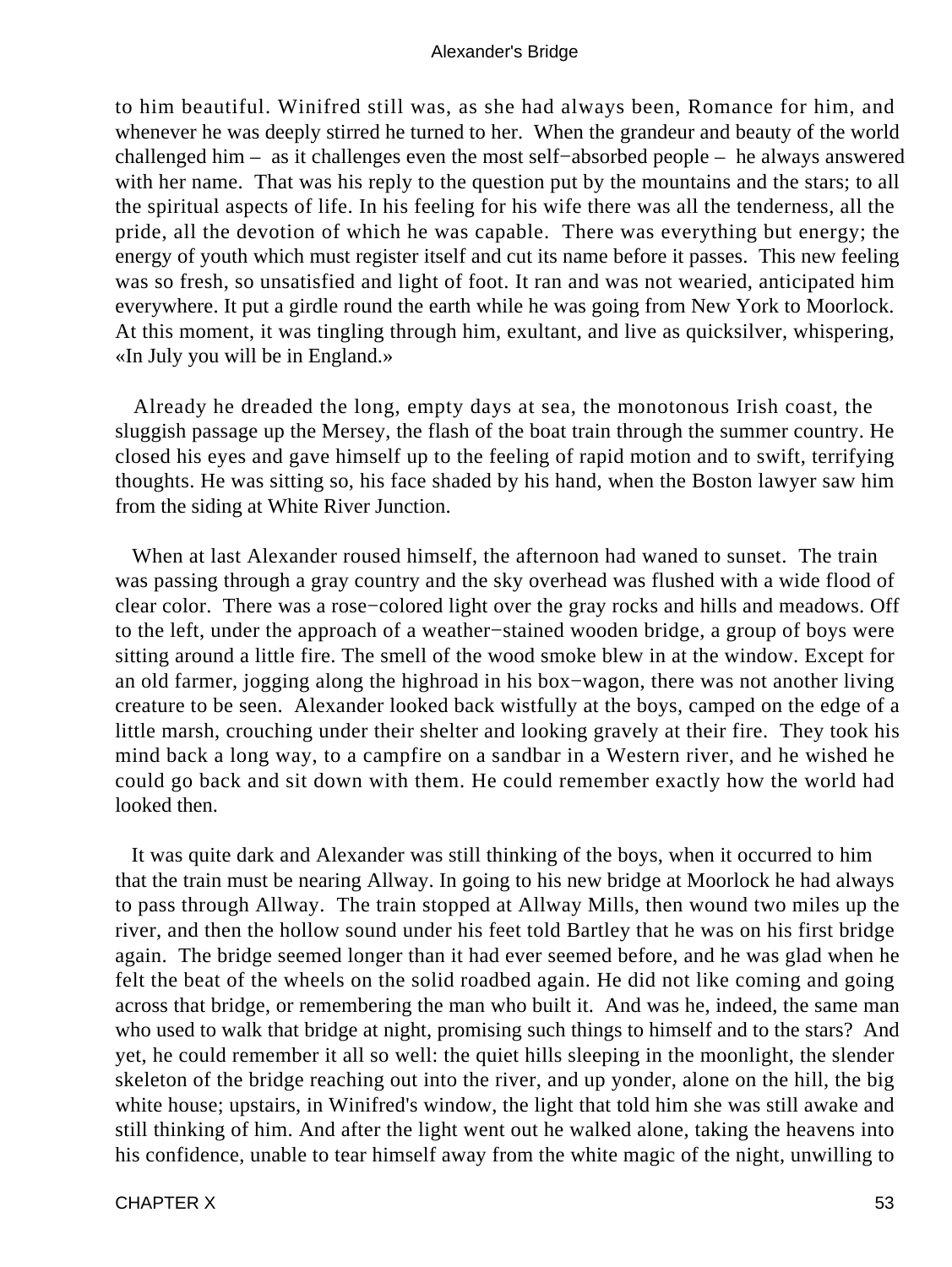sleep because longing was so sweet to him, and because, for the first time since first the hills were hung with moonlight, there was a lover in the world. And always there was the sound of the rushing water underneath, the sound which, more than anything else, meant death; the wearing away of things under the impact of physical forces which men could direct but never circumvent or diminish. Then, in the exaltation of love, more than ever it seemed to him to mean death, the only other thing as strong as love. Under the moon, under the cold, splendid stars, there were only those two things awake and sleepless; death and love, the rushing river and his burning heart.

 Alexander sat up and looked about him. The train was tearing on through the darkness. All his companions in the day−coach were either dozing or sleeping heavily, and the murky lamps were turned low. How came he here among all these dirty people? Why was he going to London? What did it mean – what was the answer? How could this happen to a man who had lived through that magical spring and summer, and who had felt that the stars themselves were but flaming particles in the far−away infinitudes of his love?

 What had he done to lose it? How could he endure the baseness of life without it? And with every revolution of the wheels beneath him, the unquiet quicksilver in his breast told him that at midsummer he would be in London. He remembered his last night there: the red foggy darkness, the hungry crowds before the theatres, the hand−organs, the feverish rhythm of the blurred, crowded streets, and the feeling of letting himself go with the crowd. He shuddered and looked about him at the poor unconscious companions of his journey, unkempt and travel−stained, now doubled in unlovely attitudes, who had come to stand to him for the ugliness he had brought into the world.

 And those boys back there, beginning it all just as he had begun it; he wished he could promise them better luck. Ah, if one could promise any one better luck, if one could assure a single human being of happiness! He had thought he could do so, once; and it was thinking of that that he at last fell asleep. In his sleep, as if it had nothing fresher to work upon, his mind went back and tortured itself with something years and years away, an old, long−forgotten sorrow of his childhood.

When Alexander awoke in the morning, the sun was just rising through pale golden ripples of cloud, and the fresh yellow light was vibrating through the pine woods. The white birches, with their little unfolding leaves, gleamed in the lowlands, and the marsh meadows were already coming to life with their first green, a thin, bright color which had run over them like fire. As the train rushed along the trestles, thousands of wild birds rose screaming into the light. The sky was already a pale blue and of the clearness of crystal. Bartley caught up his bag and hurried through the Pullman coaches until he found the conductor. There was a stateroom unoccupied, and he took it and set about changing his clothes. Last night he would not have believed that anything could be so pleasant as the cold water he dashed over his head and shoulders and the freshness of clean linen on his body.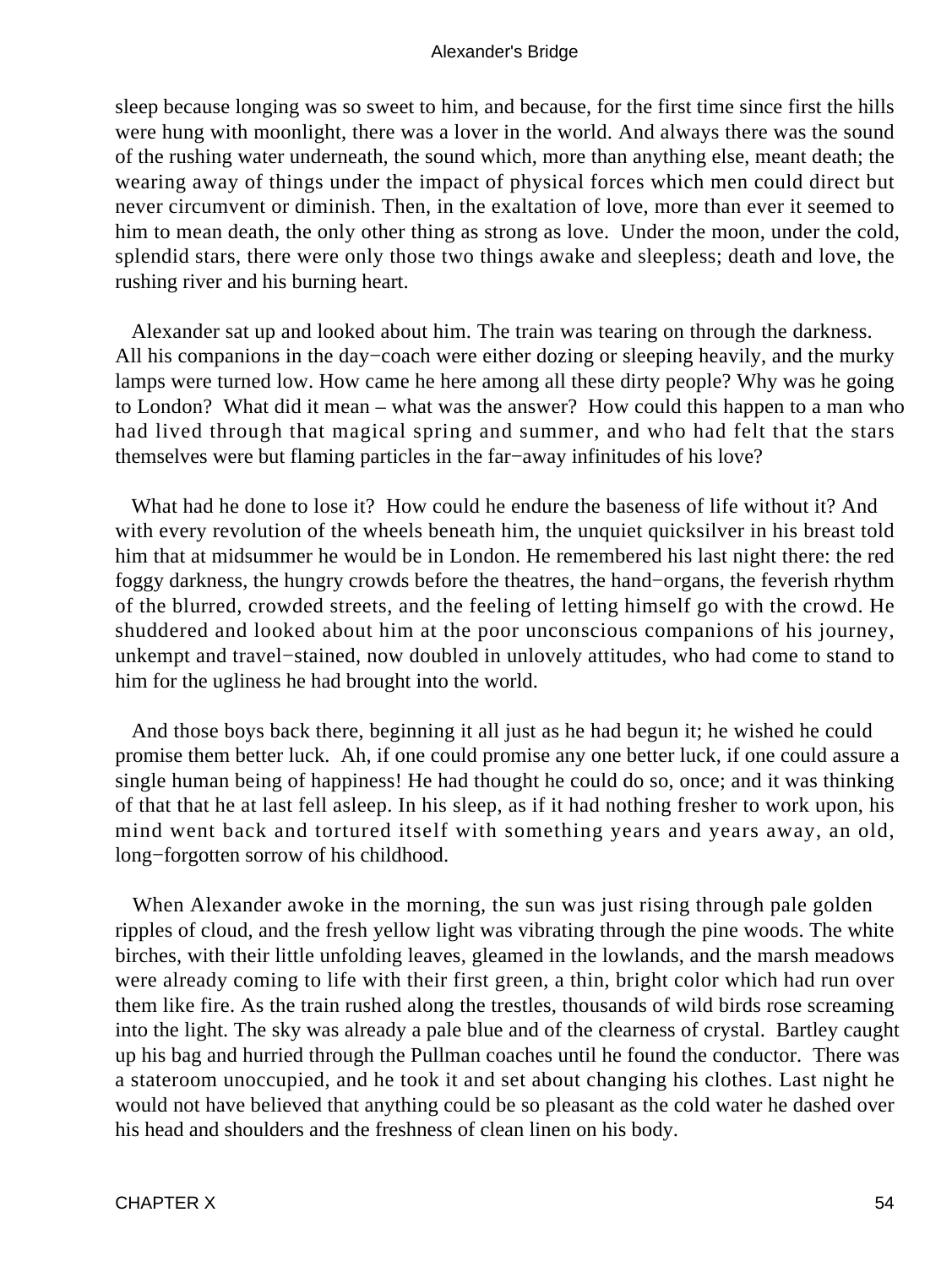After he had dressed, Alexander sat down at the window and drew into his lungs deep breaths of the pine−scented air. He had awakened with all his old sense of power. He could not believe that things were as bad with him as they had seemed last night, that there was no way to set them entirely right. Even if he went to London at midsummer, what would that mean except that he was a fool? And he had been a fool before. That was not the reality of his life. Yet he knew that he would go to London.

 Half an hour later the train stopped at Moorlock. Alexander sprang to the platform and hurried up the siding, waving to Philip Horton, one of his assistants, who was anxiously looking up at the windows of the coaches. Bartley took his arm and they went together into the station buffet.

 «I'll have my coffee first, Philip. Have you had yours? And now, what seems to be the matter up here?»

The young man, in a hurried, nervous way, began his explanation.

But Alexander cut him short. «When did you stop work?» he asked sharply.

 The young engineer looked confused. «I haven't stopped work yet, Mr. Alexander. I didn't feel that I could go so far without definite authorization from you.»

 «Then why didn't you say in your telegram exactly what you thought, and ask for your authorization? You'd have got it quick enough.»

 «Well, really, Mr. Alexander, I couldn't be absolutely sure, you know, and I didn't like to take the responsibility of making it public.»

 Alexander pushed back his chair and rose. «Anything I do can be made public, Phil. You say that you believe the lower chords are showing strain, and that even the workmen have been talking about it, and yet you've gone on adding weight.»

 «I'm sorry, Mr. Alexander, but I had counted on your getting here yesterday. My first telegram missed you somehow. I sent one Sunday evening, to the same address, but it was returned to me.»

«Have you a carriage out there? I must stop to send a wire.»

 Alexander went up to the telegraph−desk and penciled the following message to his wife: –

I may have to be here for some time. Can you come up at once? Urgent.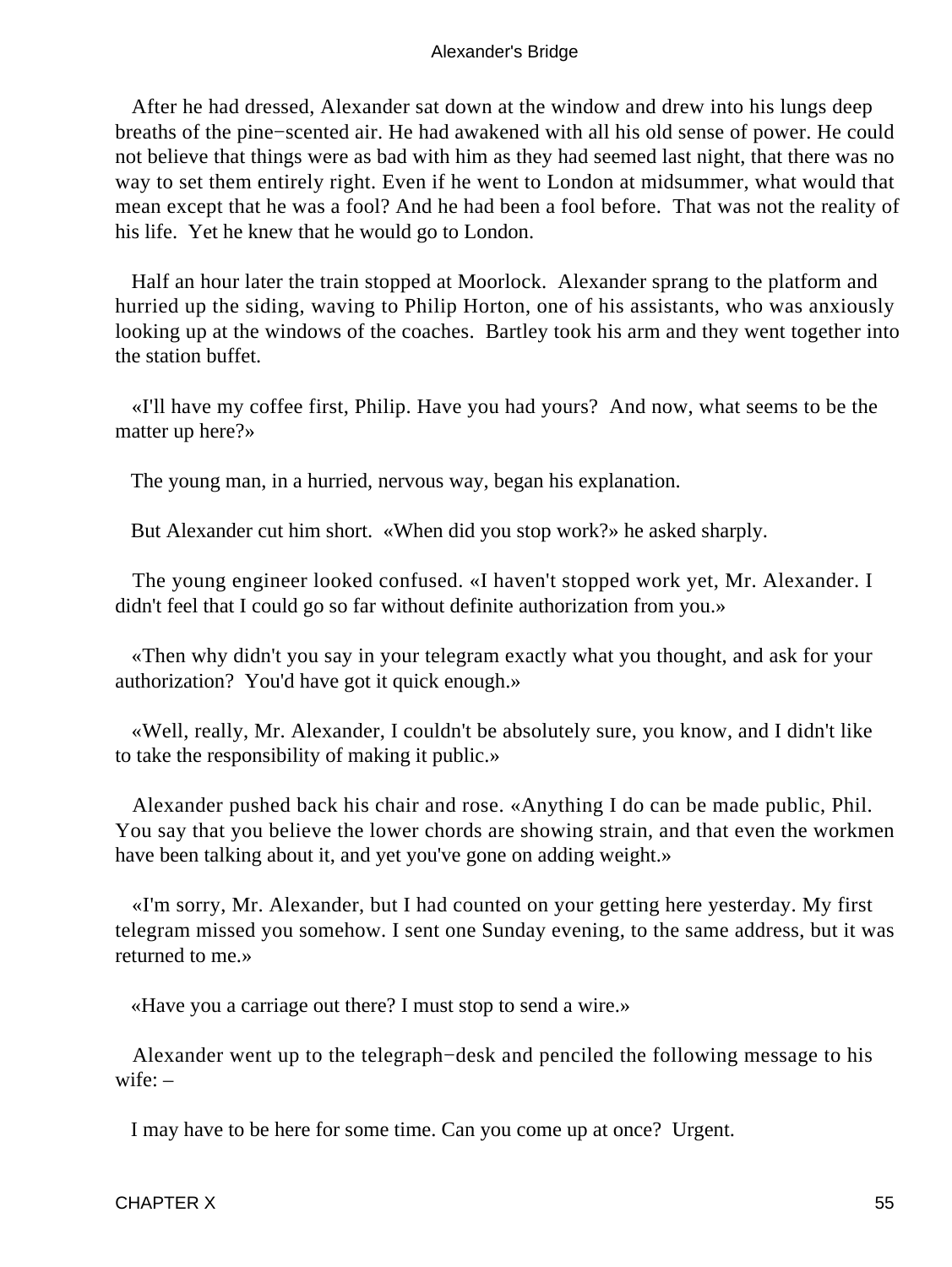#### *BARTLEY.*

 The Moorlock Bridge lay three miles above the town. When they were seated in the carriage, Alexander began to question his assistant further. If it were true that the compression members showed strain, with the bridge only two thirds done, then there was nothing to do but pull the whole structure down and begin over again. Horton kept repeating that he was sure there could be nothing wrong with the estimates.

 Alexander grew impatient. «That's all true, Phil, but we never were justified in assuming that a scale that was perfectly safe for an ordinary bridge would work with anything of such length. It's all very well on paper, but it remains to be seen whether it can be done in practice. I should have thrown up the job when they crowded me. It's all nonsense to try to do what other engineers are doing when you know they're not sound.»

 «But just now, when there is such competition,» the younger man demurred. «And certainly that's the new line of development.»

Alexander shrugged his shoulders and made no reply.

 When they reached the bridge works, Alexander began his examination immediately. An hour later he sent for the superintendent. «I think you had better stop work out there at once, Dan. I should say that the lower chord here might buckle at any moment. I told the Commission that we were using higher unit stresses than any practice has established, and we've put the dead load at a low estimate. Theoretically it worked out well enough, but it had never actually been tried.» Alexander put on his overcoat and took the superintendent by the arm. «Don't look so chopfallen, Dan. It's a jolt, but we've got to face it. It isn't the end of the world, you know. Now we'll go out and call the men off quietly. They're already nervous, Horton tells me, and there's no use alarming them. I'll go with you, and we'll send the end riveters in first.»

 Alexander and the superintendent picked their way out slowly over the long span. They went deliberately, stopping to see what each gang was doing, as if they were on an ordinary round of inspection. When they reached the end of the river span, Alexander nodded to the superintendent, who quietly gave an order to the foreman. The men in the end gang picked up their tools and, glancing curiously at each other, started back across the bridge toward the river−bank. Alexander himself remained standing where they had been working, looking about him. It was hard to believe, as he looked back over it, that the whole great span was incurably disabled, was already as good as condemned, because something was out of line in the lower chord of the cantilever arm.

 The end riveters had reached the bank and were dispersing among the tool−houses, and the second gang had picked up their tools and were starting toward the shore. Alexander, still standing at the end of the river span, saw the lower chord of the cantilever arm give a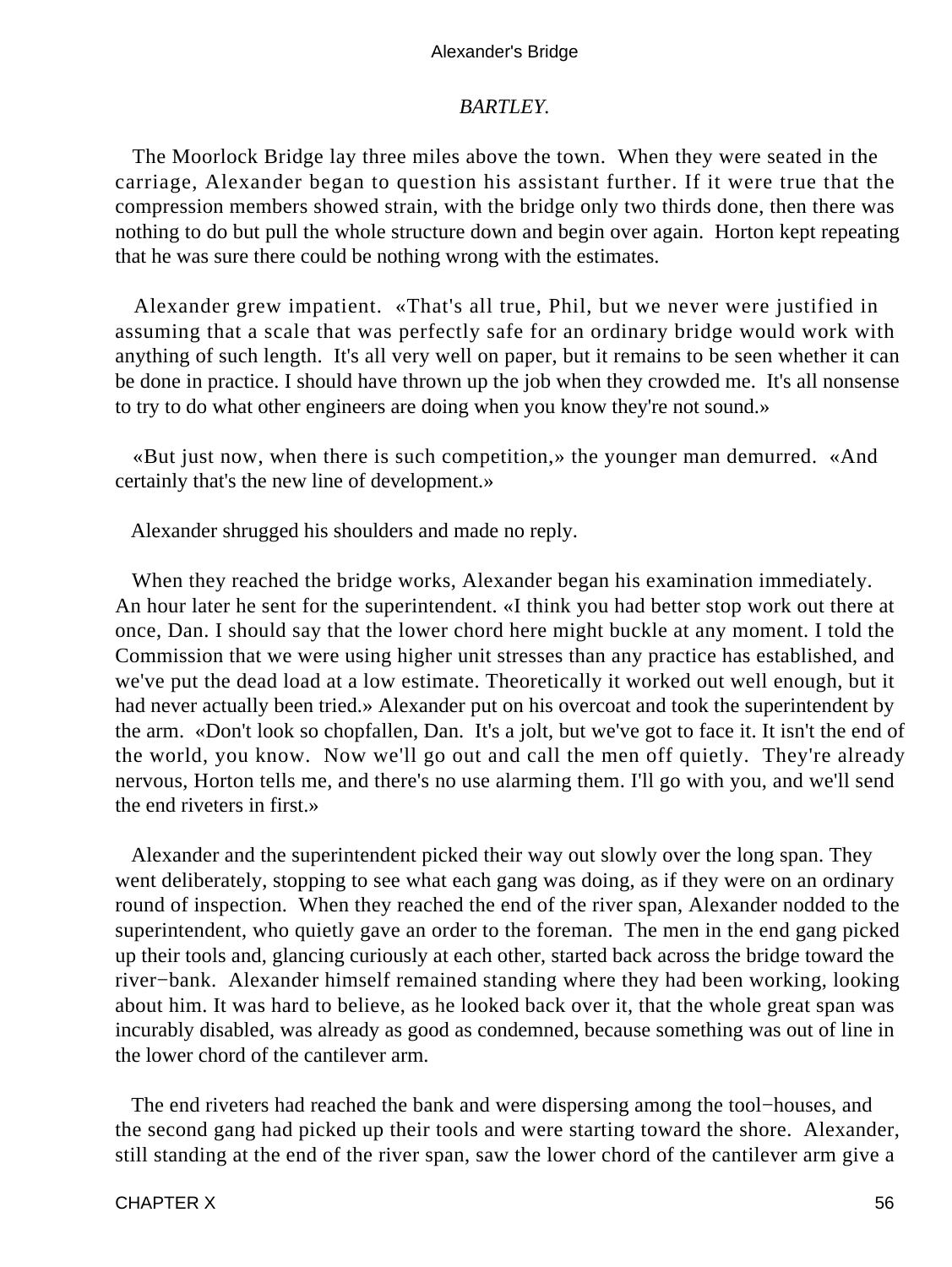little, like an elbow bending. He shouted and ran after the second gang, but by this time every one knew that the big river span was slowly settling. There was a burst of shouting that was immediately drowned by the scream and cracking of tearing iron, as all the tension work began to pull asunder. Once the chords began to buckle, there were thousands of tons of ironwork, all riveted together and lying in midair without support. It tore itself to pieces with roaring and grinding and noises that were like the shrieks of a steam whistle. There was no shock of any kind; the bridge had no impetus except from its own weight. It lurched neither to right nor left, but sank almost in a vertical line, snapping and breaking and tearing as it went, because no integral part could bear for an instant the enormous strain loosed upon it. Some of the men jumped and some ran, trying to make the shore.

 At the first shriek of the tearing iron, Alexander jumped from the downstream side of the bridge. He struck the water without injury and disappeared. He was under the river a long time and had great difficulty in holding his breath. When it seemed impossible, and his chest was about to heave, he thought he heard his wife telling him that he could hold out a little longer. An instant later his face cleared the water. For a moment, in the depths of the river, he had realized what it would mean to die a hypocrite, and to lie dead under the last abandonment of her tenderness. But once in the light and air, he knew he should live to tell her and to recover all he had lost. Now, at last, he felt sure of himself. He was not startled. It seemed to him that he had been through something of this sort before. There was nothing horrible about it. This, too, was life, and life was activity, just as it was in Boston or in London. He was himself, and there was something to be done; everything seemed perfectly natural. Alexander was a strong swimmer, but he had gone scarcely a dozen strokes when the bridge itself, which had been settling faster and faster, crashed into the water behind him. Immediately the river was full of drowning men. A gang of French Canadians fell almost on top of him. He thought he had cleared them, when they began coming up all around him, clutching at him and at each other. Some of them could swim, but they were either hurt or crazed with fright. Alexander tried to beat them off, but there were too many of them. One caught him about the neck, another gripped him about the middle, and they went down together. When he sank, his wife seemed to be there in the water beside him, telling him to keep his head, that if he could hold out the men would drown and release him. There was something he wanted to tell his wife, but he could not think clearly for the roaring in his ears. Suddenly he remembered what it was. He caught his breath, and then she let him go.

 The work of recovering the dead went on all day and all the following night. By the next morning forty−eight bodies had been taken out of the river, but there were still twenty missing. Many of the men had fallen with the bridge and were held down under the debris. Early on the morning of the second day a closed carriage was driven slowly along the river−bank and stopped a little below the works, where the river boiled and churned about the great iron carcass which lay in a straight line two thirds across it. The carriage stood there hour after hour, and word soon spread among the crowds on the shore that its occupant was the wife of the Chief Engineer; his body had not yet been found. The widows of the lost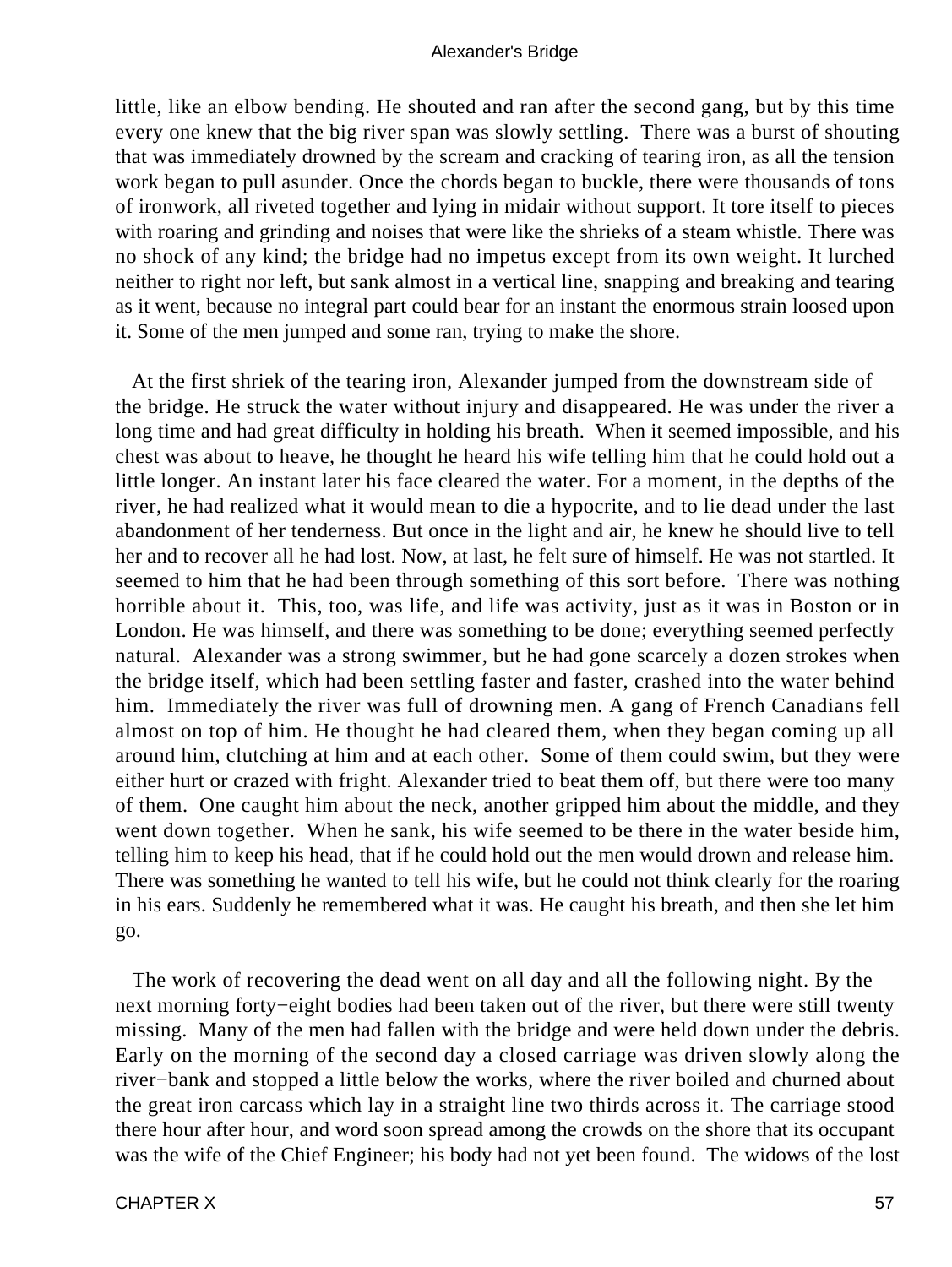workmen, moving up and down the bank with shawls over their heads, some of them carrying babies, looked at the rusty hired hack many times that morning. They drew near it and walked about it, but none of them ventured to peer within. Even half−indifferent sight− seers dropped their voices as they told a newcomer: "You see that carriage over there? That's Mrs. Alexander. They haven't found him yet. She got off the train this morning. Horton met her. She heard it in Boston yesterday – heard the newsboys crying it in the street.

 At noon Philip Horton made his way through the crowd with a tray and a tin coffee−pot from the camp kitchen. When he reached the carriage he found Mrs. Alexander just as he had left her in the early morning, leaning forward a little, with her hand on the lowered window, looking at the river. Hour after hour she had been watching the water, the lonely, useless stone towers, and the convulsed mass of iron wreckage over which the angry river continually spat up its yellow foam.

 «Those poor women out there, do they blame him very much?» she asked, as she handed the coffee−cup back to Horton.

 «Nobody blames him, Mrs. Alexander. If any one is to blame, I'm afraid it's I. I should have stopped work before he came. He said so as soon as I met him. I tried to get him here a day earlier, but my telegram missed him, somehow. He didn't have time really to explain to me. If he'd got here Monday, he'd have had all the men off at once. But, you see, Mrs. Alexander, such a thing never happened before. According to all human calculations, it simply couldn't happen.»

 Horton leaned wearily against the front wheel of the cab. He had not had his clothes off for thirty hours, and the stimulus of violent excitement was beginning to wear off.

 «Don't be afraid to tell me the worst, Mr. Horton. Don't leave me to the dread of finding out things that people may be saying. If he is blamed, if he needs any one to speak for him,» – for the first time her voice broke and a flush of life, tearful, painful, and confused, swept over her rigid pallor, – «if he needs any one, tell me, show me what to do.» She began to sob, and Horton hurried away.

When he came back at four o'clock in the afternoon he was carrying his hat in his hand, and Winifred knew as soon as she saw him that they had found Bartley. She opened the carriage door before he reached her and stepped to the ground.

 Horton put out his hand as if to hold her back and spoke pleadingly: «Won't you drive up to my house, Mrs. Alexander? They will take him up there.»

«Take me to him now, please. I shall not make any trouble.»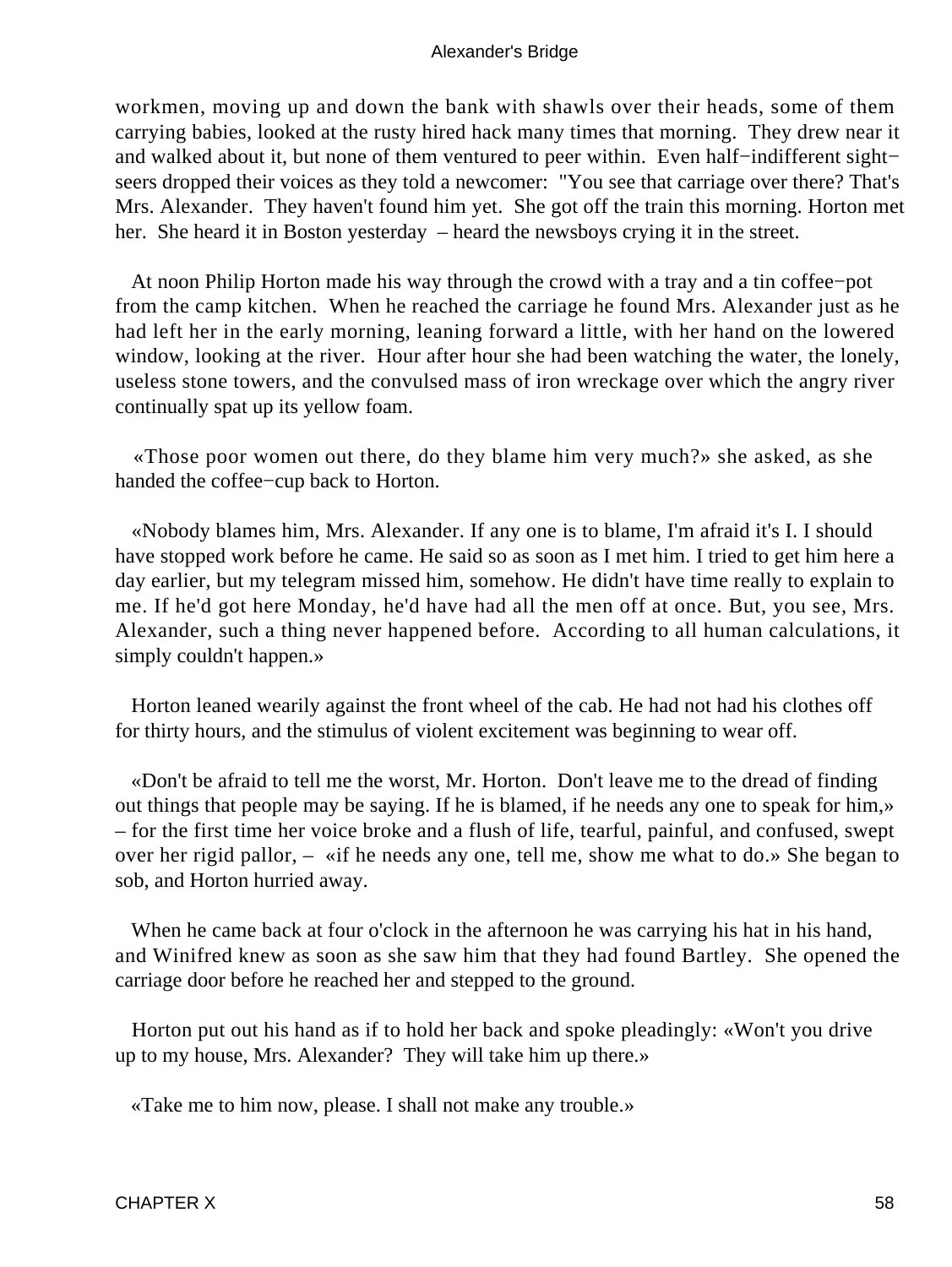The group of men down under the riverbank fell back when they saw a woman coming, and one of them threw a tarpaulin over the stretcher. They took off their hats and caps as Winifred approached, and although she had pulled her veil down over her face they did not look up at her. She was taller than Horton, and some of the men thought she was the tallest woman they had ever seen. «As tall as himself,» some one whispered. Horton motioned to the men, and six of them lifted the stretcher and began to carry it up the embankment. Winifred followed them the half−mile to Horton's house. She walked quietly, without once breaking or stumbling. When the bearers put the stretcher down in Horton's spare bedroom, she thanked them and gave her hand to each in turn. The men went out of the house and through the yard with their caps in their hands. They were too much confused to say anything as they went down the hill.

 Horton himself was almost as deeply perplexed. «Mamie,» he said to his wife, when he came out of the spare room half an hour later, «will you take Mrs. Alexander the things she needs? She is going to do everything herself. Just stay about where you can hear her and go in if she wants you.»

 Everything happened as Alexander had foreseen in that moment of prescience under the river. With her own hands she washed him clean of every mark of disaster. All night he was alone with her in the still house, his great head lying deep in the pillow. In the pocket of his coat Winifred found the letter that he had written her the night before he left New York, water−soaked and illegible, but because of its length, she knew it had been meant for her.

 For Alexander death was an easy creditor. Fortune, which had smiled upon him consistently all his life, did not desert him in the end. His harshest critics did not doubt that, had he lived, he would have retrieved himself. Even Lucius Wilson did not see in this accident the disaster he had once foretold.

When a great man dies in his prime there is no surgeon who can say whether he did well; whether or not the future was his, as it seemed to be. The mind that society had come to regard as a powerful and reliable machine, dedicated to its service, may for a long time have been sick within itself and bent upon its own destruction.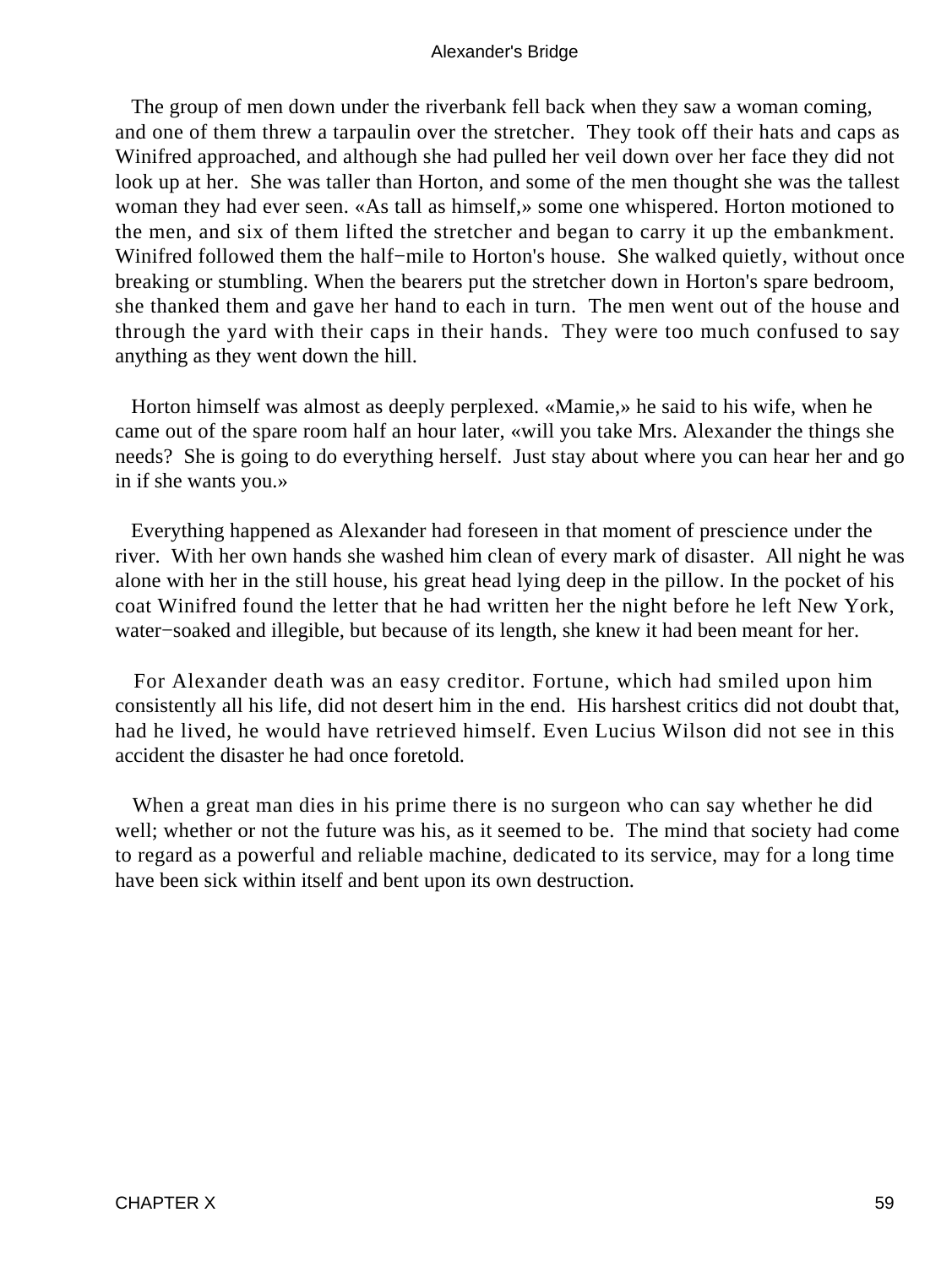### **[EPILOGUE](#page-66-0)**

<span id="page-60-0"></span>**Professor Wilson had been living in London for six years and he was just back from a** visit to America. One afternoon, soon after his return, he put on his frock−coat and drove in a hansom to pay a call upon Hilda Burgoyne, who still lived at her old number, off Bedford Square. He and Miss Burgoyne had been fast friends for a long time. He had first noticed her about the corridors of the British Museum, where he read constantly. Her being there so often had made him feel that he would like to know her, and as she was not an inaccessible person, an introduction was not difficult. The preliminaries once over, they came to depend a great deal upon each other, and Wilson, after his day's reading, often went round to Bedford Square for his tea. They had much more in common than their memories of a common friend. Indeed, they seldom spoke of him. They saved that for the deep moments which do not come often, and then their talk of him was mostly silence. Wilson knew that Hilda had loved him; more than this he had not tried to know.

 It was late when Wilson reached Hilda's apartment on this particular December afternoon, and he found her alone. She sent for fresh tea and made him comfortable, as she had such a knack of making people comfortable.

 «How good you were to come back before Christmas! I quite dreaded the Holidays without you. You've helped me over a good many Christmases.» She smiled at him gayly.

 «As if you needed me for that! But, at any rate, I needed YOU. How well you are looking, my dear, and how rested.»

 He peered up at her from his low chair, balancing the tips of his long fingers together in a judicial manner which had grown on him with years.

 Hilda laughed as she carefully poured his cream. «That means that I was looking very seedy at the end of the season, doesn't it? Well, we must show wear at last, you know.»

Wilson took the cup gratefully. «Ah, no need to remind a man of seventy, who has just been home to find that he has survived all his contemporaries. I was most gently treated – as a sort of precious relic. But, do you know, it made me feel awkward to be hanging about still.»

 «Seventy? Never mention it to me.» Hilda looked appreciatively at the Professor's alert face, with so many kindly lines about the mouth and so many quizzical ones about the eyes. «You've got to hang about for me, you know. I can't even let you go home again. You must stay put, now that I have you back. You're the realest thing I have.»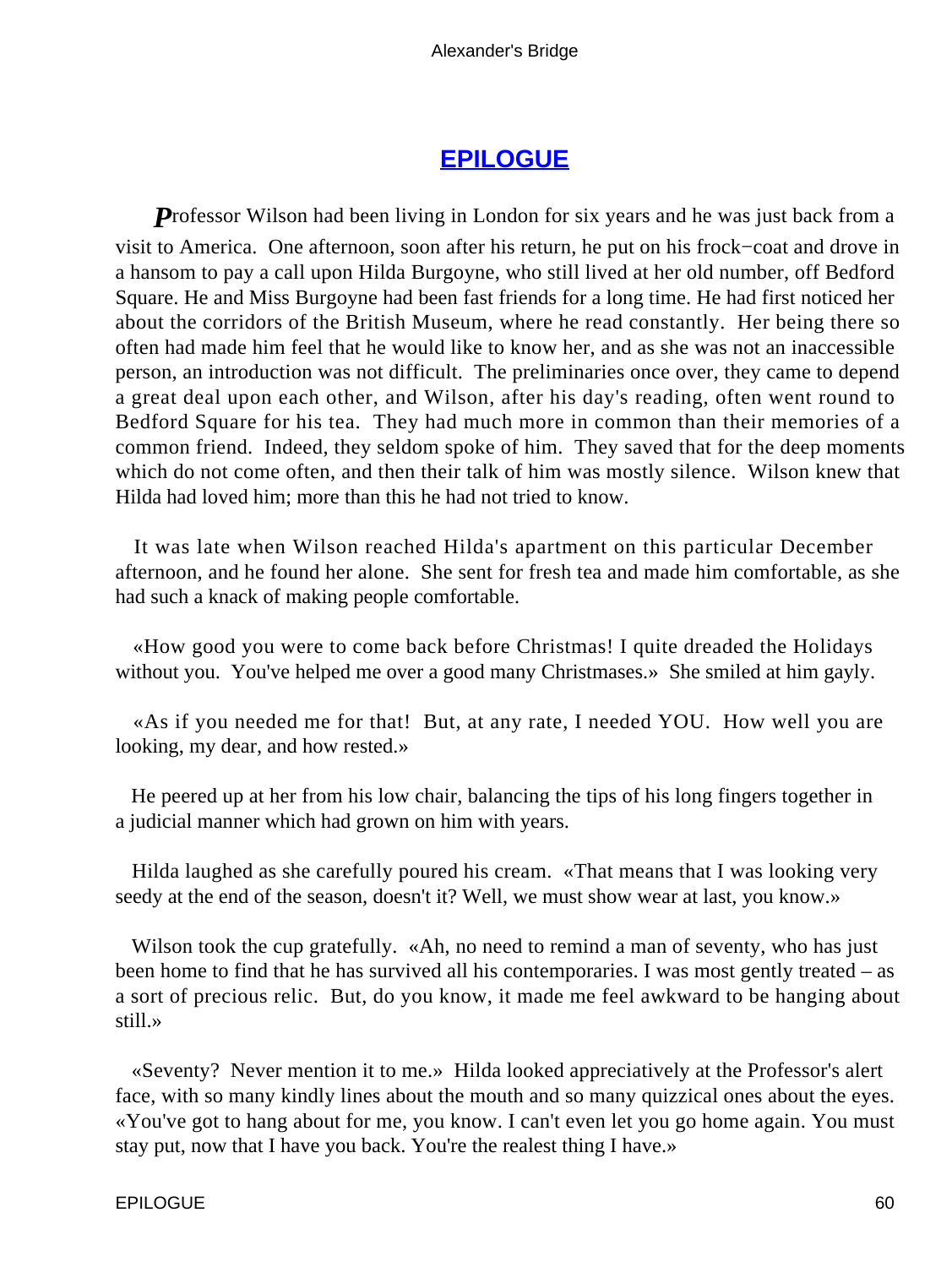Wilson chuckled. «Dear me, am I? Out of so many conquests and the spoils of conquered cities! You've really missed me? Well, then, I shall hang. Even if you have at last to put ME in the mummy−room with the others. You'll visit me often, won't you?»

 «Every day in the calendar. Here, your cigarettes are in this drawer, where you left them.» She struck a match and lit one for him. «But you did, after all, enjoy being at home again?»

 «Oh, yes. I found the long railway journeys trying. People live a thousand miles apart. But I did it thoroughly; I was all over the place. It was in Boston I lingered longest.»

«Ah, you saw Mrs. Alexander?»

 «Often. I dined with her, and had tea there a dozen different times, I should think. Indeed, it was to see her that I lingered on and on. I found that I still loved to go to the house. It always seemed as if Bartley were there, somehow, and that at any moment one might hear his heavy tramp on the stairs. Do you know, I kept feeling that he must be up in his study.» The Professor looked reflectively into the grate. «I should really have liked to go up there. That was where I had my last long talk with him. But Mrs. Alexander never suggested it.»

«Why?»

 Wilson was a little startled by her tone, and he turned his head so quickly that his cuff−link caught the string of his nose−glasses and pulled them awry. «Why? Why, dear me, I don't know. She probably never thought of it.»

 Hilda bit her lip. «I don't know what made me say that. I didn't mean to interrupt. Go on please, and tell me how it was.»

 «Well, it was like that. Almost as if he were there. In a way, he really is there. She never lets him go. It's the most beautiful and dignified sorrow I've ever known. It's so beautiful that it has its compensations, I should think. Its very completeness is a compensation. It gives her a fixed star to steer by. She doesn't drift. We sat there evening after evening in the quiet of that magically haunted room, and watched the sunset burn on the river, and felt him. Felt him with a difference, of course.»

 Hilda leaned forward, her elbow on her knee, her chin on her hand. «With a difference? Because of her, you mean?»

 Wilson's brow wrinkled. «Something like that, yes. Of course, as time goes on, to her he becomes more and more their simple personal relation.»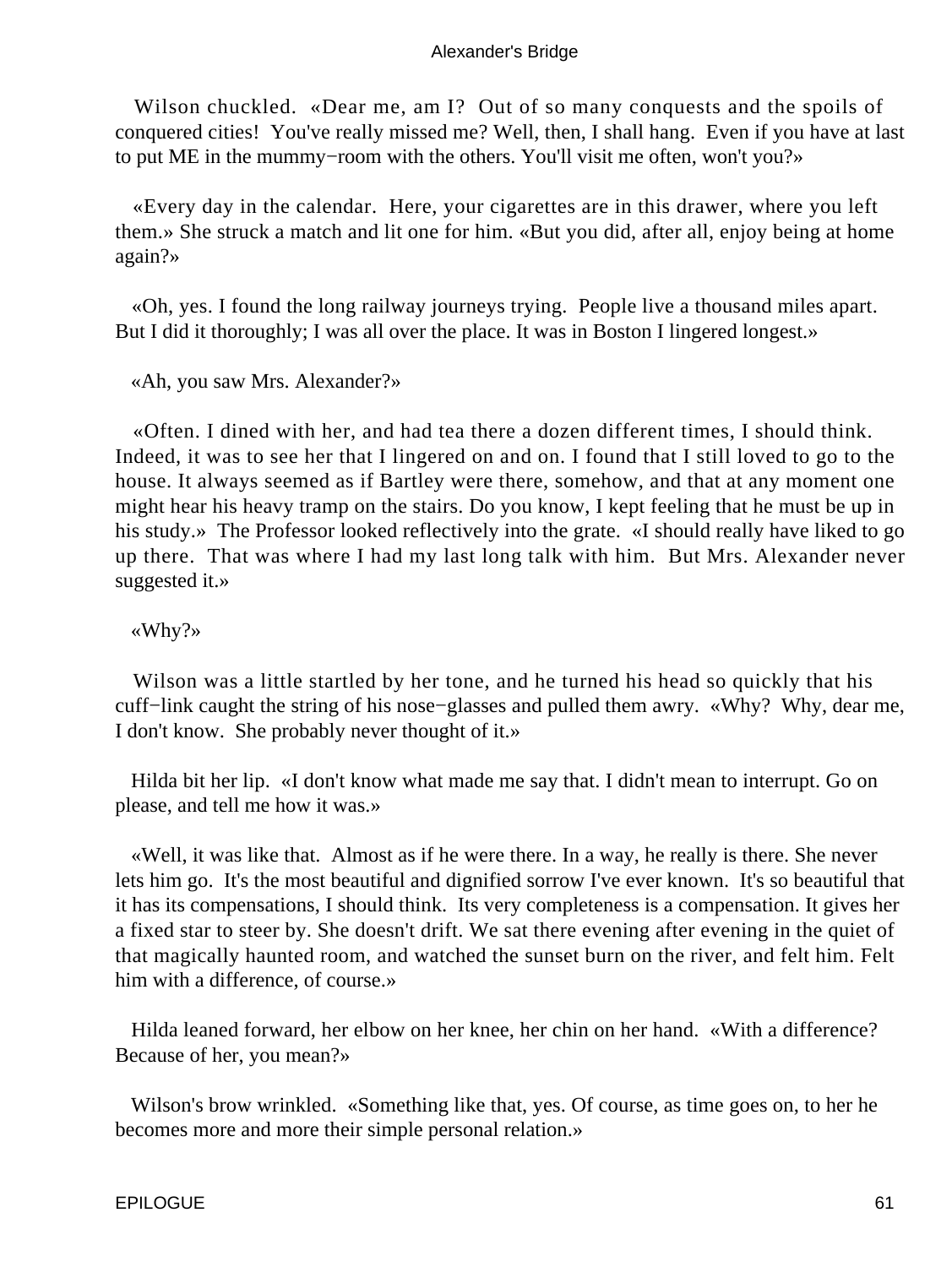Hilda studied the droop of the Professor's head intently. «You didn't altogether like that? You felt it wasn't wholly fair to him?»

 Wilson shook himself and readjusted his glasses. «Oh, fair enough. More than fair. Of course, I always felt that my image of him was just a little different from hers. No relation is so complete that it can hold absolutely all of a person. And I liked him just as he was; his deviations, too; the places where he didn't square.»

Hilda considered vaguely. «Has she grown much older?» she asked at last.

 «Yes, and no. In a tragic way she is even handsomer. But colder. Cold for everything but him. `Forget thyself to marble'; I kept thinking of that. Her happiness was a happiness a deux, not apart from the world, but actually against it. And now her grief is like that. She saves herself for it and doesn't even go through the form of seeing people much. I'm sorry. It would be better for her, and might be so good for them, if she could let other people in.»

«Perhaps she's afraid of letting him out a little, of sharing him with somebody.»

Wilson put down his cup and looked up with vague alarm. «Dear me, it takes a woman to think of that, now! I don't, you know, think we ought to be hard on her. More, even, than the rest of us she didn't choose her destiny. She underwent it. And it has left her chilled. As to her not wishing to take the world into her confidence – well, it is a pretty brutal and stupid world, after all, you know.»

 Hilda leaned forward. «Yes, I know, I know. Only I can't help being glad that there was something for him even in stupid and vulgar people. My little Marie worshiped him. When she is dusting I always know when she has come to his picture.»

 Wilson nodded. «Oh, yes! He left an echo. The ripples go on in all of us. He belonged to the people who make the play, and most of us are only onlookers at the best. We shouldn't wonder too much at Mrs. Alexander. She must feel how useless it would be to stir about, that she may as well sit still; that nothing can happen to her after Bartley.»

«Yes,» said Hilda softly, «nothing can happen to one after Bartley.»

They both sat looking into the fire.

\*\*Alexander's Bridge, by Willa Cather\*\*

 Here is a copy of «The Barrel Organ» by Alfred Noyes, who was also the author of «The Highwayman.»

### *THE Barrel ORGAN*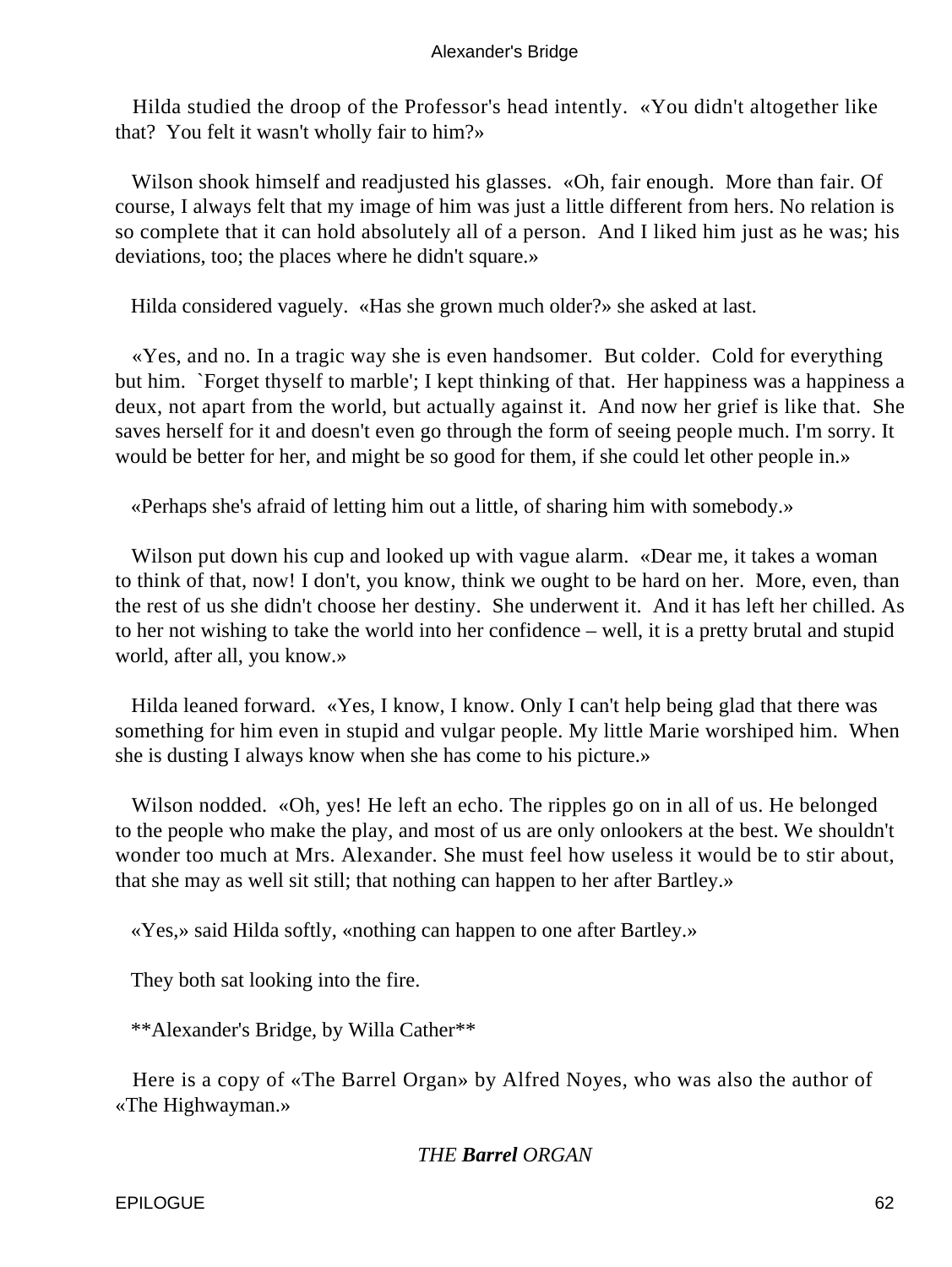#### *by Alfred Noyes*

 THE **Millennium fulcrum electronic edition,** 1988 There's a barrel−organ caroling across a golden street, In the City as the sun sinks low; And the music's not immortal; but the world has made it sweet And fulfilled it with the sunset glow; And it pulses through the pleasures of the City and the pain That surround the singing organ like a large eternal light; And they've given it a glory and a part to play again In the Symphony that rules the day and the night. And now it's marching onward through the realms of old romance, And trolling out a fond familiar tune, And now it's roaring cannon down to fight the King of France, And now it's prattling softly to the moon, And all around the organ there's a sea without a shore Of human joys and wonders and regrets; To remember and to recompense the music evermore For what the cold machinery forgets. . . . Yes; as the music changes, Like a prismatic glass, It takes the light and ranges Through all the moods that pass; Dissects the common carnival Of passions and regrets, And gives the world a glimpse of all The colors it forgets. And there **La traviata** sights Another sadder song; And there **Il trovatore** cries A tale of deeper wrong; And bolder knights to battle go With sword and shield and lance, Than ever here on earth below Have whirled into – **A dance!** – Go down to Kew in lilac time; in lilac time; in lilac time; Go down to Kew in lilac time; (it isn't far from London!) And you shall wander hand in hand with love in summer's wonderland; Go down to Kew in lilac time; (it isn't far from London!) The cherry−trees are seas of bloom and soft perfume and sweet perfume, The cherry−trees are seas of bloom (and oh, so near to London!) And there they say, when dawn is high and all the world's a blaze of sky The cuckoo, though he's very shy, will sing a song for London. The nightingale is rather rare and yet they say you'll hear him there At Kew, at Kew in lilac time (and oh, so near to London!) The linnet and the throstle, too, and after dark the long halloo And golden−eyed TU−WHIT, **Tu whoo** of owls that ogle London. For Noah hardly knew a bird of any kind that isn't heard At Kew, at Kew in lilac time (and oh, so near to London!) And when the rose begins to pout and all the chestnut spires are out You'll hear the rest without a doubt, all chorusing for London: – **Come down to kew in lilac time;** IN **Lilac time;** IN **Lilac time; Come Down to kew in lilac time;** (IT ISN'T **Far from** LONDON!) **And you shall wander hand in hand with love in** SUMMER'S **Wonderland; Come Down to kew in lilac time;** (IT ISN'T **Far from** LONDON!) And then the troubadour begins to thrill the golden street, In the City as the sun sinks low; And in all the gaudy busses there are scores of weary feet Marking time, sweet time, with a dull mechanic beat, And a thousand hearts are plunging to a love they'll never meet, Through the meadows of the sunset, through the poppies and the wheat, In the land where the dead dreams go. Verdi, Verdi, when you wrote **Il trovatore** did you dream Of the City when the sun sinks low Of the organ and the monkey and the many−colored stream On the Piccadilly pavement, of the myriad eyes that seem To be litten for a moment with a wild Italian gleam As A **Che la morte** parodies the world's eternal theme And pulses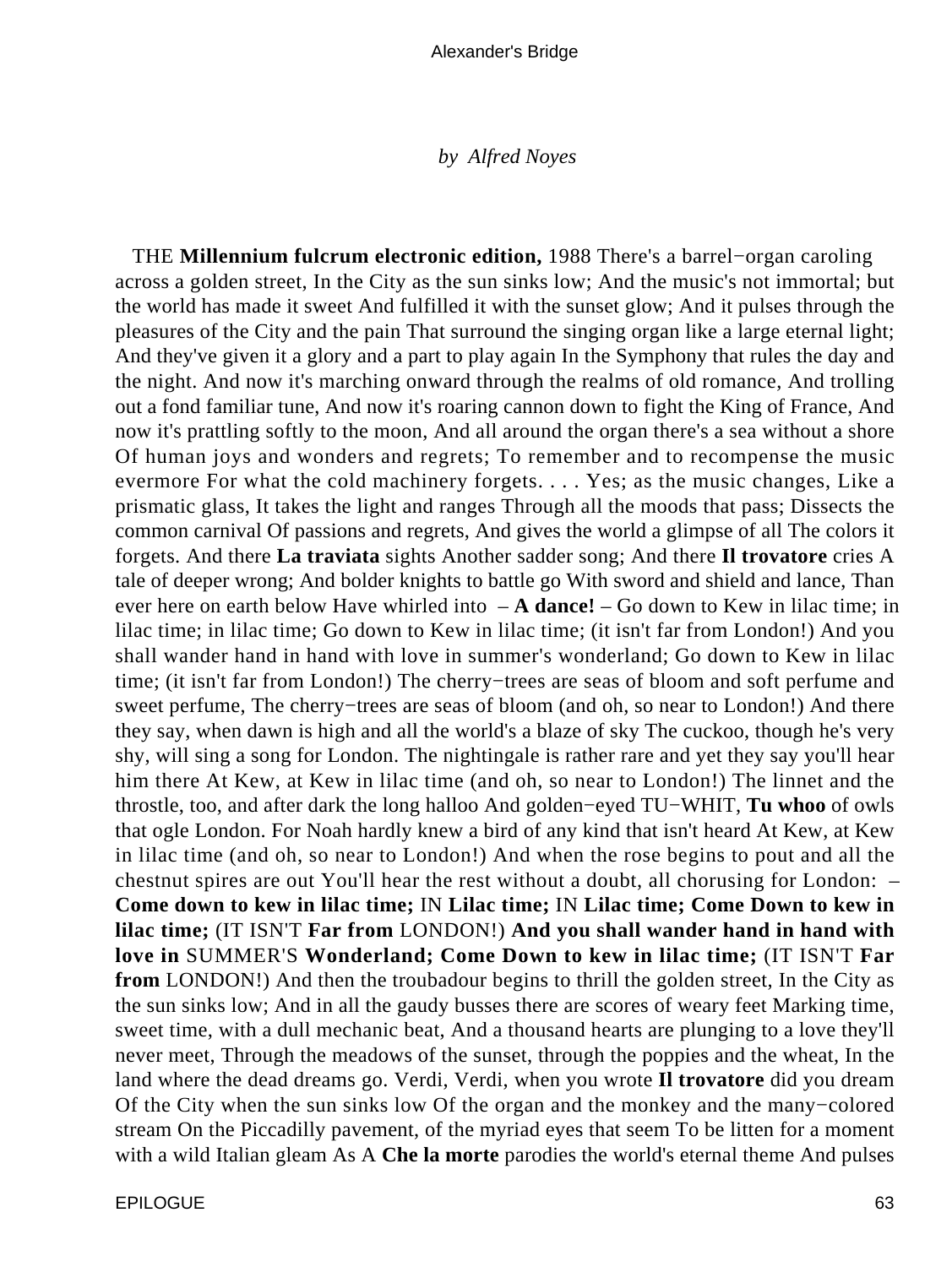with the sunset glow? There's a thief, perhaps, that listens with a face of frozen stone In the City as the sun sinks low; There's a portly man of business with a balance of his own, There's a clerk and there's a butcher of a soft reposeful tone, And they're all them returning to the heavens they have known: They are crammed and jammed in busses and – they're each of them alone In the land where the dead dreams go. There's a very modish woman and her smile is very bland In the City as the sun sinks low; And her hansom jingles onward, but her little jeweled hand Is clenched a little tighter and she cannot understand What she wants or why she wanders to that undiscovered land, For the parties there are not at all the sort of thing she planned, In the land where the dead dreams go. There's an Oxford man that listens and his heart is crying out In the City as the sun sinks low; For the barge the eight, the Isis, and the coach's whoop and shout, For the minute gun, the counting and the long disheveled rout, For the howl along the tow−path and a fate that's still in doubt, For a roughened oar to handle and a race to think about In the land where the dead dreams go. There's a laborer that listen to the voices of the dead In the City as the sun sinks low; And his hand begins to tremble and his face is rather red As he sees a loafer watching him and – there he turns his head And stares into the sunset where his April love is fled, For he hears her softly singing and his lonely soul is led Through the land where the dead dreams go. There's and old and hardened demi−rep, it's ringing in her ears, In the City as the sun sinks low; With the wild and empty sorrow of the love that blights and sears, Oh, and if she hurries onward, then be sure, be sure she hears, Hears and bears the bitter burden of the unforgotten years, And her laugh's a little harsher and her eyes are brimmed with tears For the land where the dead dreams go. There's a barrel−organ caroling across a golden street, In the City as the sun sinks low; Though the music's only Verdi there's a world to make it sweet Just as yonder yellow sunset where the earth and heaven meet Mellows all the sooty City! Hark, a hundred thousand feet Are marching on to glory through the poppies and the wheat In the land where the dead dreams go. So it's Jeremiah, Jeremiah, What have you to say When you meet the garland girls Tripping on their way? All around my gala hat I wear a wreath of roses (A long and lonely year it is I've waited for the May!) If any one should ask you, The reason why I wear it is, My own love, my true love, is coming home to−day. It's buy a bunch of violets for the lady (IT'S **Lilac time in london;** IT'S **Lilac time in** LONDON!) Buy a bunch of violets for the lady; While the sky burns blue above: On the other side of the street you'll find it shady (IT'S **Lilac time in london;** IT'S **Lilac time in** LONDON!) But buy a bunch of violets for the lady; And tell her she's your own true love. There's a barrel−organ caroling across a golden street, In the City as the sun sinks glittering and slow; And the music's not immortal, but the world has made it sweet And enriched it with the harmonies that make a song complete In the deeper heavens of music where the night and morning meet, As it dies into the sunset glow; And it pulses through the pleasures of the City and the pain That surround the singing organ like a large eternal light, And they've given it a glory and a part of play again In the Symphony that rules the day and night. And there, as the music changes, The song runs round again; Once more it turns and ranges Through all its joy and pain: Dissects the common carnival Of passions and regrets; And the wheeling world remembers all The wheeling song forgets. Once more La TRAVIATA sighs Another sadder song: Once more **Il trovatore** cries A tale of deeper wrong; Once more the knights to battle go With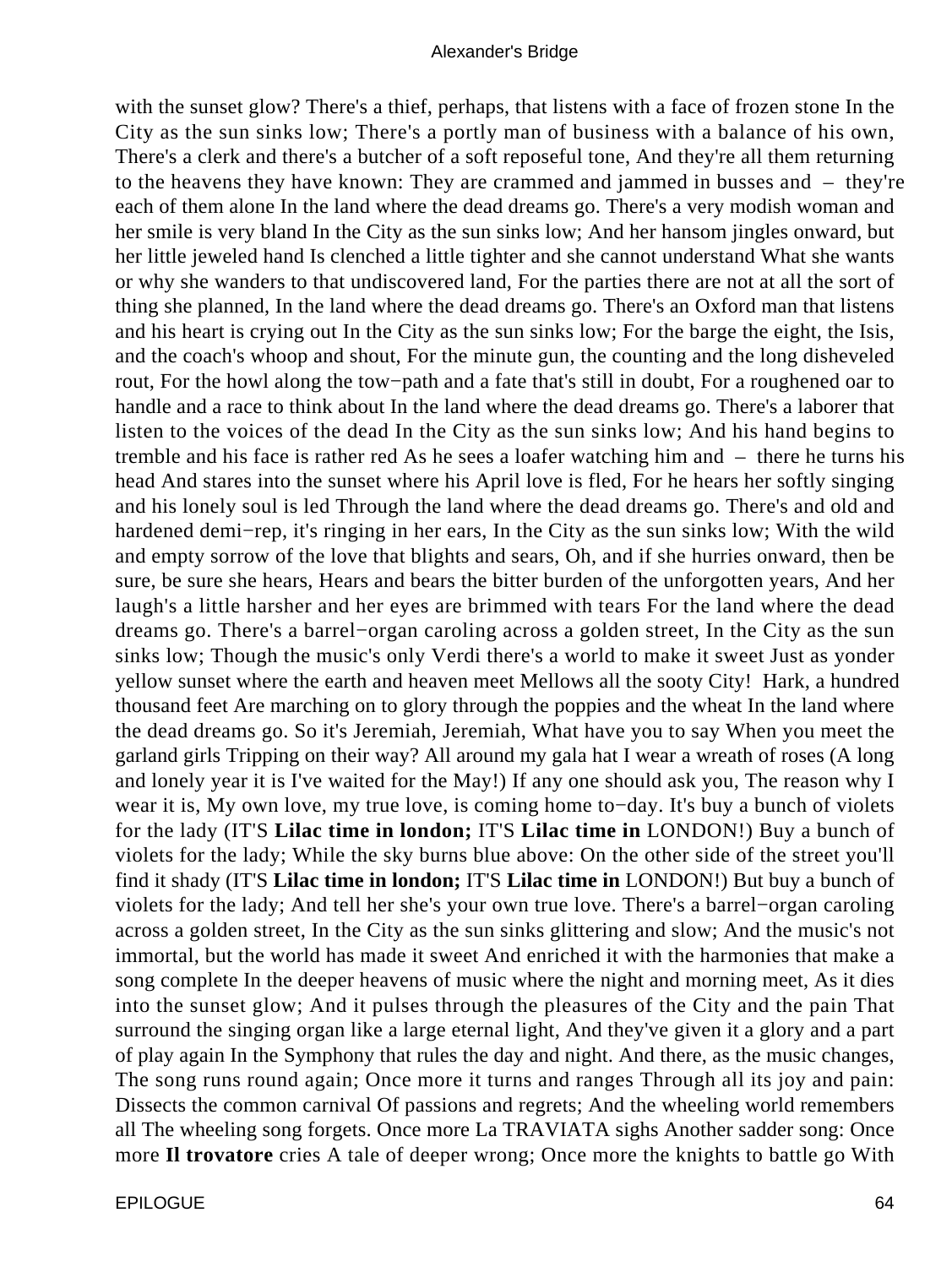sword and shield and lance, Till once, once more, the shattered foe Has whirled into  $-A$ **dance** – Come down to Kew in lilac time; in lilac time; in lilac time; Come down to Kew in lilac time; (it isn't far from London!) And you shall wander hand in hand with Love in summer's wonderland; Come down to Kew in lilac time; (it isn't far from London!) **Come down to kew in lilac time;** IN **Lilac time;** IN **Lilac time; Come Down to kew in lilac time;** (IT ISN'T **Far from** LONDON!) **And you shall wander hand in hand with love in** SUMMER'S **Wonderland; Come Down to kew in lilac time;** (IT ISN'T **Far from** LONDON!)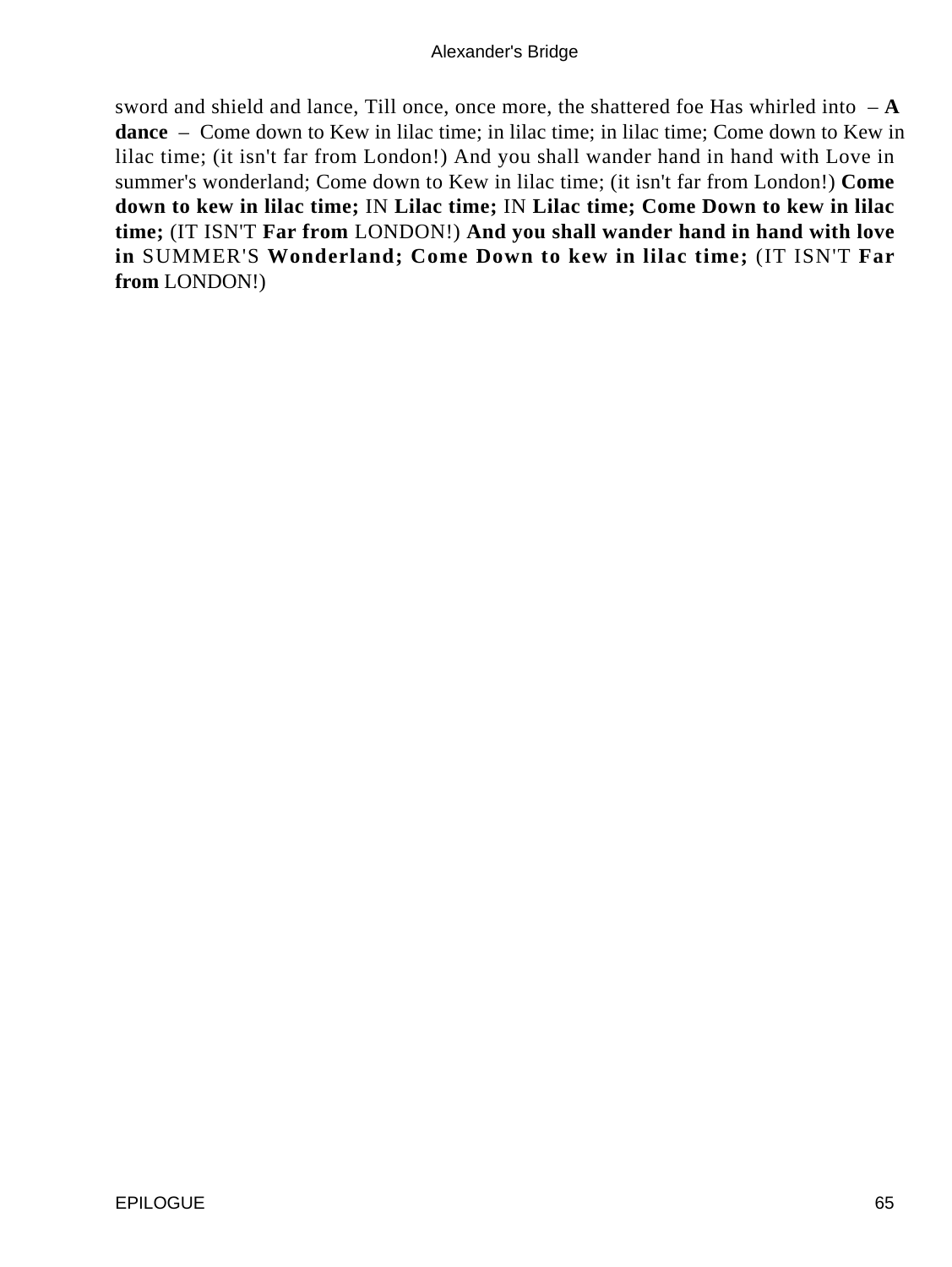## <span id="page-66-0"></span>**Table Of Content**

**[CHAPTER I](#page-3-0)**

**[CHAPTER II](#page-11-0)**

**[CHAPTER III](#page-16-0)**

**[CHAPTER IV](#page-22-0)**

**[CHAPTER V](#page-28-0)**

**[CHAPTER VI](#page-35-0)**

**[CHAPTER VII](#page-40-0)**

**[CHAPTER VIII](#page-44-0)**

**[CHAPTER IX](#page-48-0)**

**[CHAPTER X](#page-52-0)**

**[EPILOGUE](#page-60-0)**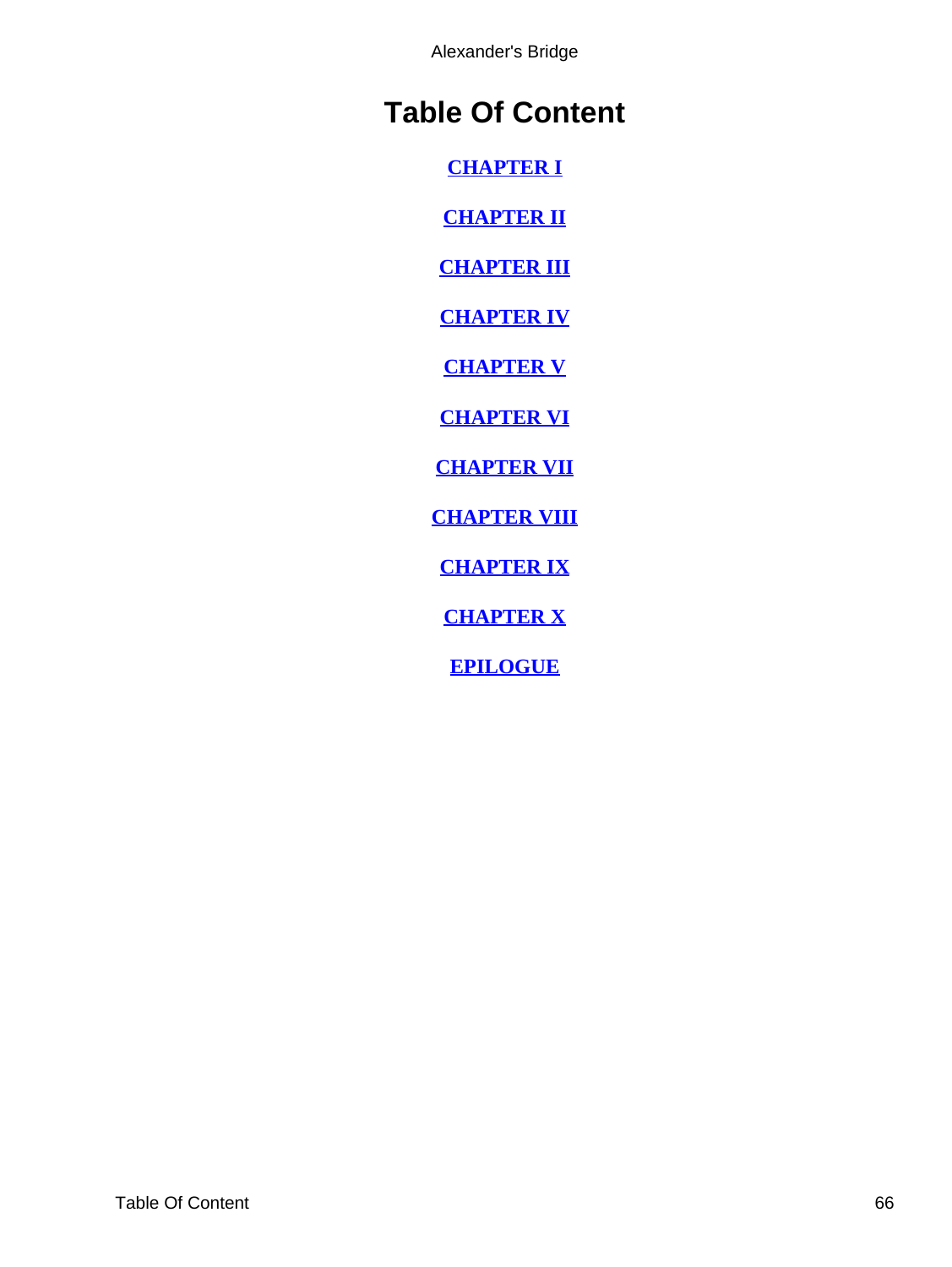## <span id="page-67-0"></span>**About Phoenix Editions**

### **Why Phoenix Editions?**

With the already available tools, converting files to eBook formats is not a big task. You can use a plugin in MS Word and with just one click have a lit file. You can drag and drop html into Adobe Acrobat and create a pdf file.

If we can be happy over the possibilities given to anyone to publish and to be published, we must nevertheless look at previous experiences from the history of the computer and the internet in order to get some needed advice:

• The lack of standards threatens the persistance of data.

We are able to access data from tablets from 3.000 year B.C. but not from files created 10 years ago in a proprietary format, stored in some specific non standard media, or even in previous versions of existing products.

- If not enough care is taken, some operations like drag and drop or cut and paste can result in the production of corrupted data.
- Many ebooks come from html files. But outdated tags are still being used, and one only needs to view the source to find beginning tags without their corresponding end tags, improper nesting, and proprietary or non standard encoding. If the source code is not cleaned up, all this will make its way to the derivated ebook.
- Not every user knows how, is able to or wants to use the more advanced standard features of available ebooks formats, resulting in a work that very often doesn't make for the most pleasing reading experience.
- Centuries of history and experience in graphical and printing arts should not be lost for the sake of speed in converting to an ebook format. Much can be done in our search for excellence to adapt and improve, the end result of which is a ebook of higher quality.

But, we must be very careful in our search for quality and in our establishing criteria to meet this lofty goal. Otherwise, as we know and are aware of, a new kind of elitism, censorship or snobism can arise out of this endeavour.

Finding the proper and fair way to achieve this quality of ebook without such detrimental effects led us to implement what we at Phoenix−Library call **Phoenix Editions**.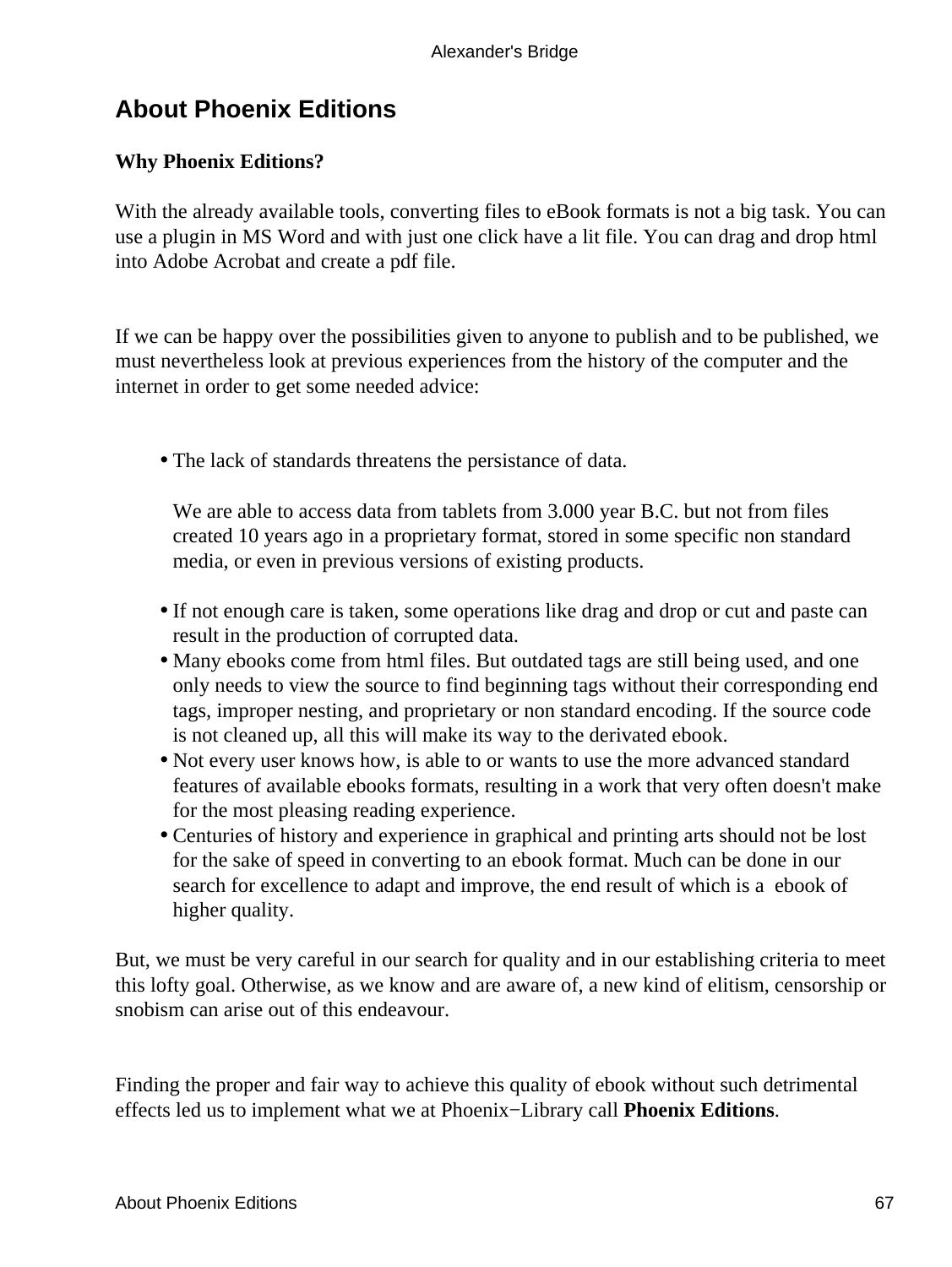## **What is a Phoenix Edition**

At Phoenix−Library we call a Phoenix Edition, an ebook with the following characteristics:

- It is converted from clean and standard xhtml/xml files
- It uses meta tags to identify content, and other data
- The available resources specific to each ebook format are used to give the reader a pleasant reading experience.

This means: objectives and normative criteria, regardless of taste, aesthetic or otherwise subjective evaluations of contents and/or presentation.

### **Phoenix Edition of a RocketEdition file:**

An ebook with a cover, a table of contents with active links, chapter breaks, a "go to" touch access at least to a TOC, oeb compliant metadata, indentation if required from a pEdition reproduction, internal links to notes.

### **Phoenix Edition of a Softbook file:**

An ebook with a cover, a table of contents with active links, chapter breaks, oeb compliant metadata, indentation if required from a pEdition reproduction, internal links to notes.

### **Phoenix Edition of a MS−Reader file:**

An ebook with a cover, an external table of contents with active links at least to an internal TOC, chapter breaks, images, oeb compliant metadata, indentation if required from a pEditon reproduction, internal links to notes.

### **Phoenix Edition of a Mobipocket file:**

An ebook with a cover, an external table of contents with active links at least to an internal TOC, chapter breaks, oeb compliant metadata, indentation if required from a pEdition reproduction, internal links to notes.

### **Phoenix Edition of a Acrobat file:**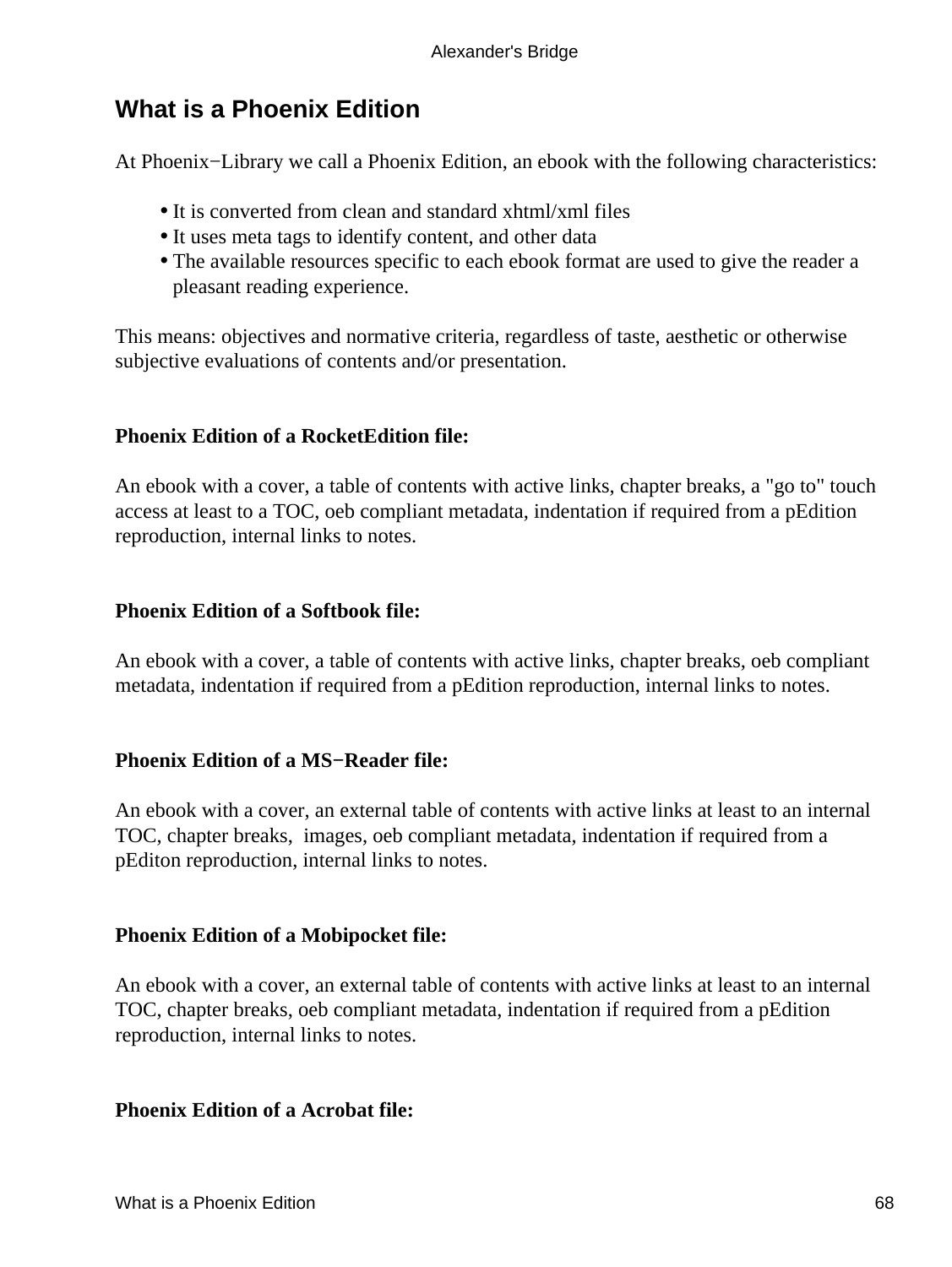An ebook with a cover, images, chapter breaks, matching page numbers, oeb compliant metadata, indentation if required from a pEdition reproduction, internal links to notes.

**Note 1:** These criteria will be discussed in the Phoenix eBook newsgroups in order to be refined and then implemented in a Phoenix Edition guideline, that will be available in the near future to all Phoenix−Library associates.

**Note 2:** In order to stimulate and reward all associate eBookProducers in their search for excellence, a percentage of all associate subscriptions will be allocated to this cause.